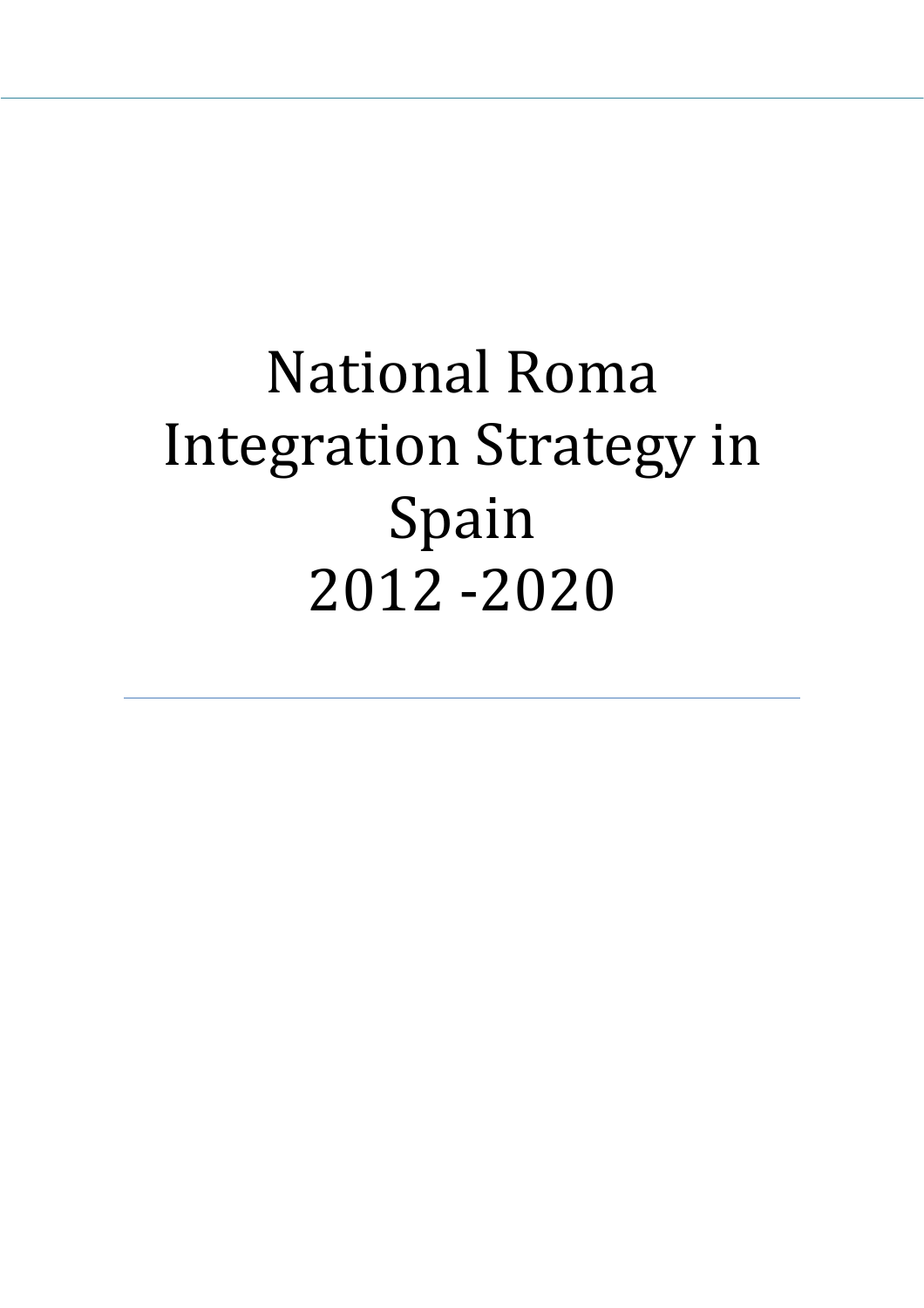# ABBREVIATIONS AND ACRONYMS

| <b>ACs</b>    | <b>Autonomous Communities</b>                                                                                                                |
|---------------|----------------------------------------------------------------------------------------------------------------------------------------------|
| <b>SCRP</b>   | State Council of the Roma People (Consejo Estatal del Pueblo<br>Gitano)                                                                      |
| <b>CSR</b>    | Centre for Sociological Research (Centro de Investigaciones<br>Sociológicas - CIS)                                                           |
| <b>LCS</b>    | <b>Living Conditions Survey</b>                                                                                                              |
| <b>SNHS</b>   | <b>Spanish National Health Survey</b>                                                                                                        |
| <b>APS</b>    | <b>Economically Active Population Survey</b>                                                                                                 |
| <b>CSE</b>    | <b>Compulsory Secondary Education</b>                                                                                                        |
| <b>EURoma</b> | European Network on Social Inclusion and Roma under the<br><b>Structural Funds</b>                                                           |
| <b>EAFRD</b>  | European Agricultural Fund for Rural Development                                                                                             |
| <b>ERDF</b>   | European Regional Development Fund                                                                                                           |
| <b>FEMP</b>   | <b>Federation of Municipalities and Provinces</b>                                                                                            |
| <b>ESF</b>    | <b>European Social Fund</b>                                                                                                                  |
| <b>FSG</b>    | Fundación Secretariado Gitano (Roma Secretariat Foundation)                                                                                  |
| <b>ITTRI</b>  | Institute for Teacher Training, Research and Innovation<br>(Instituto de Formación del Profesorado, Investigación e<br>Innovación Educativa) |
| <b>NSI</b>    | National Statistics Institute (Instituto Nacional de Estadística)                                                                            |
| <b>PIT</b>    | <b>Personal Income Tax</b>                                                                                                                   |
| ME            | Ministry of Education (Ministerio de Educación)                                                                                              |
| <b>MHCA</b>   | Ministry of Health and Consumer Affairs (Ministerio de Sanidad<br>y Consumo - MSC)                                                           |
| <b>MHSPE</b>  | Ministry of Health, Social Policy and Equality (Ministerio de<br>Sanidad, Política Social e Igualdad - MSPSI)                                |
| <b>MHSSE</b>  | Ministry of Health, Social Services and Equality (Ministerio de<br>Sanidad, Servicios Sociales e Igualdad - MSSSI)                           |
| <b>NGO</b>    | Non-Governmental Organisation                                                                                                                |
| <b>OSCE</b>   | Organisation for Security and Co-operation in Europe                                                                                         |
| <b>NRP</b>    | <b>National Reform Programme</b>                                                                                                             |
| <b>ADOP</b>   | Anti-Discrimination Operational Programme                                                                                                    |
| EU            | European Union                                                                                                                               |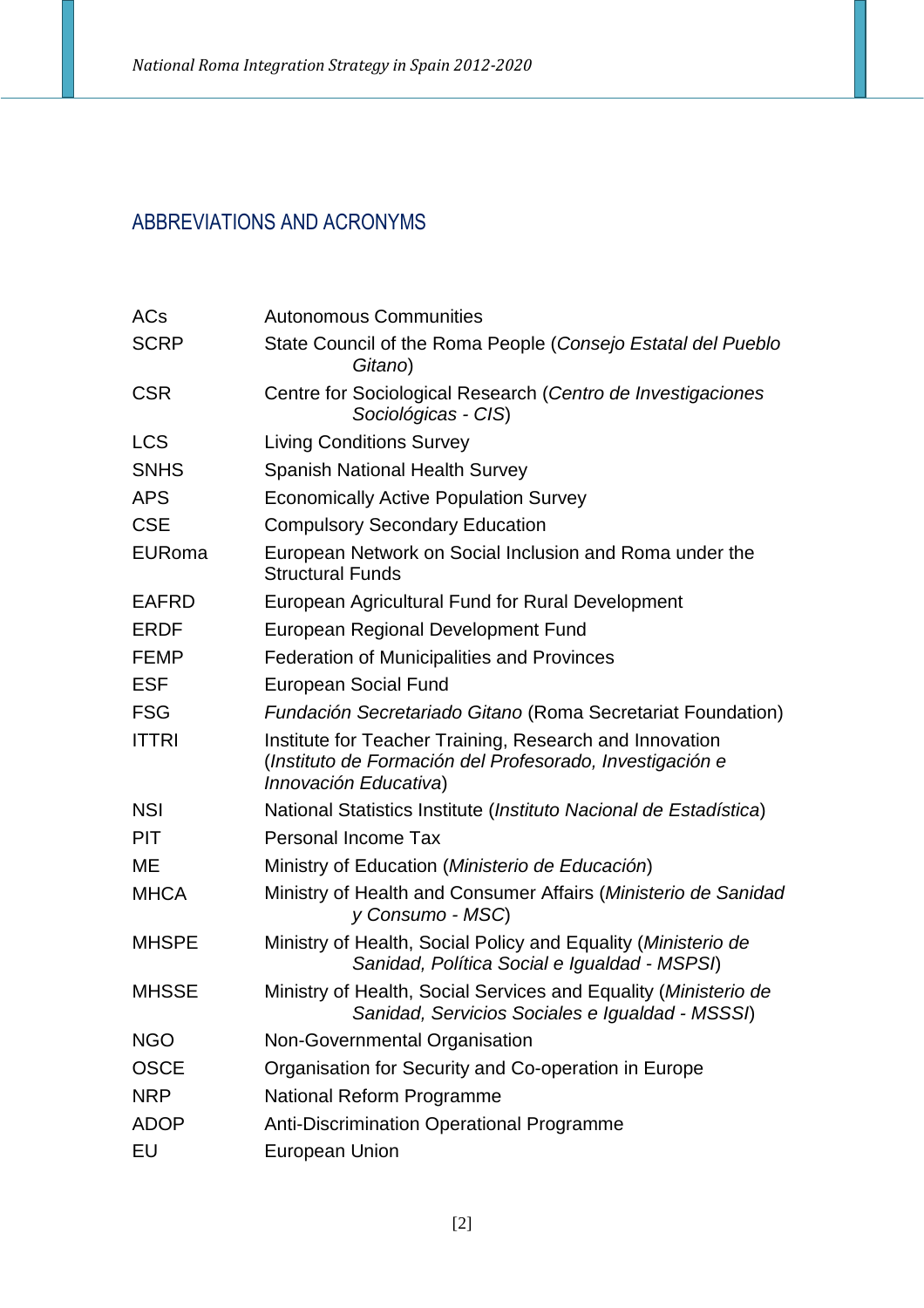# **CONTENTS**

| $\mathbf{1}$ .               |                                                                         |                 |
|------------------------------|-------------------------------------------------------------------------|-----------------|
| 1.1.<br>1.2.<br>1.3.         |                                                                         |                 |
| 2.                           | THE 2020 NATIONAL ROMA INTEGRATION STRATEGY: DEFINITION AND TARGETS  12 |                 |
| 2.1.<br>2.2.                 | 2.2.1.<br>2.2.2.<br>2.2.3.<br>2.2.4.                                    |                 |
| 3.                           |                                                                         |                 |
| 3.1.<br>3.2.<br>3.3.<br>3.4. | 3.2.1<br>3.2.2.<br>3.2.3.<br>3.2.4.<br>3.2.5.                           |                 |
| 4.                           |                                                                         |                 |
| 4.1.<br>4.2.<br>4.3.<br>5.   |                                                                         |                 |
| <b>ANNEX I</b>               |                                                                         |                 |
|                              | ANNEY IL DEEINITION OF INDICATORS                                       | $\overline{A1}$ |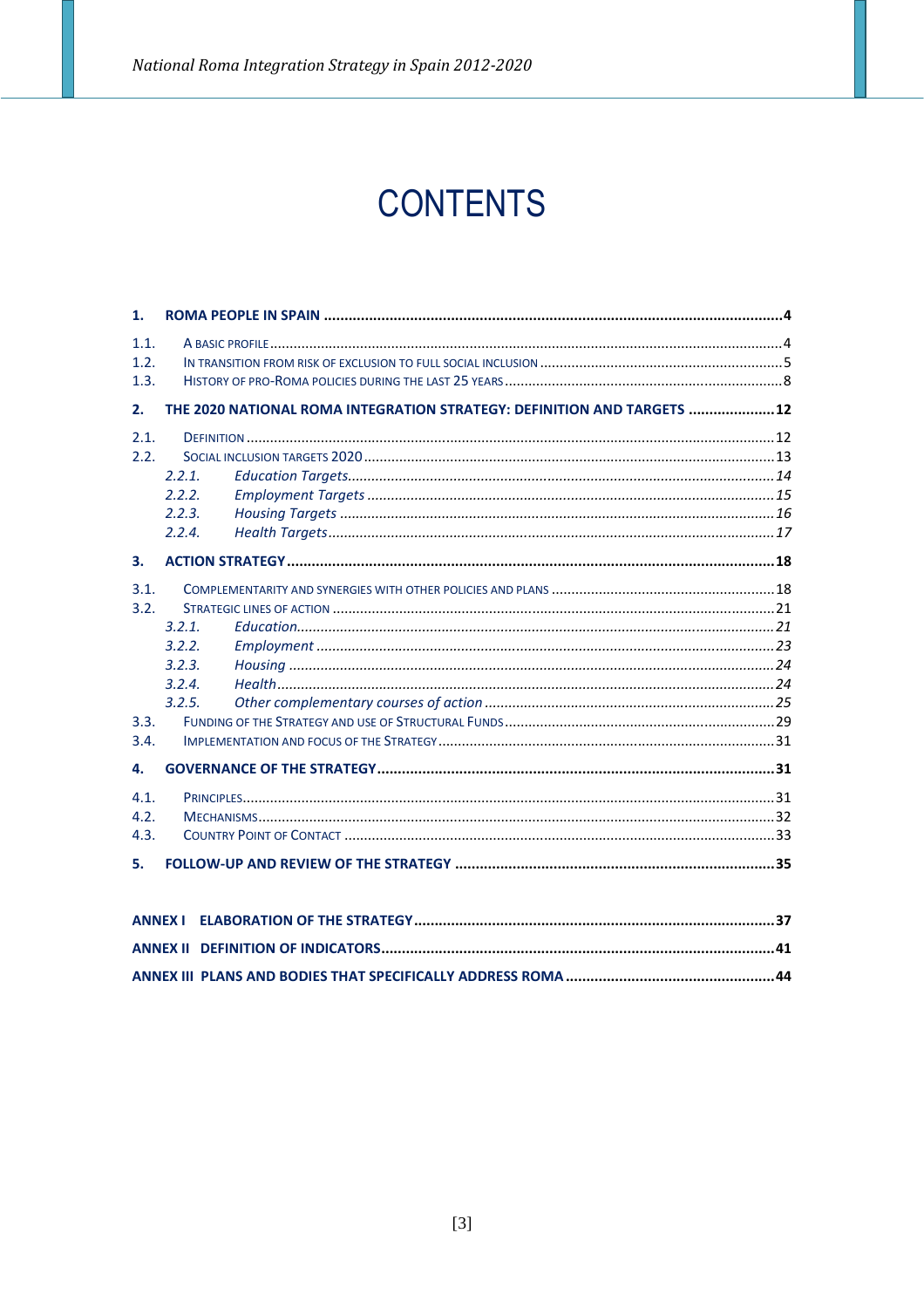# **1. Roma people in Spain**

#### 1.1. A basic profile

 $\overline{a}$ 

Roma people have been present in Spain since the 15th century, and, as in the rest of Europe, their history has been marked by persecution, attempts at adaptation, and phases of social exclusion. Currently, the Spanish Roma population stands at around 725,000-750,000, figures that have been used by European institutions in their estimates on the Roma populations for the whole of Europe. However, certain caution must be observed with respect to these figures as the real size of the population is not accurately known, with estimates of overall figures having been made using a variety of methods (projections from previous studies, in addition to local data being calculated in a number of ways, studies on housing conditions that did not consider Roma people who do not live in densely Roma populated areas, etc.). Therefore, estimates may range from 500,000 up to 1,000,000 people.<sup>1</sup>

In spite of the limitations in determining the total scale of the Roma population in Spain, it is accurately known that the Roma people are distributed across the national territory, with a most concentrated presence in Andalusia, where around 40% of Spanish Roma men and women reside, as well as in Catalonia, Valencia and Madrid. Although their history has been associated to rural life and geographic mobility, the current trend is for prolonged, stable settlement in urban areas,<sup>2</sup> which consolidated in the 1950s, 60s and 70s to coincide with the general wave of domestic migration between rural areas and cities.

All social demographic studies carried out show that it is a young population, wherein around a third are aged below 16 years, and with birth rates substantially higher than the population average, although in the last decade this disparate rate has begun to reduce. $3$ 

In terms of the social situation, the Roma profile is heterogeneous and diverse; it is a common error to associate a given ethnic group to situations of material deprivation, social exclusion or self-exclusion. Many Roma people enjoy medium to high socio-economic levels and are fully integrated into society. Moreover, a substantial amount of Roma have seen progress in the

<sup>1</sup> Laparra, M. (coord.) (2007): *Informe sobre la situación social y tendencias de cambio en la población gitana. Una primera aproximación.* Madrid, Ministerio de Trabajo y Asuntos Sociales.

<sup>2</sup> According to a 1991 study, nearly 90% of the Roma population have been living in the same municipality for at least 15 years. Grupo Pass (2001): *Mapa de la Vivienda Gitana en España*. Madrid, Asociación Secretariado General Gitano.

<sup>3</sup> Laparra, M. (coord.): *Diagnóstico social de la comunidad gitana en España; Un análisis contrastado de la Encuesta del CIS a Hogares de Población Gitana 2007.* Madrid, Ministerio de Sanidad, Política Social e Igualdad. Available at: http://www.msps.es/politicaSocial/inclusionSocial/poblacionGitana/docs/diagnosticosocial\_autores.pdf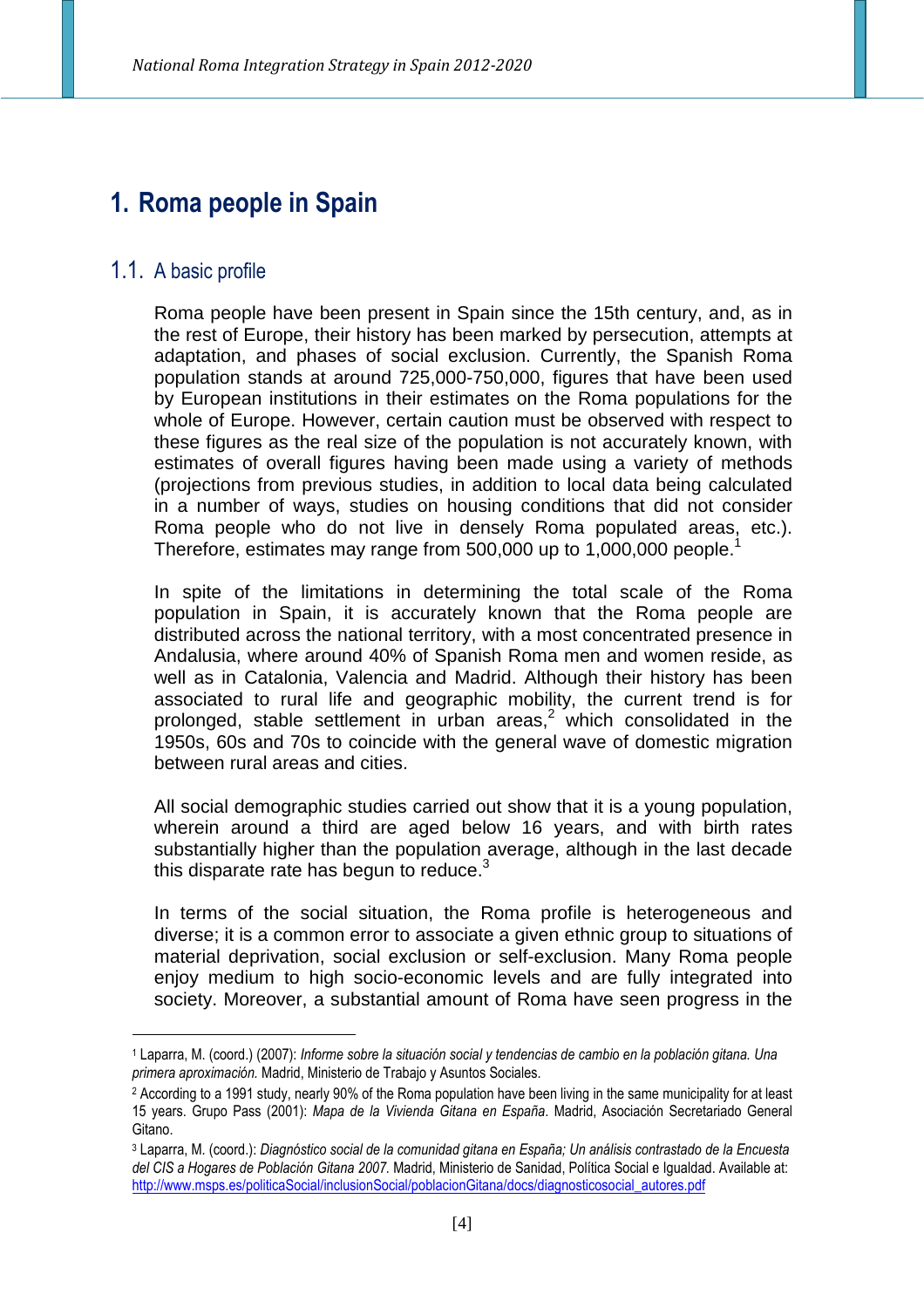last decade, although they still manifest, to varying degrees, social shortcomings and inequalities with respect to the rest of the population. Lastly, a third, minority sector exists, comprising the severely excluded who have seen little progress in terms of their social inclusion. It must be taken into consideration that the current negative economic climate and deterioration of employment in Spain is taking hold throughout the general population, but particularly so for socially vulnerable population groups, as is the case for many Roma people; it is essential that social inclusion processes for these people receive continued support in order to avoid stalling or even regression.

Lastly, it must be stressed that the quantity of Roma people in Spain has increased with the arrival of Roma principally from Romania and Bulgaria who, above all since 2002 (when visa requirements for the two countries were lifted) and once again since 2007 (when they joined the EU) have chosen Spain as their country of destination. The number of Roma people of Romanian and Bulgarian nationalities who, as EU citizens, exercise their right to free circulation and residence in Spain is difficult to quantify given that they are included in the large contingents of Romanian and Bulgarian citizens temporarily or permanently residing in Spain, and due to the lack of registries that record the ethnic origin of foreign nationals in Spain.<sup>4</sup>

## 1.2. In transition from risk of exclusion to full social inclusion

In general terms, Roma people in Spain have seen significant social progress in the last 40 years; such progress is the result of the arrival of democracy in Spanish society, economic growth on a national scale, the establishment of a Social state, generalised access to social welfare systems (particularly housing, education, healthcare and social services and benefits) and specific measures and programmes aimed at correcting disadvantages. However, there is still a long way to go for there to be equality in the four fundamental areas for social inclusion, and on which the targets of this National Roma Integration Strategy for Spain are based (hereinafter, the "Strategy").

In terms of education, existing data shows clear progress in terms of Roma children's pre-school and primary school completion. Pre-school completion rates are low for the population as a whole, yet they have risen considerably in recent years.<sup>5</sup> In the case of primary education, completion by Roma children is practically at normal levels, although absenteeism and early school leaving continue to be cause for concern; these phenomena are more common in secondary school stage 1 (12-14 years), wherein the problem

 $\overline{a}$ 

<sup>4</sup> Based on the information available from NGOs that assist foreign Roma people it can be ascertained that their presence throughout Spain may amount to the figure of 50,000.

<sup>5</sup> Between 1994 and 2009 the number of Roma children enrolled in Pre-School Education prior to compulsory education rose nearly 30% (to 87% in 2009). FSG (2010): *Evaluación de la normalización educativa de las alumnas y los alumnos gitanos en Educación Primaria*. Madrid, IFIIE/ Instituto de la Mujer.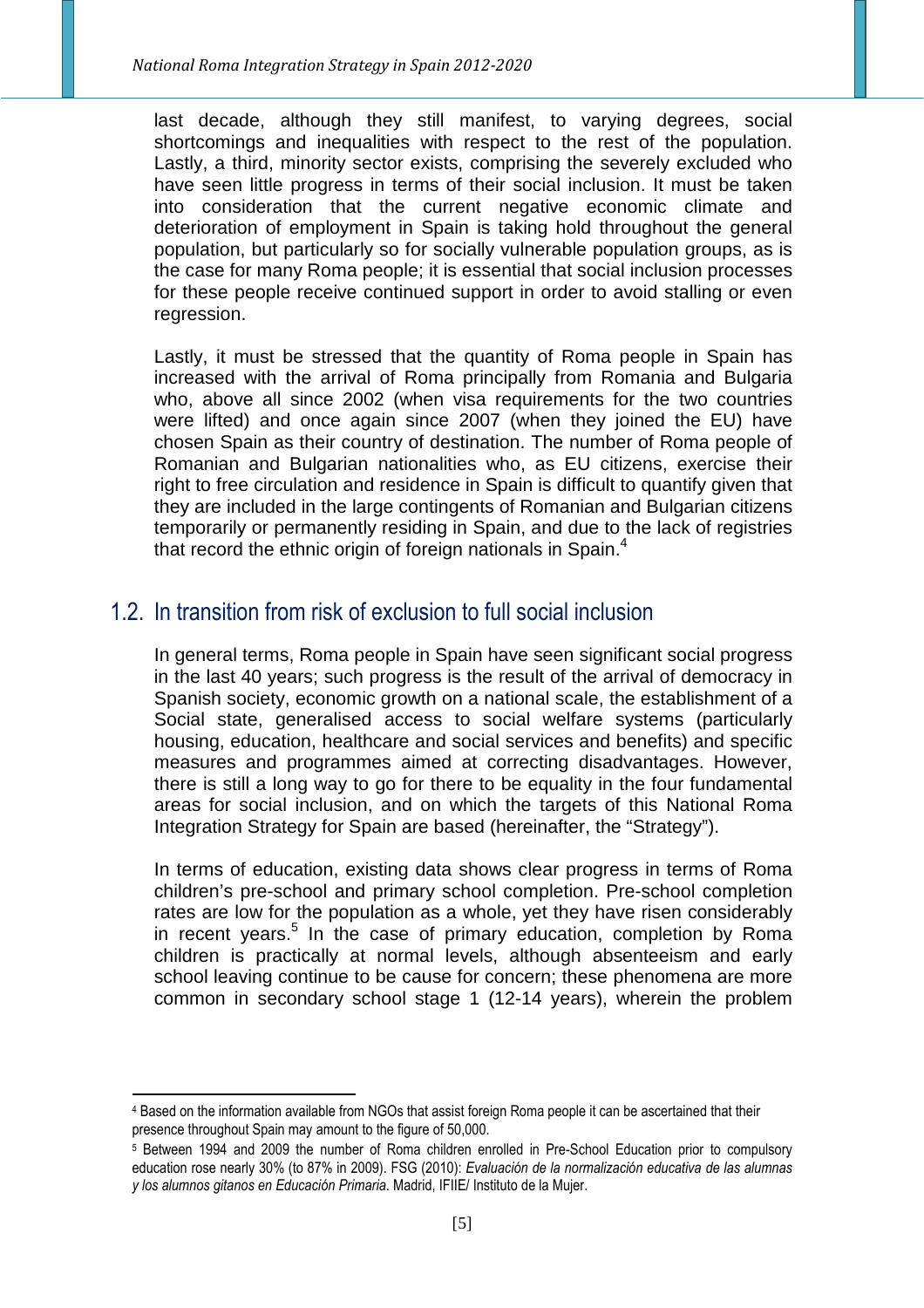become more acute for Roma girls.<sup>6</sup> The presence of Roma youngsters in post-obligatory education is still uncommon and the gap with respect to the rest of the population group wide, although a slight upward trend has been noted.<sup>7</sup> Therefore, the Roma adult tends to have a lower level of studies, including illiteracy levels higher than the population as a whole.

In terms of employment and economic activity, the situation of Roma people in Spain is broadly characterised by a high activity rate<sup>8</sup> which shows, to contradict a well-established stereotype, their strong labour potential. Roma people have always worked and have done so from very young until well into their old age yet, due to their relatively low contracted employment rate, this situation is often considerably under-represented. However, the still minimal levels of formal education and professional qualifications of many Roma people of working age have led to large scale employment in poorly paid, temporary activities and with precarious working conditions.

In accordance with recent studies that have compared the Roma labour situation to that of the Spanish population as a whole, the most significant difference can be found in relation to salaried workers compared to the selfemployed, as well as in the high proportion of persons working in a family setting against the relatively inexistent rate in the rest of the population.<sup>9</sup> Furthermore, aspects such as unemployment and seasonal and part-time working affect Roma women more than non-Roma women and even Roma men. The differences in terms of type of occupation and sector of activity are noteworthy, with a very high percentage of Roma being employed in the mobile trading sector (39% in 2005).<sup>10</sup> In addition to all the foregoing, it must be highlighted that, in the midst of the current economic crisis that is so severely affecting the Spanish labour market, most recent data points to a significant increase in the unemployment rate of Roma.<sup>11</sup>

 $\overline{a}$ 

 $^6$  School enrolment of Roma boys aged 13-15 years in 2007 was 84.2%, whilst it was only 71.7% for girls of the same age group. Laparra, M. (coord.): *Diagnóstico social de la comunidad gitana en España, un análisis contrastado de la Encuesta del CIS a Hogares de Población Gitana 2007.* Madrid, Ministerio de Sanidad, Política Social e Igualdad. 7 In 2007, 1.6% of the Roma population had reached a non-compulsory level of secondary education (baccalaureate, intermediate vocational training and similar) compared to 19.4% of the population as a whole, according to EPA annual data in 2006; for graduation from further education, the difference was greater; 0.3% of Roma compared to 22.3% of the general population. Laparra, M (coord.) *Ibid.* However, it must be remembered that the Roma population with a greater level of studies are probably under-represented in survey samples.

<sup>&</sup>lt;sup>8</sup> In accordance with provisional results of a survey carried out in 2011 among the Roma population, using questions from the Active Population Survey (definitive results of which shall be published in 2012 by the FSG) the activity rate (occupied persons plus jobseekers over the age of 16) was 68.9% of the Roma population, 8.9% higher than the general population. This is explained by generally being younger and accessing the labour market earlier.

<sup>9</sup> The rate of self-employed workers in the Roma population is 35%, compared to 16.4% of the total occupied population. The total salaried population in Spain is 83.6% compared to just 37.6% of the Roma population. Finally, the percentage of the occupied Roma population dedicated to collaborating in family economic activities is 26% compared to 0.7% of the total occupied population. (Provisional data from the survey referred to in the preceeding footnote compared to Active Population Survey data from 2011-3rd Quarter).

<sup>10</sup> FSG; EDIS (2005) *Población Gitana y Empleo: Un estudio comparado.* Madrid, Fundación Secretariado Gitano*.*

<sup>&</sup>lt;sup>11</sup> The unemployment rate in Spain has increased 2.4 times since 2005, yet the unemployment rate of the Roma population, pursuant to the most recent study by FSG and EDIS, the results of which are to be published in 2012, has almost trebled in the same period to 37.5%.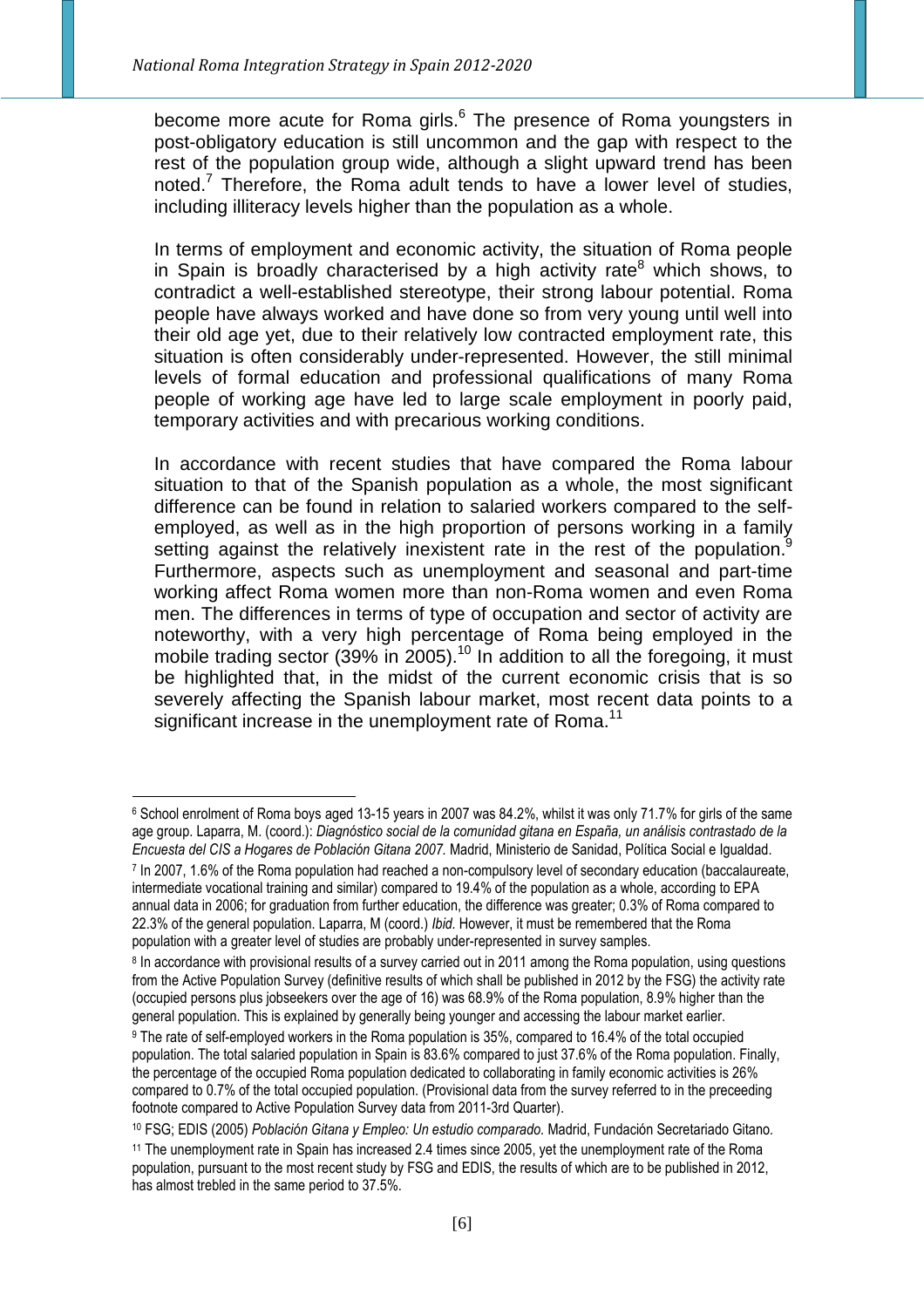In terms of health, the results of a study comparing results of the Spanish National Health Survey (SNHS) with regard to Roma and the general population in Spain<sup>12</sup> highlights that Roma show poorer results in a variety of indicators compared to both those of social groups in a better socioeconomic situation and those in a poorer situation,<sup>13</sup> with differences in terms of health condition, lifestyle and access to certain services. Some of the most pronounced are: perception of own health, $14$  the greater prevalence of certain chronic illnesses, and the greater frequency of dental, visual, hearing problems and accidents. Likewise, a higher frequency of unhealthy lifestyles was also detected.<sup>15</sup> In terms of the access and use of the healthcare system, the low use of preventative gynaecological services by Roma women is worthy of note.<sup>16</sup>

In terms of housing, recent studies compared with older ones have shown a significant improvement in residential conditions of the Roma in recent decades. Many Roma families have had access to apartments in city neighbourhoods populated by the general population; access to housing has occurred both by means of public and private means, normally in standardised neighbourhoods with a low socio-economic profile. In accordance with the most recent study carried out which, in 2007, analysed housing conditions of more than 90,000 Roma homes, 88.1% of Roma people resided in normalised housing, and only 3.9% in slums, although a further  $7.8\%$  live in deteriorated or sub-standard housing.<sup>17</sup> These results represent clear progress with respect to those obtained in the previous study, in 1991, when 10% of Roma housing was in slums, and 21.4% was substandard housing. Likewise, housing basic services have also improved considerably. However, in addition to the need to definitively eradicate slums, other problems persist such as the high occupancy of housing, precariousness of services and deterioration, both in terms of the housing itself and urban surroundings.

 $\overline{a}$ <sup>12</sup> La Parra, D. (2009): *Hacia la equidad en salud. Estudio comparativo de las encuestas nacionales de salud a población gitana y población general de España, 2006.* Madrid. Ministerio de Sanidad y Consumo & Fundación Secretariado Gitano. Available at:

http://www.mspsi.gob.es/profesionales/saludPublica/prevPromocion/promocion/desigualdadSalud/comuGitana.htm# estudioEPG

<sup>13</sup> In accordance with the classification proposed by the Social Class Group of the Spanish Society of Epidemiology: (i) Senior manager of the Public Administration and companies with 10 or more salaried personnel. Professions associated with upper and postgraduate degrees; (V) Unskilled workers.

<sup>14</sup> 33.4% of Roma men aged 55 years and over describe their health as "good" or "very good", compared to 52.3% of men in the general population (class V: 44.6%; class I: 73,2%). In Roma women: 10.5% compared to 38.2% of women in the general population (class V: 32.8%; class I: 59.6%). Within the Roma population itself there are large differences when breaking down data into social class, level of education or housing type; for example, 72.8% of Roma women who live in slums or substandard housing describe their health as "poor" or "very poor" compared to 39.2% of those who live in normalised housing.

<sup>15</sup> With respect to tobacco consumption, 54.9% of Roma men smoke daily compared to 31.6% of men in the general population (class I: 20.7%; class V: 36.6%) The difference among youngsters is even greater: 56.2% compared to 30.5% (class V) and 12.4% (class I).

<sup>16</sup> Cytology is provided to 47% of Roma women compared to 52.4% (class V) and 81.1% (class I) of the female population as a whole.

<sup>17</sup> FSG (2008): *Mapa sobre Vivienda y Comunidad Gitana en España 2007*. Madrid, Ministerio de Vivienda/Fundación Secretariado Gitano.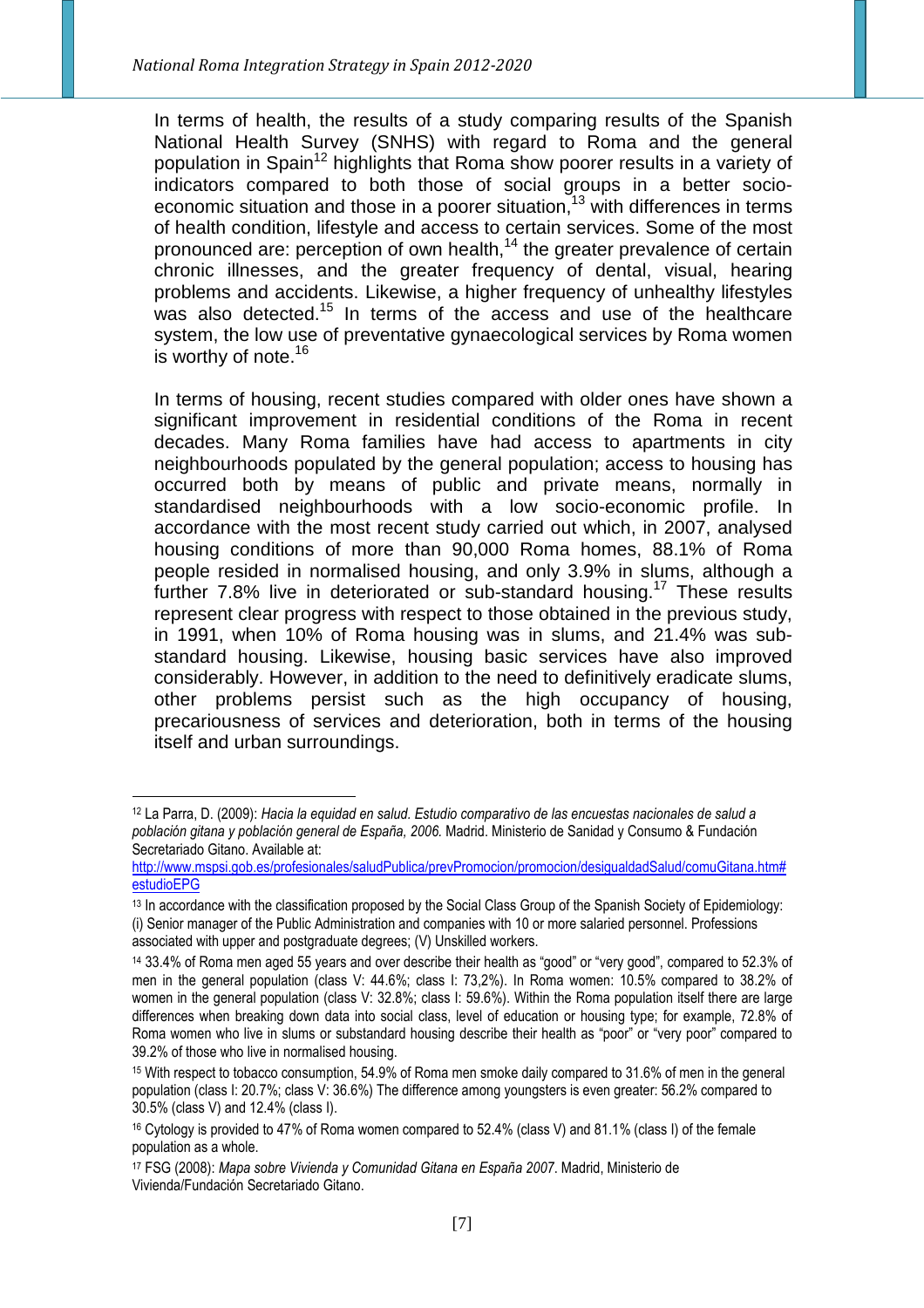Roma culture is highly reconciled with the cultures of the rest of Spanish society, at the same time as maintaining certain traditional characteristics and traits that are above all transmitted in the family setting. The majority of Roma people live and interact on a daily basis with non-Roma people in the social arena, and this interaction is probably stronger than in any other European country.<sup>18</sup> However, there are still real obstacles to intercultural exchange, such as the existence of certain neighbourhoods or education centres with a high concentration of Roma people, or the still limited and insufficient presence of Roma in political representation or social participation bodies.

In turn, the persistent prejudice directed at the Roma by the Spanish population means that this group continues to be one of the groups that most suffers social ostracism.<sup>19</sup> In recent years, a number of awareness campaigns have been rolled out, with positive effects, but discriminatory conduct and practices in society still persist and have become a principle factor impeding full social inclusion. Effectively, the subjective perception of discrimination of Spanish Roma is marked,<sup>20</sup> particularly in the search for employment.<sup>21</sup> access to facilities and services and housing.<sup>22</sup> The greater presence and interaction of Roma in the public arena, the increase in awareness of their rights, the development of detection and reporting mechanisms and services by civil society organisation and the effects of the economic crisis, $^{23}$  may all contribute to making the discrimination suffered by Roma due to their ethnic origins more abundant and visible.

## 1.3. History of pro-Roma policies during the last 25 years

 $\overline{a}$ 

The Spanish administrative framework is characterised by a high level of decentralisation that has occurred in the last 30 years. Autonomous governments are well equipped in key areas for social inclusion of the most disadvantaged groups, such as in education, healthcare and social services. Local entities are also well prepared in terms of citizens' safety, housing,

<sup>&</sup>lt;sup>18</sup> Eurobarometer data shows that 39% of the Spanish population surveyed confirmed they had Roma friends, compared to 17% on average in the EU. "Discrimination in the European Union 2009", Eurobarometer. Data available at: http://ec.europa.eu/public\_opinion/archives/ebs/ebs\_317\_fact\_es\_es1.pdf

<sup>19</sup> In 2005, 40.2% of people surveyed said that it would bother them "a lot" (15.5%) or "somewhat" (27.7%) to have Roma people as neighbours. Survey 2,620 of the Sociological Research Centre. 2005.

<sup>20</sup> In the most recent study carried out on the subjective perception of discrimination of potential victims, persons of Sub-Saharan origin were the group who most declared to have been discriminated against, followed by the Roma. *Panel sobre discriminación por orígen racial o étnico (2010): la percepción de las víctimas potenciales.* Madrid, 2011. Ministerio de Sanidad, Política Social e Igualdad.

<sup>&</sup>lt;sup>21</sup> In accordance with the results of survey 2,664 of the Centre of Sociological Research (2007), more than half of those asked (nearly 60% of men) felt that they had been discriminated against (or a member of their family had) for being Roma when job seeking.

<sup>&</sup>lt;sup>22</sup> This perception of potential victims is consistent with the distribution of cases of discrimination in annual reports published by the Fundación Secretariado Gitano, entitled *Discriminación y comunidad gitana*.

<sup>&</sup>lt;sup>23</sup> The current climate of economic crisis may be exacerbating the prevalence of racist attitudes and discrimination due to ethnic or racial origin, according to the conclusion of the *Panel sobre discriminación por origen racial o étnico (2010): la percepción de las víctimas potenciales.* Madrid, 2011. Ministerio de Sanidad, Política Social e Igualdad.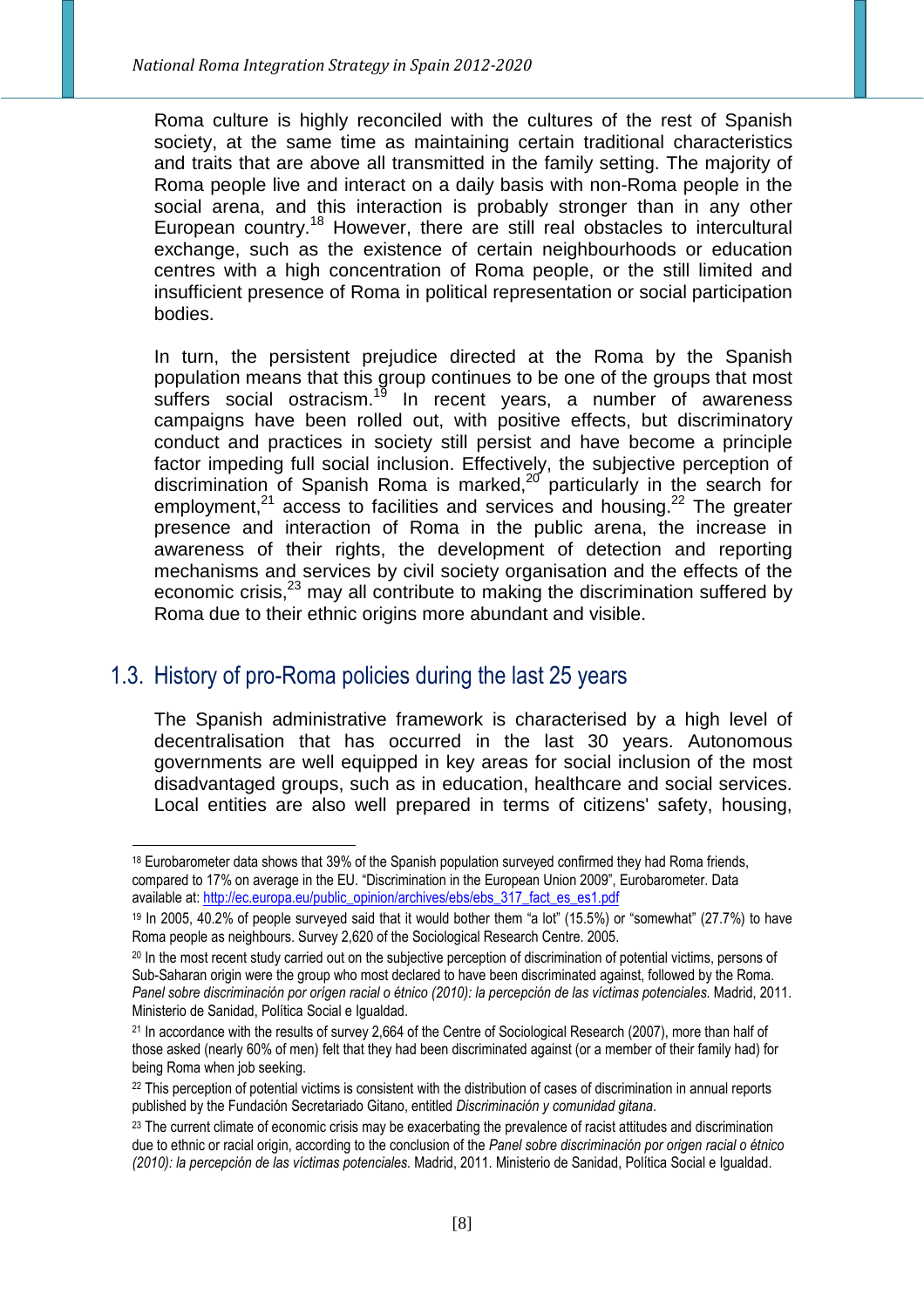social services management and cultural activities, with some being shared by all three administrative levels. In the last 30 years, public authorities of all levels of government have put the social inclusion of disadvantaged Roma on their agenda. This dynamic has contributed to the achievement of some significant milestones, although, as has been highlighted in the previous section, there are still great challenges ahead. The focus has been forming from the balance and complementary nature of inclusive social policies and specific programmes for the Roma people (in line with the Common Basic Principles on Roma Inclusion no. 2: "Explicit but not exclusive targeting" and no. 4 "Aiming for the mainstream").

The development of the welfare state by making education, healthcare and non-contributory pensions universal, as well as the strengthening of unemployment protection systems, the consolidation of public social service systems (including income support or minimum wage), social housing policies, etc., have had a positive impact on living conditions for many Roma who have benefitted from said measures not due to being Roma, but due to being at a greater social disadvantage. Government plans in terms of employment, social inclusion, etc., in the last ten years have included explicit reference to Roma, $24$  which has allowed efforts, best practice and greater cooperation to all fall in line. Likewise, in relation to the use of EU resources, the 1990s saw a surge in innovative initiatives specifically geared to Roma, under the framework of the Horizon and Integra Community Initiatives of the European Social Fund (ESF), which culminated in the inclusion of specific targets and measures in terms of the Roma in the Anti-Discrimination Operational Programme (ADOP) for 2000-2006, which continued in the period 2007-2013. $^{25}$ 

As has been indicated above, the inclusive focus of universal social policies has been complemented by specific measures that address Roma with difficulties of access to universal services due to disadvantage or social exclusion. At state level, the most relevant and pioneering ones are the 1985 approval by the Lower Chamber of Parliament of the early day motion (proposición no de ley) on the creation of a National Roma Development Plan, following that rolled out in 1989 for the Roma Development Programme  $(RDP)<sup>26</sup>$  A highlight of the specific measure is financial and technical cooperation with NGOs working towards Roma development and/or Roma associative movement. Cooperation is established on two fronts: (a) technical support to these organisations, and (b) economic support to the social interest programmes that carry them out.<sup>2</sup>

 $\overline{a}$ <sup>24</sup> For example, the National Social Inclusion Plan in Spain 2008-2010 included specific measures for the Roma population such as the adoption of a specific, state-wide action plan and autonomous plans, as well as the development of the functions of the State Roma Council.

<sup>25</sup> These measures and targets fell under the *Acceder* Programme, managed until now by the Fundación Secretariado Gitano.

<sup>26</sup> In 1989 a budget provision was made within the General State Budget to fund this Programme. Since then, the distribution of this loan has been carried out by collaboration agreements with autonomous communities, which provide co-financing.

<sup>27</sup> Financial support is in place via subsidies regulated in the annual call for subsidies of the Ministry; specifically, that made against 0.7% of Personal Income Tax for social cooperation and volunteering programmes, which have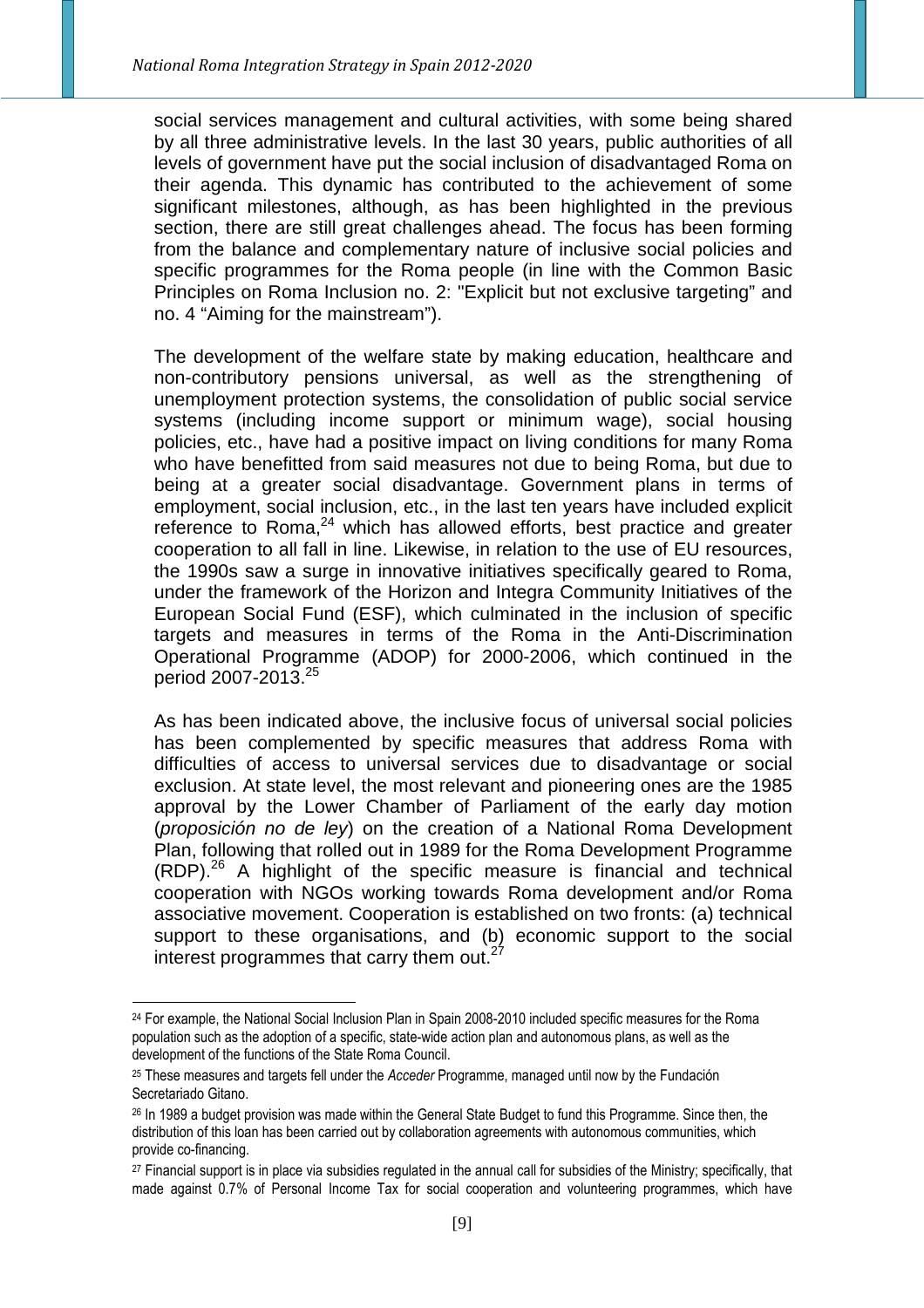Simultaneously to the development of the third sector in Spain that has been progressively been growing in size, becoming more professional, gaining organisation and management capabilities and political implication, an associative Roma movement has been consolidating, formed by a variety of organisations that span the nation and the majority of the local sphere, although of which a large part is integrated into regional federations that have a consolidated role in liaison with public authorities.

At regional level, certain autonomous governments have rolled out specific action plans for Roma, such as the Basque Country,  $28$  Catalonia,  $29$ Extremadura, $30$  and Navarre. $31$  In 2010, the Spanish Government, in turn, approved the Roma Action Plan  $2010-2012^{32}$  that is currently in force.

Important milestones in this process have been the steps towards greater institutional recognition of Roma. The Lower House passed, in 1999, the creation of a Sub-committee for the study of Roma issues; in 2005, it passed a motion to insist upon Government the promotion of Roma culture, history, identity and language,  $33$  which materialised in the creation, in 2007, of the Institute for Roma Culture,<sup>34</sup> attached to the then Ministry of Culture. Likewise, legislative assemblies of a number of autonomous communities have included, in their re-worked Statutes, express mentions to Roma communities historically present in each community; specifically Andalusia.<sup>35</sup> Aragon,<sup>36</sup> Catalonia<sup>37</sup> and Castile-Leon.<sup>38</sup>

In recent years, consultation and representation bodies have been established for the Roma associative movement attached to the General

-

included the "Roma Programmes" as general interest programmes eligible for subsidy since 1989, as well as the call to strengthen the associative fabric under the framework of general subsidies.

<sup>28</sup> I and II Basque Plan for Integral Promotion and Social Participation of the Roma People (2004-2007) and (2007- 2011).

<sup>29</sup> I and II Catalonia Integral Roma Plan (2005-2008) and (2009-2013).

<sup>30</sup> Extremadura Plan for the Promotion and Social Participation of the Roma People (2007-2013).

<sup>31</sup> Navarre Integral Roma Assistance Plan (2011-2014).

<sup>&</sup>lt;sup>32</sup> Passed by Resolution of the Council of Ministers on 9 April 2010.

<sup>33</sup> Early day motion (*Proposición no de ley*) of 27 September 2005, urging the Government to promote Roma culture, history, identity and language.

*<sup>34</sup>* The Institute of Roma Culture is a state foundation aimed at promoting the history, culture and language of Roma with studies, research and publication, as well as promoting initiatives leading to the integration of the Roma community from the acknowledgement of its cultural identity.

<sup>35</sup> The Autonomous Statute of Andalusia, created by Spanish Act 2/2007, of 19 March, establishes in Article.10.3.21, as an objective of the Autonomous Community: "The promotion of necessary conditions for the full integration of minorities, particularly the Roma community for its full social inclusion".

<sup>36</sup> Spanish Act 5/2007, of 20 April, reforming the Autonomous Statute of Aragon stipulates that Aragon's public powers shall promote "the conditions necessary for the integration of ethnic minorities and, particularly, the Roma community" (Art. 23.2).

<sup>37</sup> The Autonomous Statute of Catalonia establishes in Article 42.7 that public powers "must guarantee the recognition of Roma culture to safeguard its history". (Spanish Act 6/2006, of 19 July, reforming the Autonomous Statute of Catalonia).

<sup>38</sup> The Autonomous Statute of Castile-Leon includes in its main public policy clauses (Article 16) "The nondiscrimination and respect of diversity of the various ethnic, cultural and religious groups present in Castile-Leon, with particular attention to the Roma Community". (Spanish Act 14/2007, of 30 November, reforming the Autonomous Statute of Castile-Leon).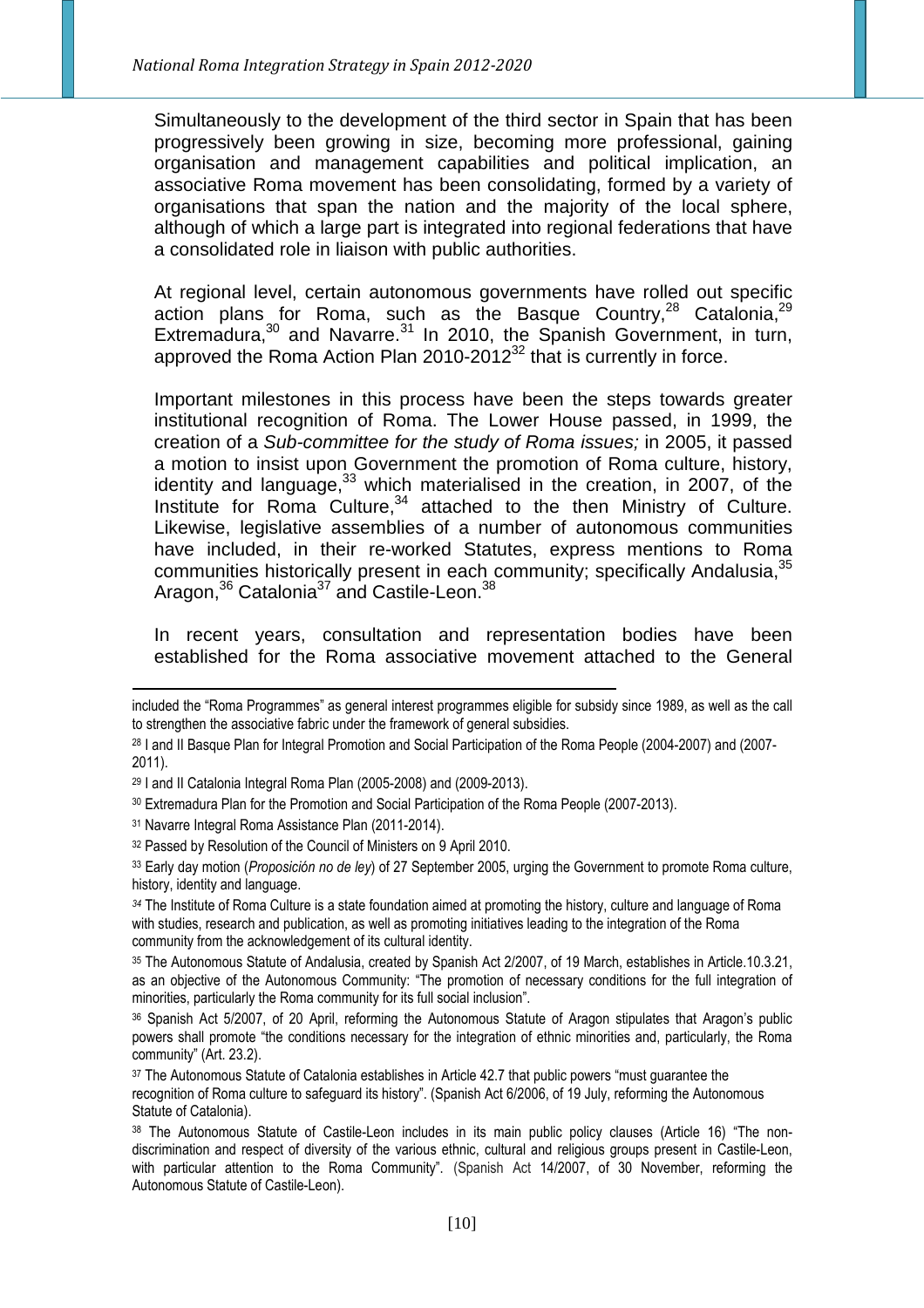State Administration, as well as many autonomous communities. Examples of this are the creation of a State Council of the Roma People in 2005, $39$  as well as the coordination of similar bodies in Catalonia,  $40$  Basque Country,  $41$ Extremadura, $42$  and in Castile-La Mancha. $43$ 

In the anti-discrimination field, the tools and mechanisms to protect potential victims have been strengthened with the translation of Directive 43/2000 to the Spanish legal system,<sup>44</sup> and in recent years dedicated public prosecutors have been specialised in dealing with discrimination and hate crimes in the provinces of Barcelona, Madrid and Malaga. Recently, the Attorney General appointed a Deputy Attorney General of the Supreme Court for the safeguarding of equality and anti-discrimination. Also worthy of note is the creation of the Council for the Promotion of Equal Treatment and Non-Discrimination due to Race or Ethnicity<sup>45</sup>, in which two Roma associative movements participate, as well as the Victims' Support Network driven by said body.<sup>46</sup>

All these initiatives have been developed in conjunction with the active involvement of civil society organisations and Roma associations to complement Common Basic Principles on Roma Inclusion no. 9: "Participation of civil society" and no. 10: "Active participation of the Roma".

A result of the described process is the now greater knowledge of the situation and problems faced by the Roma people in Spain, thanks to various studies carried out in recent years, as well as a greater number of professionals with greater capabilities and experience.

 $\overline{a}$ 

<sup>39</sup> Created and governed by Royal Decree 891/2005, of 22 July, the State Roma Council is the consultation and advisory collegiate interministerial body where collaboration and cooperation of the Roma associative movement with the General State Administration take place, for the integral development and integration of the Roma.

<sup>40</sup> *Consell Assessor del Poble Gitano*, created by *Decret 102/2005 de creació de la Comissió Interdepartamental del Pla integral del Poble Gitano i del Consell Assessor del Poble Gitano*.

<sup>41</sup> Council for Roma Promotion and Social Participation in the Basque Country created by Decree 289/2003 of 25 November.

<sup>42</sup> Regional Roma Council created by Decree 179/2001 of the Government of Extremadura.

<sup>43</sup> Regional Roma Council created by Order of the Castile-Leon Department of Health and Social Welfare, of 25 April 2011.

<sup>44</sup> Act 62/2003, of 30 December, on fiscal, administrative and special measures.

<sup>45</sup> The Council is a collegiate body attached to the Ministry of Health, Social Policy and Equality, comprising state, autonomous and local administrations, business organisations and trade union representatives, as well as non-profit organisations working in the field of racial or ethnic discrimination. It is governed by Royal Decree 1044/2009 amending Royal Decree 1262/2007 on the composition, capabilities and structure of the Council for the Promotion and Unequal Treatment and Non-discrimination due to Racial or Ethnic Origin.

<sup>46</sup> It is a service promoted by the Council for the Promotion of Equal Treatment that independently supports and advises victims of racial or ethnic discrimination in any sphere (education, health, housing, employment, etc.). This service is based on a network of social and trade union organisations including the Unión Romaní and the Fundación Secretariado Gitano.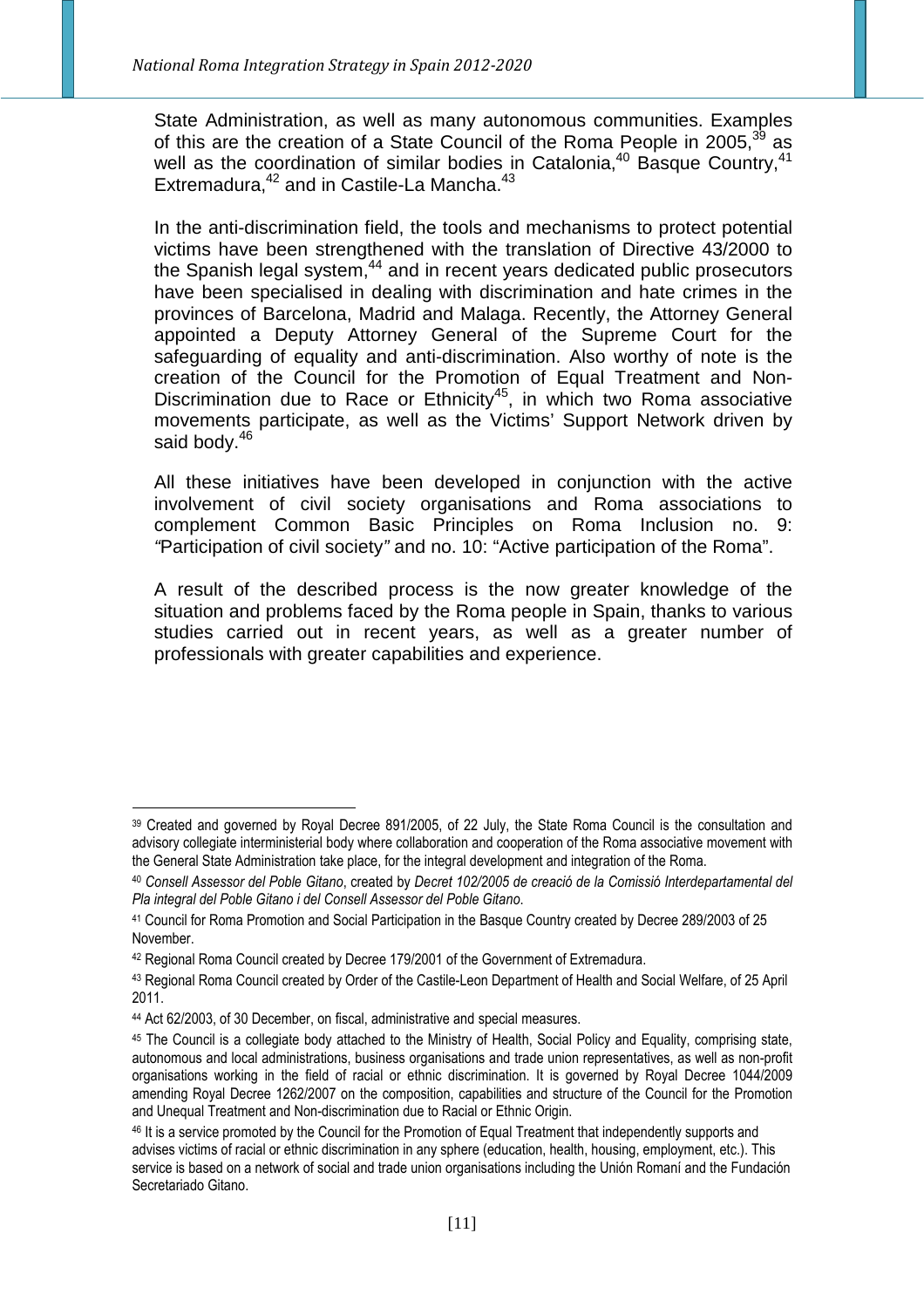# **2. The 2020 National Roma Integration Strategy: Definition and Targets**

## 2.1. Definition

The Spanish strategy was conceived as an opportunity to strengthen and greaten the channels and measures that have produced positive results in recent decades. It falls under the framework of the National Reform Programme, and in the national plans and policies of a number of fields (education, employment, housing, healthcare, etc.) that directly affect the living conditions of Roma. Likewise, given the high degree of decentralisation of the Spanish administrative system, this is planned and developed in collaboration with autonomous communities and local authorities, and in consultation with the Roma associative movement. The strategy has the following focus:

- 1. Greatening working channels that have reaped positive results in recent decades: long-term focus, continuity, implication and cooperation of the various administrative levels, active implication and participation of civil society including Roma organisations, coordination between the various agents implicated, guarantee of rights and education of responsibilities, etc.
- 2. Balance and offsetting between general and specific policies, and between mainstreaming and targeted approaches:
	- There are strategies, plans and policies at state level that address the whole population or that focus on key areas for social inclusion (education, jobs, healthcare, housing, equality and non-discrimination, etc.) that attempt to be inclusive to Roma and have an impact in the achievement of the Strategy's targets (Point 3.2);
	- There is an Action Plan for the Development of the Roma Population 2010-2012 in place until 2012 that sets out specific measures and actions (Point 3.3).
- 3. Linkage with the targets of the 2020 Strategy materialised in Spain in the National Reform Programme, particularly with that concerning education, jobs, poverty and social inclusion.
- 4. Inspiration from the Common Basic Principles on Roma Inclusion, particularly those indicated above (no. 2: "Explicit but not exclusive targeting" and no. 4; "Aiming for the mainstream") and their adaptation to the diverse realities of the Roma.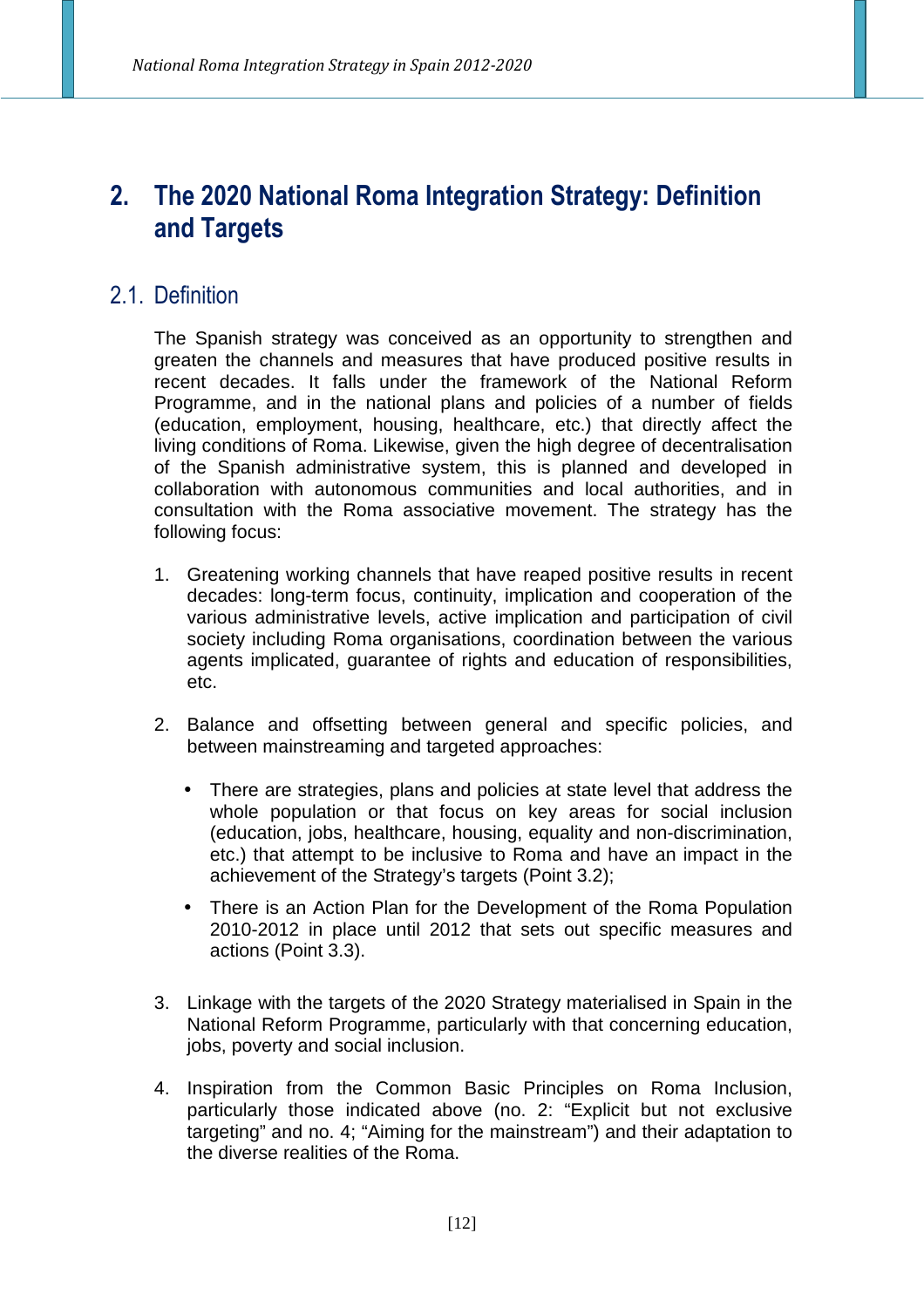- 5. Greater use of Structural Funds, particularly the ESF and the European Regional Development Fund (ERDF) based on current experience and in line with guidelines given in the regulatory drafts for the period 2014 – 2020.
- 6. Adaptation of the general principles to the plurality of socio-economic circumstances of the Roma, by means of flexible and appropriate work models; special attention was given to the adaptation for the Roma population originating from third countries or EU Roma citizens resident in Spain.

# 2.2. Social inclusion targets 2020

The Strategy defines in each of the four key areas for social inclusion (education, jobs, housing and healthcare) quantitative targets to be reached for 2020, as well as mid-term targets for 2015. Said targets have been quantified from the most recent information available and likewise taking into account the developments in the last decade in which comparable data is available. Data of the whole Spanish population was presented that highlights still-existing inequalities.<sup>47</sup>

General population data included in the tables of targets below are obtained from official statistical sources. On the other hand, Roma-specific data are taken from sociological studies and surveys with sampling representativeness and margins of error common in this type of studies.

The selection of targets has been made by identifying the fundamental challenges in relation the expected success of substantial progress and with respect to pre-existing data. In certain cases in which it is considered that there are targets that need to be included, but for which trustworthy data is not available, this has been indicated in the tables in order to obtain such data in the near future.

Certain quantitative targets have been broken down by gender, particularly when available data shows significant differences between Roma men and Roma women. This has not been available in all cases, but in the process of monitoring and reviewing the Strategy's targets an attempt has been made to break down all indicators and, where appropriate, realign targets for 2020.

Lastly, there is currently no data available that allows mid-term quantitative targets to be set in order to reduce the risk of poverty and social exclusion of the Roma. However, the Strategy aims to incorporate indicators in its followup with regard to relative poverty, material deprivation and intensity of household employment, in line with the European 2020 Strategy and the National Reform Programme.

 $\overline{a}$  $^{47}$  The data appearing in the tables all feature a date. Said date corresponds to the year in which the survey or study by means of which the data was obtained was carried out , and does not necessarily coincide with the dates of publications of reports and studies from which they have been taken (the "Sources" at the foot of each table) which tend to be later.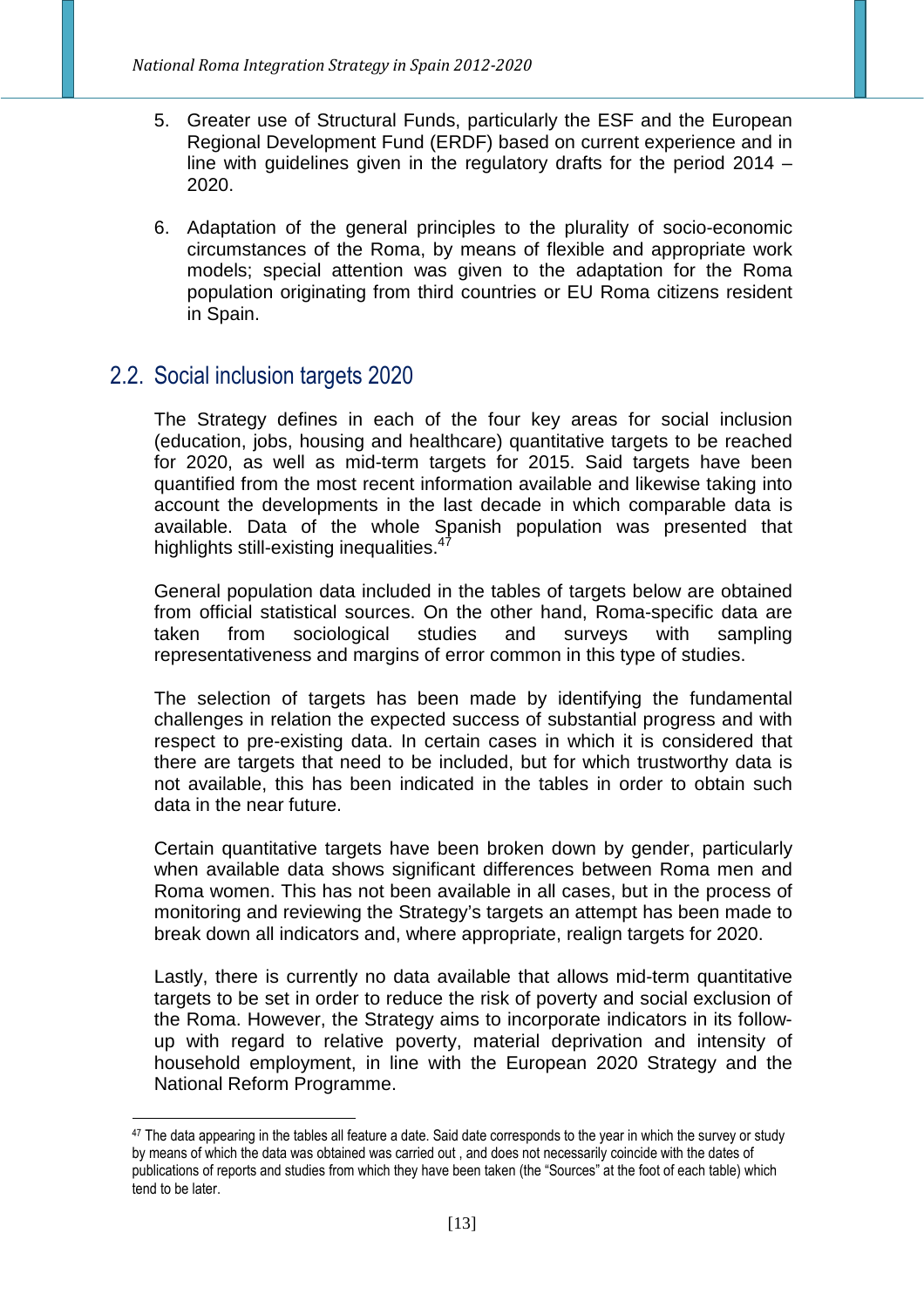# 2.2.1. Education Targets

| <b>General and specific targets</b>                                                                                                                           | <b>Total</b><br>population                 | <b>Previous ref</b><br>Roma                  | <b>Most recent</b><br>Roma data                 | <b>Target</b>                 | <b>Target</b>                 |
|---------------------------------------------------------------------------------------------------------------------------------------------------------------|--------------------------------------------|----------------------------------------------|-------------------------------------------------|-------------------------------|-------------------------------|
|                                                                                                                                                               | data                                       | population                                   |                                                 | 2015                          | 2020                          |
| <b>TARGET 1.</b> Increase in Roma pre-school education completion.                                                                                            |                                            |                                              |                                                 |                               |                               |
| Specific Target 1.1 Increase the<br>proportion of Roma girls and boys<br>that have attended pre-school<br>prior to their compulsory schooling<br>$(5$ years). | 97.5%<br>(2008, ME)                        | 59%<br>(1994, FSG)<br>74%<br>(2001, FSG)     | 87%<br>(2009, FSG)                              | 91%                           | 95%                           |
| <b>TARGET 2.</b> Universal schooling and increasing academic success among Roma pupils in Primary<br>Education.                                               |                                            |                                              |                                                 |                               |                               |
| Specific Target 2.1. Increase<br>school completion of Roma girls<br>and boys in Primary Education (6-<br>12 years).                                           | 99.9%<br>(2008, ME)                        |                                              | 96.7%<br>(2007, CIS)                            | 98%                           | 99%                           |
| Specific Target 2.2 Reduce<br>absenteeism <sup>*</sup> in Primary<br>Education.<br>*(absence from school for more than<br>three months)                       |                                            | 57%<br>(1994, ASGG)<br>31%<br>(2001, FSG)    | 22.5%<br>(2009, FSG)                            | 15%                           | 10%                           |
| Specific Target 2.3 Increase the<br>number of Roma girls and boys in<br>the school year corresponding to<br>their age.                                        | 8 years: 94%<br>10 years: 9%<br>(2008, ME) | 35%<br>(1994, ASGG)<br>69%<br>(2001, FSG)    | 81.1%<br>(2009, FSG)                            | 85%                           | 90%                           |
| <b>TARGET 3.</b> Increase in completion of Compulsory Secondary Education and increase in academic<br>success of Roma pupils at this stage                    |                                            |                                              |                                                 |                               |                               |
| Specific Target 3.1 Increase<br>school completion in Secondary<br>Education of Roma between 13-<br>15 years.                                                  | >98%<br>(2008, ME)                         |                                              | <b>Total 78.1%</b><br>(F): 71.7%<br>(2007, CIS) | <b>Total: 85%</b><br>(F): 80% | <b>Total: 90%</b><br>(F): 90% |
| Specific Target 3.2 Reduce early<br>school leaver rates prior to the<br>end of the compulsory stage.                                                          |                                            |                                              | This figure is<br>expected<br>during 2012       |                               |                               |
| Specific Target 3.3 Increase the<br>number of Roma students<br>enrolled in CSE.                                                                               | 78%<br>(2008, ME)                          |                                              | This figure is<br>expected<br>during 2012       |                               |                               |
| <b>TARGET 4:</b> Increase in the education level of the Roma adult.                                                                                           |                                            |                                              |                                                 |                               |                               |
| Specific Target 4.1 Reduce<br>absolute illiteracy rates amount<br>Roma (>16 years)                                                                            | 2.2%<br>(2011/3Q,<br>APS)                  | 13.1%<br>(2005, FSG)<br>13.5%<br>(2007, CIS) | 8.7%<br>(2011, EDIS;<br>FSG)                    | 6%                            | 3%                            |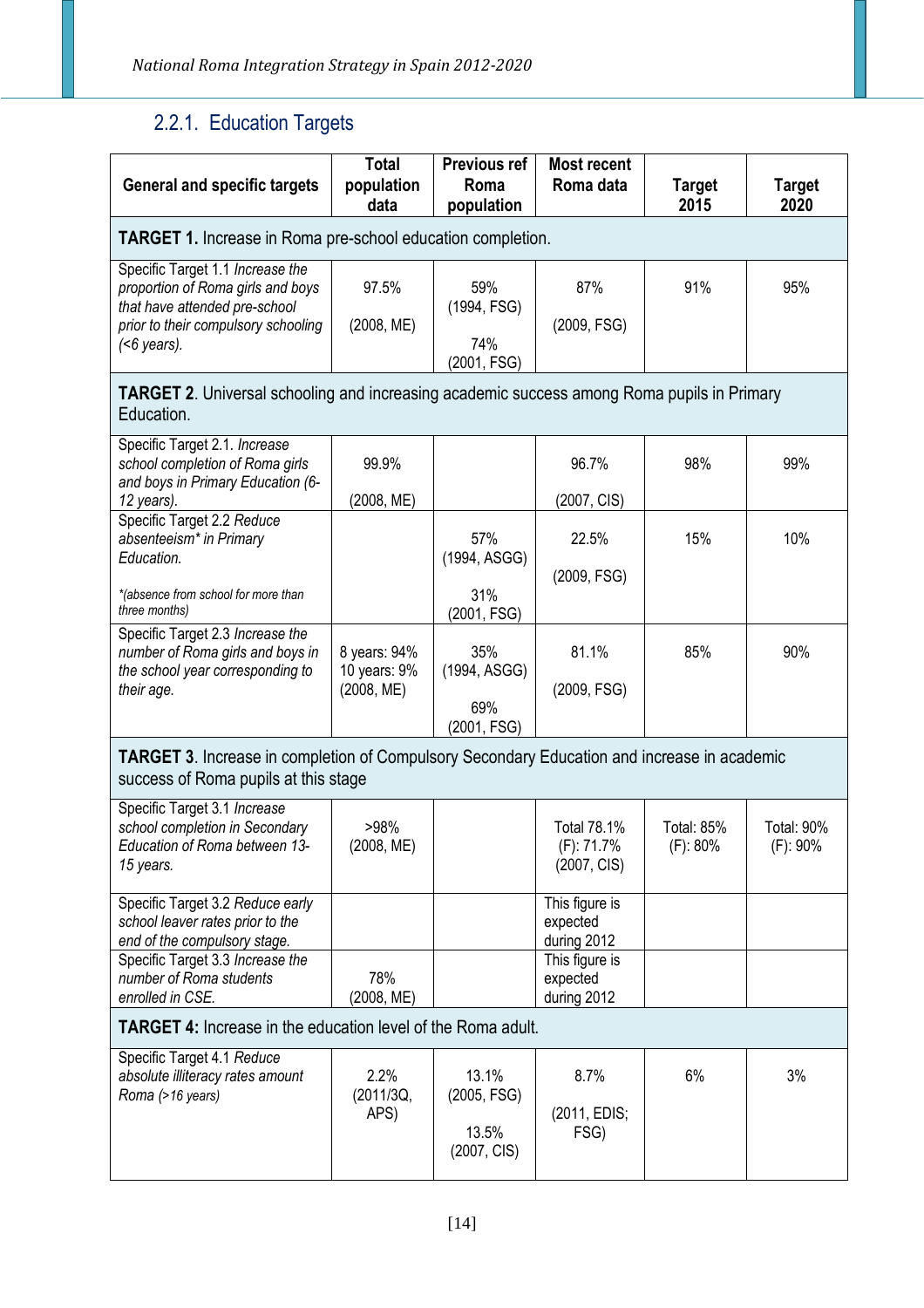| Specific Target 4.2. Reduce the<br>proportion of Roma aged 18-24<br>years with no studies or training<br>leaving during or at the end of the<br>compulsory stage. (2020 | Total: 31.2%<br>(early school<br>leaver) | 90.9%<br>(2011, EDIS;<br>FSG) | 85% | 80% |
|-------------------------------------------------------------------------------------------------------------------------------------------------------------------------|------------------------------------------|-------------------------------|-----|-----|
| Strategy).                                                                                                                                                              | (2009, NRP)                              |                               |     |     |
| Specific Target 4.3 Increase the<br>level of Roma that have<br>completed post-compulsory                                                                                | $42.1\%$                                 | 2.6%                          | 5%  | 8%  |
| studies                                                                                                                                                                 | (2006, APS)                              | (2007, CIS)                   |     |     |

SOURCES:

ASGG (1994): *Evaluación de la Normalización Educativa del Alumnado Gitano en Educación General Básica*. Madrid, Asociación Secretariado General Gitano.

FSG (2002): *Evaluación de la Normalización Educativa del Alumnado Gitano en la Educación Primaria*. Madrid, Fundación Secretariado Gitano.

FSG (2006): *Incorporación y trayectoria de niñas gitanas en la CSE*. Madrid. CIDE/Instituto de la Mujer.

FSG (2010): *Evaluación de la normalización educativa de las alumnas y los alumnos gitanos en la Educación Primaria.* Madrid, ITTRI/Instituto de la Mujer.

Ministerio de Educación/Instituto de Evaluación (2011): *Sistema Estatal de Indicadores de la Educación.* Ministerio de Educación.

Laparra, M. (coord.) (2011): *Diagnóstico social de la comunidad gitana en España; Un análisis contrastado de la Encuesta del CIS a Hogares de Roma 2007.* Madrid, MSPSI.

"Active Population Survey", National Statistics Institute (Annual Data 2006).

*"*Active Population Survey"*,* National Statistics Institute (III Quarter 2011).

*National Reform Programme. Spain.* 2011.

## 2.2.2. Employment Targets

| <b>General and specific targets</b>                                                                    | <b>Total</b><br>population<br>data                                                                            | Previous ref<br>Roma<br>population | <b>Most recent</b><br>Roma data                  | <b>Target</b><br>2015            | <b>Target</b><br>2020         |  |  |  |
|--------------------------------------------------------------------------------------------------------|---------------------------------------------------------------------------------------------------------------|------------------------------------|--------------------------------------------------|----------------------------------|-------------------------------|--|--|--|
| <b>TARGET 1:</b> Improve access to normalised employment and reduce job precariousness among the Roma. |                                                                                                               |                                    |                                                  |                                  |                               |  |  |  |
| Specific Target 1.1 Increase<br>employment rate in the Roma.                                           | Total: 62.5 %<br>(20-64 years)<br>$(F)$ : 55.8%<br>(2010, NRP)<br>(47.17% for all<br>ages).<br>(2011/3Q, APS) | Total: 59.7%<br>(F):48.5%          | Total: 43.8%<br>(F):38.4%<br>(2011,<br>EDIS/FSG) | <b>Total: 50%</b><br>$(F)$ : 45% | <b>Total: 60%</b><br>(F): 52% |  |  |  |
| Specific Target 1.2 Reduce<br>unemployment rate among the<br>Roma.                                     | 21.52%<br>(2011/3Q, APS)                                                                                      | 13.8%<br>(2005,<br>EDIS/FSG)       | 36.4%<br>(2011,<br>EDIS/FSG)                     | 30%                              | 20%                           |  |  |  |
| Specific Target 1.3 Increase the<br>proportion of Roma occupied in<br>salaried activities.             | 83.6%<br>(2011, APS)                                                                                          | 51.4%<br>(2005,<br>EDIS/FSG)       | 37.6%<br>(2011,<br>EDIS/FSG)                     | 40%                              | 48%                           |  |  |  |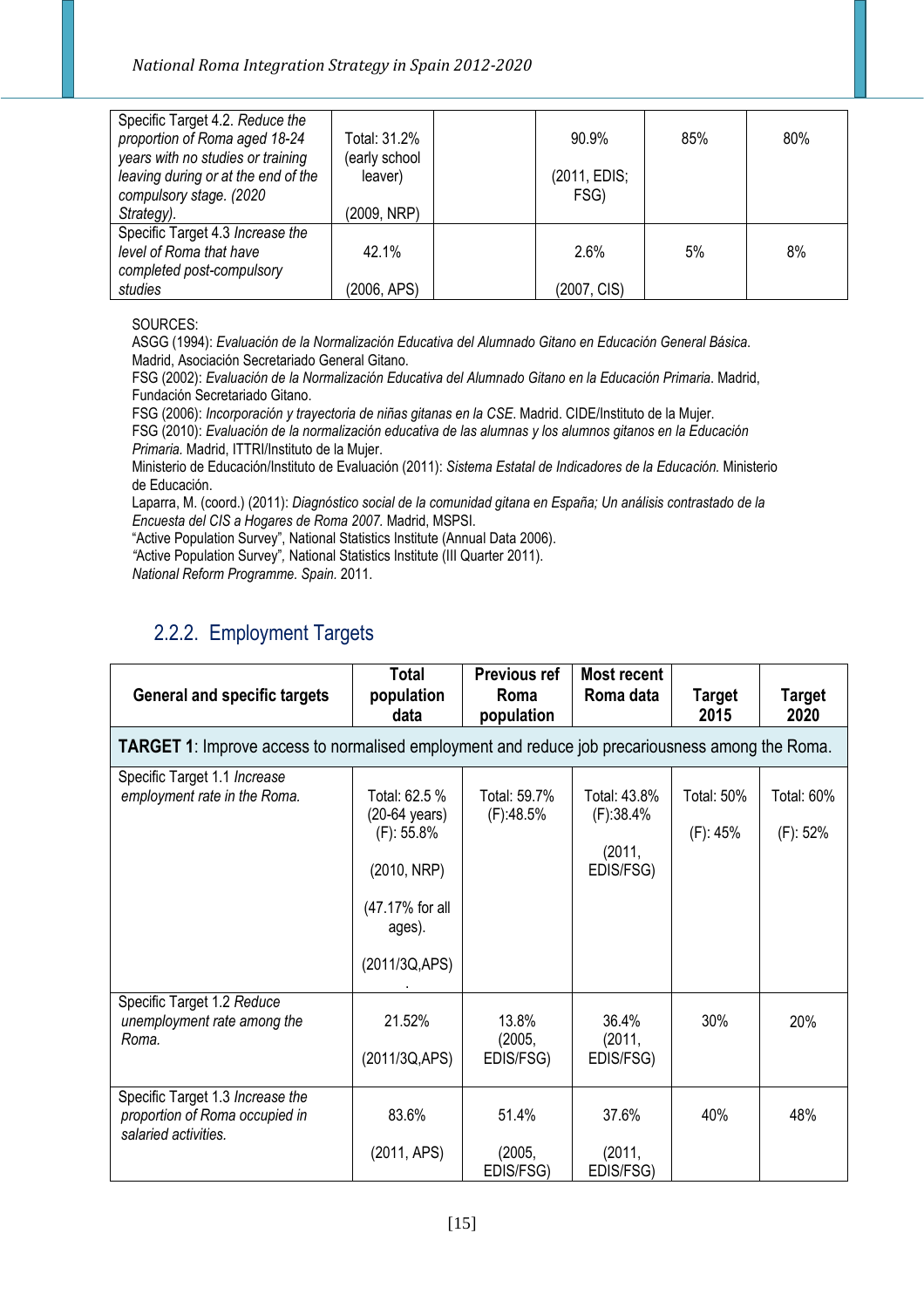| Specific Target 1.4 Reduce the<br>temporary employment rate among<br>Roma workers.                                                                 | 26.0%<br>(2011/3Q,<br>APS) | 70.9%<br>(2005,<br>EDIS/FSG)<br>76.4%<br>(2007, CIS)  | This figure is<br>expected<br>during 2012. |     |     |  |
|----------------------------------------------------------------------------------------------------------------------------------------------------|----------------------------|-------------------------------------------------------|--------------------------------------------|-----|-----|--|
| Specific Target 1.5 Increase the<br>proportion of Roma professionals and<br>self-employed workers (unsalaried)<br>contributing to Social Security. |                            |                                                       | < 60%<br>(2007, CIS)                       | 70% | 75% |  |
| Specific Target 1.6 Reduce the<br>proportion of Roma dedicated to<br>collaborating in family economic<br>activities.                               | 0.7%<br>(2011/3Q,<br>APS)  | 24.1%<br>(2005, EDIS;<br>FSG)                         | 26%<br>(2011, EDIS;<br>FSG)                | 23% | 20% |  |
| <b>TARGET 2:</b> Improve professional qualifications of Roma.                                                                                      |                            |                                                       |                                            |     |     |  |
| Specific Target 2.1 Increase the<br>proportion of Roma workers with a<br>qualified occupation (above<br>elementary occupations).                   | 86.74 %<br>(2004, APS)     | 47.2%<br>(2007, CIS):<br>32.3%<br>(2005,<br>EDIS/FSG) | This figure is<br>expected<br>during 2012  |     |     |  |

#### SOURCES:

FSG; EDIS (2005): *Población Gitana y Empleo: Un estudio comparado*. Madrid, Fundación Secretariado Gitano. Preview of the results of the 2nd study *Población Gitana y Empleo: Un estudio comparado sobre encuesta realizada en 2011.* FSG-EDIS. 2011 (publication forecast for 2012).

Laparra, M. (coord.) (2011): *Diagnóstico social de la comunidad gitana en España; Un análisis contrastado de la Encuesta del CIS a Hogares de Población Gitana 2007.* Madrid, Ministerio de Sanidad, Política Social e Igualdad. "Active Population Survey", National Statistics Institute (Annual Data 2004).

"Active Population Survey", National Statistics Institute (III Quarter 2011).

*National Reform Programme. Spain*. 2011.

## 2.2.3. Housing Targets

| <b>General and specific targets</b>                                           | Total<br>population<br>data | <b>Previous ref</b><br>Roma<br>population | <b>Most recent</b><br>Roma data | <b>Target</b><br>2015 | <b>Target</b><br>2020 |
|-------------------------------------------------------------------------------|-----------------------------|-------------------------------------------|---------------------------------|-----------------------|-----------------------|
| <b>TARGET 1.</b> Eradication of slums and sub-standard housing.               |                             |                                           |                                 |                       |                       |
| Specific Target 1.1 Reduce the<br>percentage of slums for Roma<br>households. |                             | 10%                                       | 3.9%                            | $2\%$                 | 0,5%                  |
| Specific Target 1.2 Reduce the                                                |                             | (1991, PASS)                              | (2007, FSG)                     |                       |                       |
| percentage of Roma homes<br>considered as sub-standard housing.               |                             | 21.4%                                     | 7.8%                            | 6%                    | 3%                    |
|                                                                               |                             | (1991, PASS)                              | (2007, FSG)                     |                       |                       |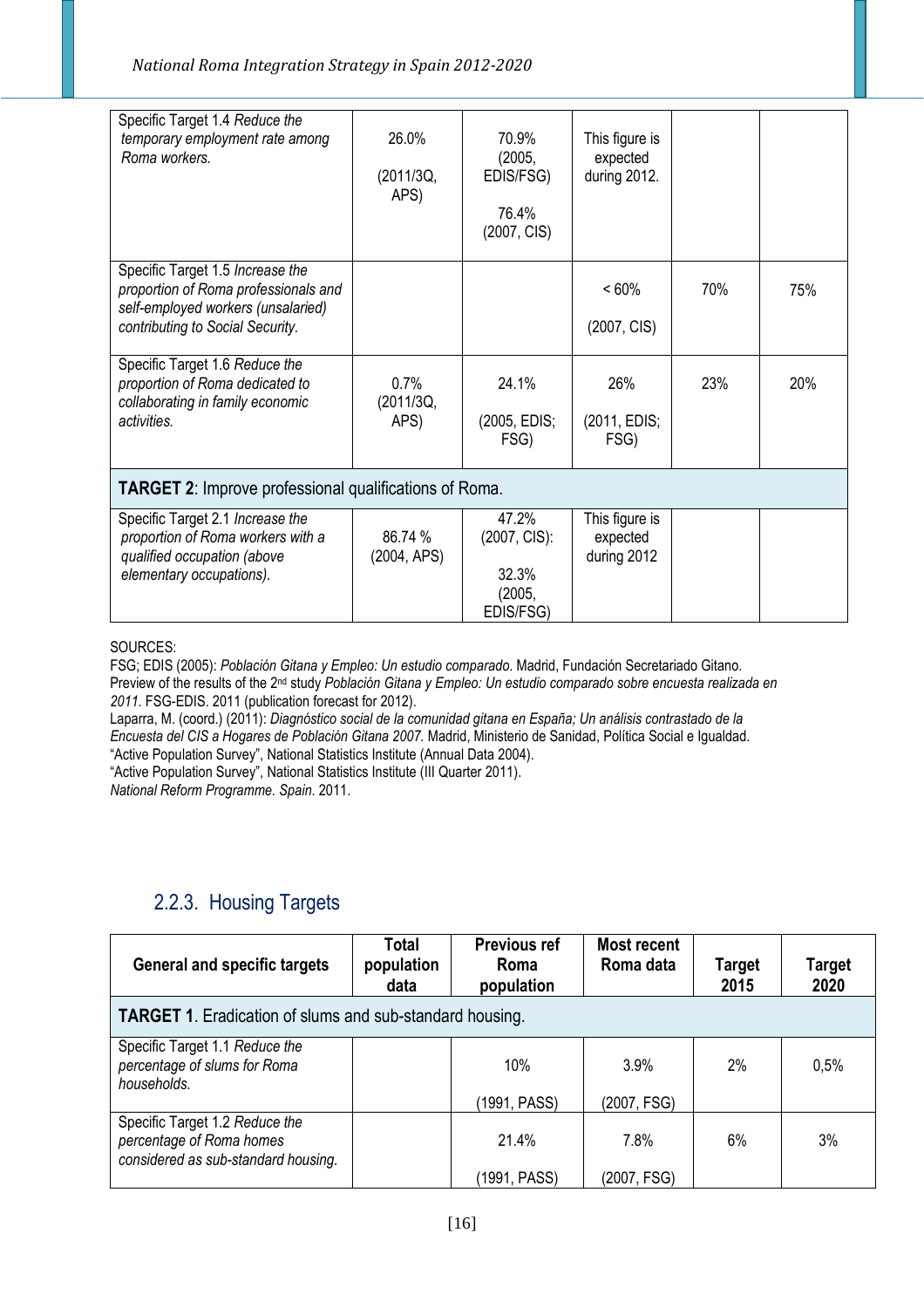| <b>TARGET 2.</b> Improve accommodation quality for Roma.                                              |                       |                                                                                                                                                    |                      |      |      |  |
|-------------------------------------------------------------------------------------------------------|-----------------------|----------------------------------------------------------------------------------------------------------------------------------------------------|----------------------|------|------|--|
| Specific Target 2.1 Reduce the<br>percentage of Roma households<br>lacking any basic services.        | $< 1\%$               | In 1978 66% had<br>running water, 15%<br>had hot water, 50%<br>had a WC, 25% had<br>a shower, 86% had<br>electricity                               | 8.5%<br>(2007, CIS)  | 4.2% | 2.1% |  |
| Target 2.2. Reduce the percentage of<br>Roma households with damp<br>problems.                        | 17.3 %<br>(2006, LCS) |                                                                                                                                                    | 45.7%<br>(2007, CIS) | 40%  | 35%  |  |
| Specific Target 2.3 Reduce the<br>percentage of Roma households<br>lacking suitable urban facilities. |                       | In 1991 92% had<br>electrical lighting,<br>95% had rubbish<br>collection, 77% had<br>public transport,<br>84% had tarmac<br>roads.<br>(1991, PASS) | 19.5%<br>(2007, CIS) | 15%  | 10%  |  |
| Specific Target 2.4 Reduce the<br>percentage of Roma households with<br>overcrowding.                 | 0.6%<br>(2006, LCS)   |                                                                                                                                                    | 29.4%<br>(2007, CIS) | 25%  | 20%  |  |

SOURCES:

 $\overline{a}$ 

FSG (2008): *Mapa sobre vivienda y comunidad gitana en España, 2007.* Madrid. Ministerio de Vivienda; Fundación Secretariado Gitano.

Laparra, M. (coord.) (2011): *Diagnóstico social de la comunidad gitana en España; Un análisis contrastado de la Encuesta del CIS a Hogares de Población Gitana 2007.* Madrid, Ministerio de Sanidad, Política Social e Igualdad. VV.AA. (1990): *Los Gitanos Españoles, 1978.* Madrid, Instituto de Sociología Aplicada & Asociación Secretariado General Gitano.

Grupo Pass (1991): *Mapa de la Vivienda Gitana en España.* Madrid, Asociación Secretariado General Gitano.

## 2.2.4. Health Targets<sup>48</sup>

| <b>General and specific targets</b>                                                                                                                   | <b>Total population</b><br><b>Most recent Roma</b><br>data<br>data<br>(SNHS Roma data,<br>(SNHS data, 2006)<br>2006) |                                | <b>Target</b><br>201549 | Target<br>2020          |  |  |
|-------------------------------------------------------------------------------------------------------------------------------------------------------|----------------------------------------------------------------------------------------------------------------------|--------------------------------|-------------------------|-------------------------|--|--|
| <b>TARGET 1.A.</b> Improve health among the Roma and reduce social inequalities in healthcare: Intervention<br>in the adult population                |                                                                                                                      |                                |                         |                         |  |  |
| Specific Target 1.1 Improve the<br>perception of health* of the Roma<br>*(Perception of health as "good" or "very<br>good" among 35 to 54 year olds). | (M):75.9%<br>$(F)$ : 65.7%                                                                                           | $(M): 65.6\%$<br>$(F)$ : 51.4% | (M):70%<br>$(F)$ : 58%  | (M): 76%<br>$(F)$ : 66% |  |  |

48 From the perspective of the determining social factors for health, improvements in areas such as education,

employment or housing contribute to improved health results and the promotion of healthy lifestyles.

49 Given that the indicators depend on the development of the age structure, they will be analysed by adjusting data for age structure.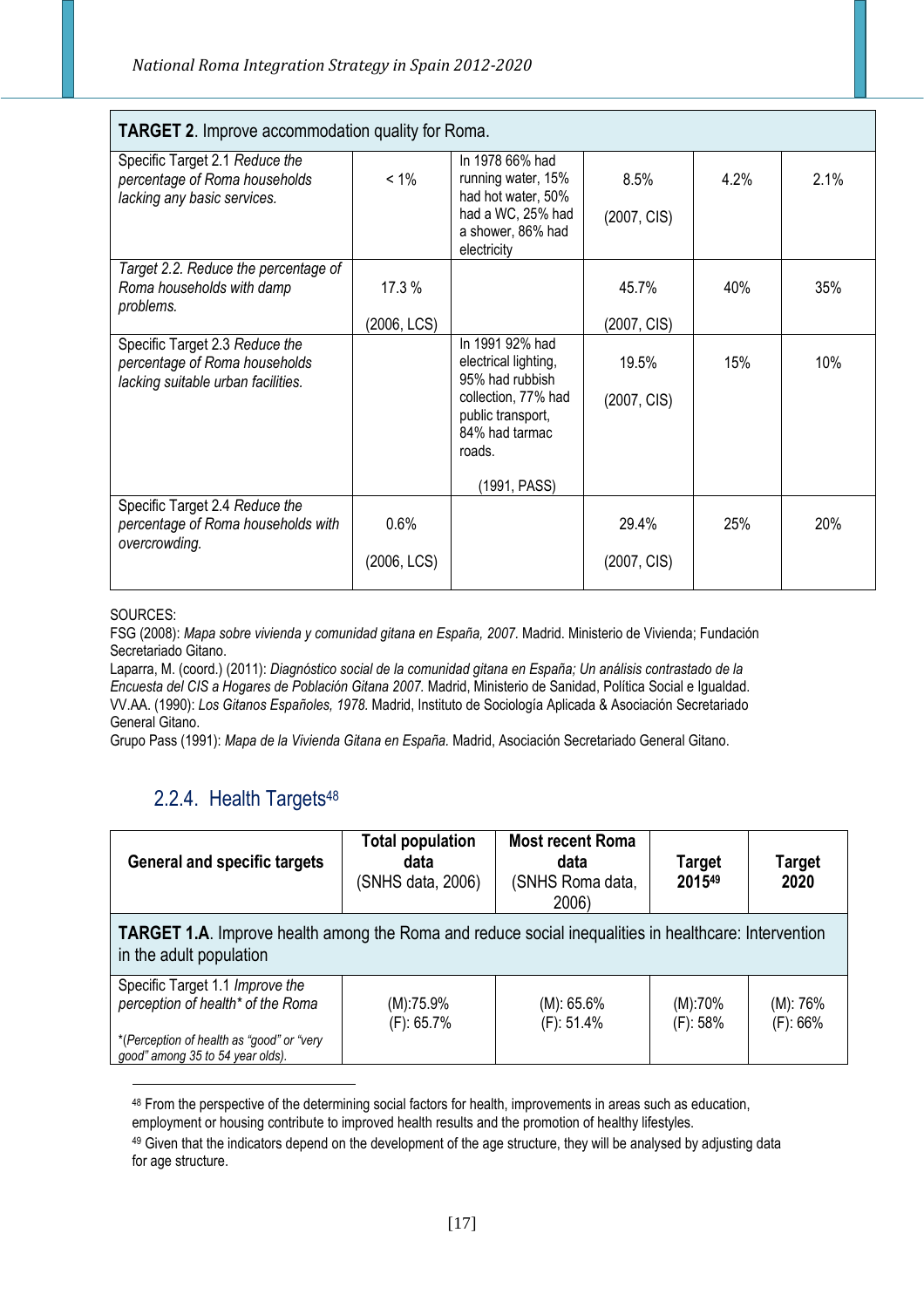| Specific Target 1.2 Reduce traffic<br>accidents of Roma over 16 years<br>old.                                   | (M): 21.2%<br>(F): 15.8% | (M): 41.6%<br>(F): 27.9% | $(M): 32\%$<br>$(F)$ : 22% | (M): 22%<br>$(F)$ : 16% |
|-----------------------------------------------------------------------------------------------------------------|--------------------------|--------------------------|----------------------------|-------------------------|
| Specific Target 1.3. Reduce<br>smoking among male Roma over 16<br>years old.                                    | 31.6%                    | 54.9%                    | 40%                        | 30%                     |
| Specific Target 1.4 Reduce obesity<br>among Roma women (>16 years).                                             | 15.2%                    | 26.4%                    | 20%                        | 15%                     |
| Specific Target 1.5 Reduce the<br>number of Roma women that have<br>never had a gynaecological<br>consultation. | 17.6%                    | 25.3%                    | 20%                        | 16%                     |

**TARGET 1.B.** Improve the health condition of the Roma and reduce social inequalities in healthcare: Intervention among children

| Specific Target 2.1 Reduce the<br>number of home accidents (house,<br>stairs, lobby, etc.).                  | $(M)$ : 26.4%<br>(F): 27.8%   | $(M): 36.7\%$<br>$(F)$ : 53.8% | $(M): 30\%$<br>$(F)$ : 40%. | $(M)$ : 26%.<br>$(F)$ : 28%. |
|--------------------------------------------------------------------------------------------------------------|-------------------------------|--------------------------------|-----------------------------|------------------------------|
| Specific Target 2.2 Reduce<br>childhood obesity (2-17 years).                                                | $(M)$ : 10.2%<br>$(F)$ : 9.4% | (M): 16.1%<br>(F): 19.2%       | $(M)$ 13%<br>$(F)$ : 14%    | $(M): 10\%$<br>$(F)$ : 9%    |
| Specific Target 2.3 Increase dental<br>assistance (no. of children that have<br>never attended the dentist). | $(M): 39\%$<br>$(F)$ : 38.4%  | (M): 49.5%<br>$(F)$ : 51.4%    | 45%                         | 38%                          |

SOURCES:

*Sistema de Indicadores de Desarrollo de la Población Gitana. Grupo de Indicadores.* Ministerio de Sanidad, Política Social e Igualdad. 2011.

Laparra, M. (coord.) (2011): *Diagnóstico social de la comunidad gitana en España; Un análisis contrastado de la Encuesta del CIS a Hogares de Roma 2007.* Madrid, Ministerio de Sanidad, Política Social e Igualdad.

La Parra, D. (2009): *Hacia la equidad en salud. Estudio comparativo de las encuestas nacionales de salud a población gitana y población general de España, 2006*. Madrid, MSC; FSG.

MSC / FSG (2005): *Salud y comunidad gitana. Análisis de propuestas para la actuación.* Madrid, Ministerio de Sanidad y Consumo*.* 

# **3. Action Strategy**

## 3.1. Complementarity and synergies with other policies and plans

The National Roma Integration Strategy is supported by the inclusion of this population group as a recipient of targets and political measures and plans that address the Spanish population as a whole: the intention is that said plans and policies reach the Roma and the social disadvantages of this group currently are understood; this requires them to be inclusive, flexible and accessible. The most important political tools and plans are described below.

There are a number of domestic targets in the **European 2020 Strategy** which are particularly relevant in terms of social inclusion: the increase in the employment rate of 20-64 year olds (from 62.5% to 66% in 2015 and 74% in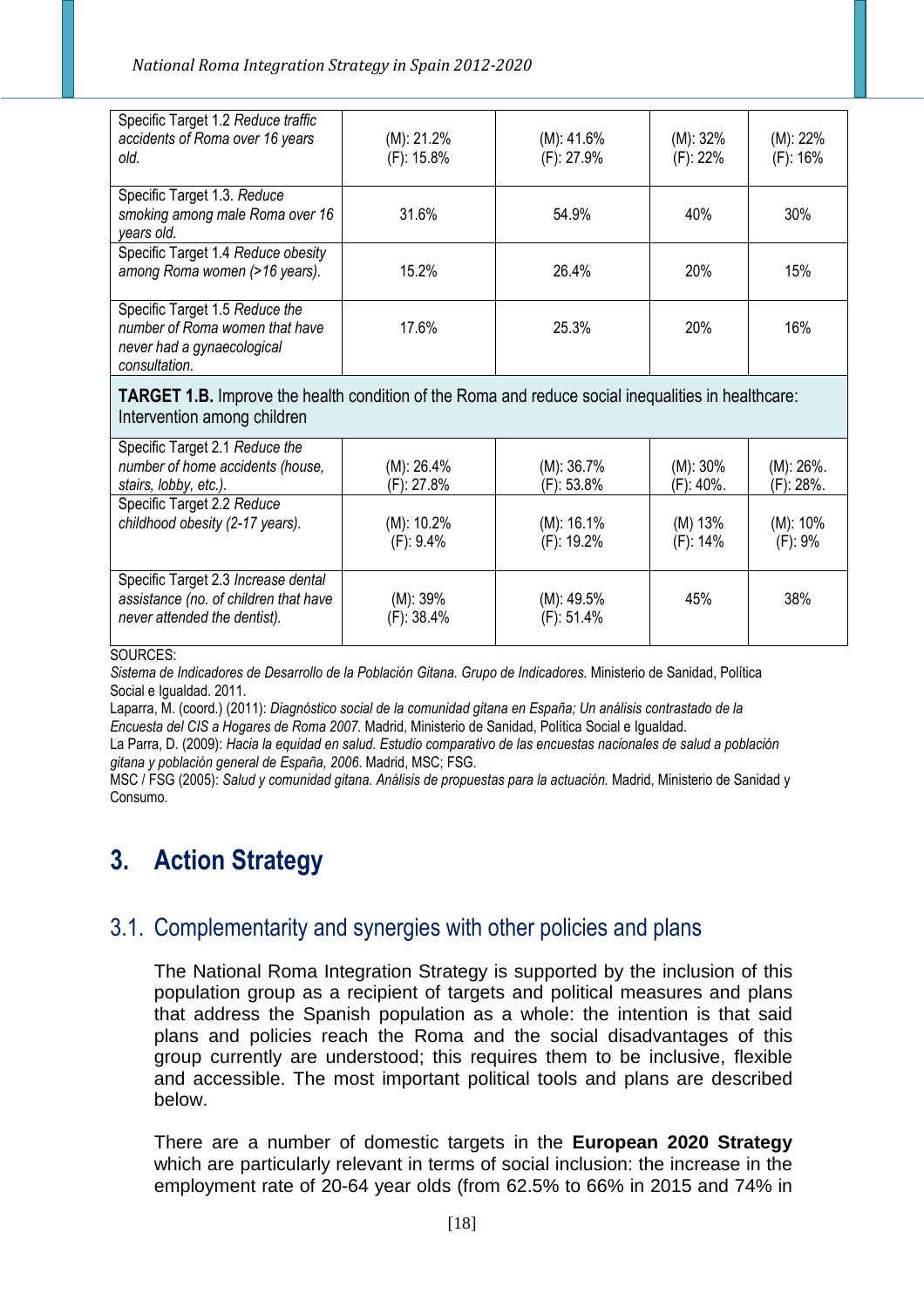2020), the increase in the employment rate of women aged between 20 and 64 years (from 55.8% to 68.5% in 2020), the reduction of the early school leaver rate (from 31.2% to 23% in 2015 and 15% in 2020); the increase in the proportion of the population aged 30-34 years with tertiary education (from 39.4% to 41% in 2015 and 44% in 2020). Lastly, Spain adopts a target of reducing the number of persons at risk of poverty and social exclusion by between 1,400,000 and 1,500,000 (between 2009 and 2019, from 10.6 to 9.1-9.2 million).

**The National Reform Programme (NRP)** proposes a series of measures in various areas that directly contribute to social inclusion of disadvantaged Roma:

- With regard to education targets the NRP proposes measures such as: Initial Professional Qualification Programmes (IPQP), grants programmes, Reinforcement, Guidance and Support Programmes (RGSP), Programme to Reduce Early School Leaving, the Educa3 Programme, and measures aimed at making the professional training system more flexible and better in general.
- With regard to employment, the NRP establishes measures are in line with the following areas of actions: reduction of labour market segmentation and temporary employment; improvement of job opportunities for the unemployed particularly with regard to youngsters; better effectiveness of active employment policies, normalising of undeclared employment and improving employability of women.
- The key measures under Section IV.5 on poverty and social inclusion are organised into four blocks based on their end targets: raise income in households with working age members; promote active inclusion; reduce the risk of poverty in certain segments of the population; guarantee access to decent housing or accommodation. This section also contains measures such as the elaboration of specific plans for certain population groups, including the Action Plan for the Development of the Roma Population 2010-2012.

**The 2020 Strategic Framework for European Cooperation and Training**  established four targets: (i) make lifelong learning and mobility a reality; (ii) improve the quality and efficiency of education and training; (iii) promote equality, social cohesion and active citizenship; (iv) strengthen creativity and innovation, including an entrepreneurial spirit at all education and training levels.

Some specific targets associated to these targets are particularly important for the situation of a considerable part of the Roma population:

- The percentage of 15 year old pupils with poor performance in basic Reading, Mathematics and Sciences should be below 15%.
- At least 95% of children aged between four years and the beginning of Primary Education should be enrolled in pre-school education.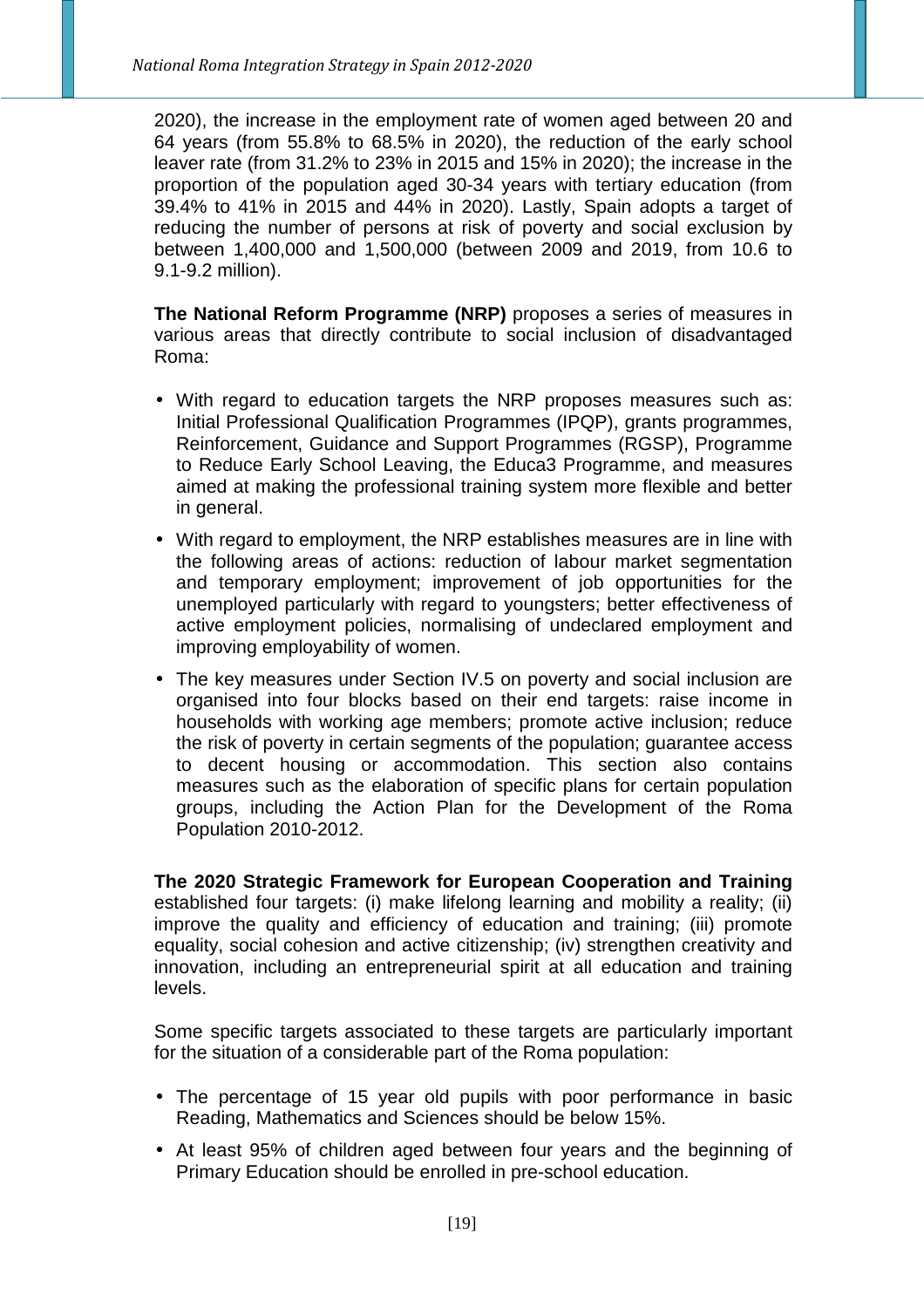- The percentage of young people leaving education and training early should be below 10%.
- The percentage of 30-34 year olds that have successfully completed postcompulsory education should be at least 40%.

**The Spanish Employment Strategy 2012-2014 establishes targets** coherent with the Europe 2020 Strategy and commitments undertaken by Spain in its National Reform Programme**:** 

- Raise participation in the labour market and reduce unemployment, with the achievement of an employment rate of 74% for the population aged between 20 and 64 years under the 2020 strategy, and of 68.5% for women.
- Reduce labour market segmentation and temporary employment.
- Strengthen part-time working and internal flexibility in companies.
- Improve professional capabilities and match them to the needs of market.
- Promote rapid and appropriate reinsertion of persons into the labour market.
- Promote gender equality in the labour market.

Of the ten strategy working areas, "Professional Orientation", "Training and Re-qualifying", "Opportunities for groups with special difficulties" and "Fostering Equal Opportunities in Employment", among others, will have special focus for the Roma.

Reaching healthcare equality means that people may reach their greatest condition of health for their social position or other circumstances determined by social factors such as belonging to an ethnic minority. In October 2008, the Ministry of Health and Consumer Affairs rolled out the National Committee to Reduce Social Inequalities in Healthcare in Spain. In May 2010, the Committee presented a report with recommendations on the political strategies that, from various levels and sectors of the Administration, should be rolled out or boosted in order to reduce healthcare inequalities in Spain. Of these recommendations, the current MHSSE has prioritised nine measures grouped into four strategic channels, which are the basis of the **National Health Equality Strategy** that is developing:

- Information systems on health equality that guide public policies.
- Promotion and development of inter-sector knowledge and tools to strive towards "Health and Equality in all policies".
- A comprehensive support plan for infant and adolescent health attempting to achieve equal development opportunities for all children, regardless of the status of the parents.
- A political visibility plan for the Health Equality Strategy and Social Determining Factors for Health.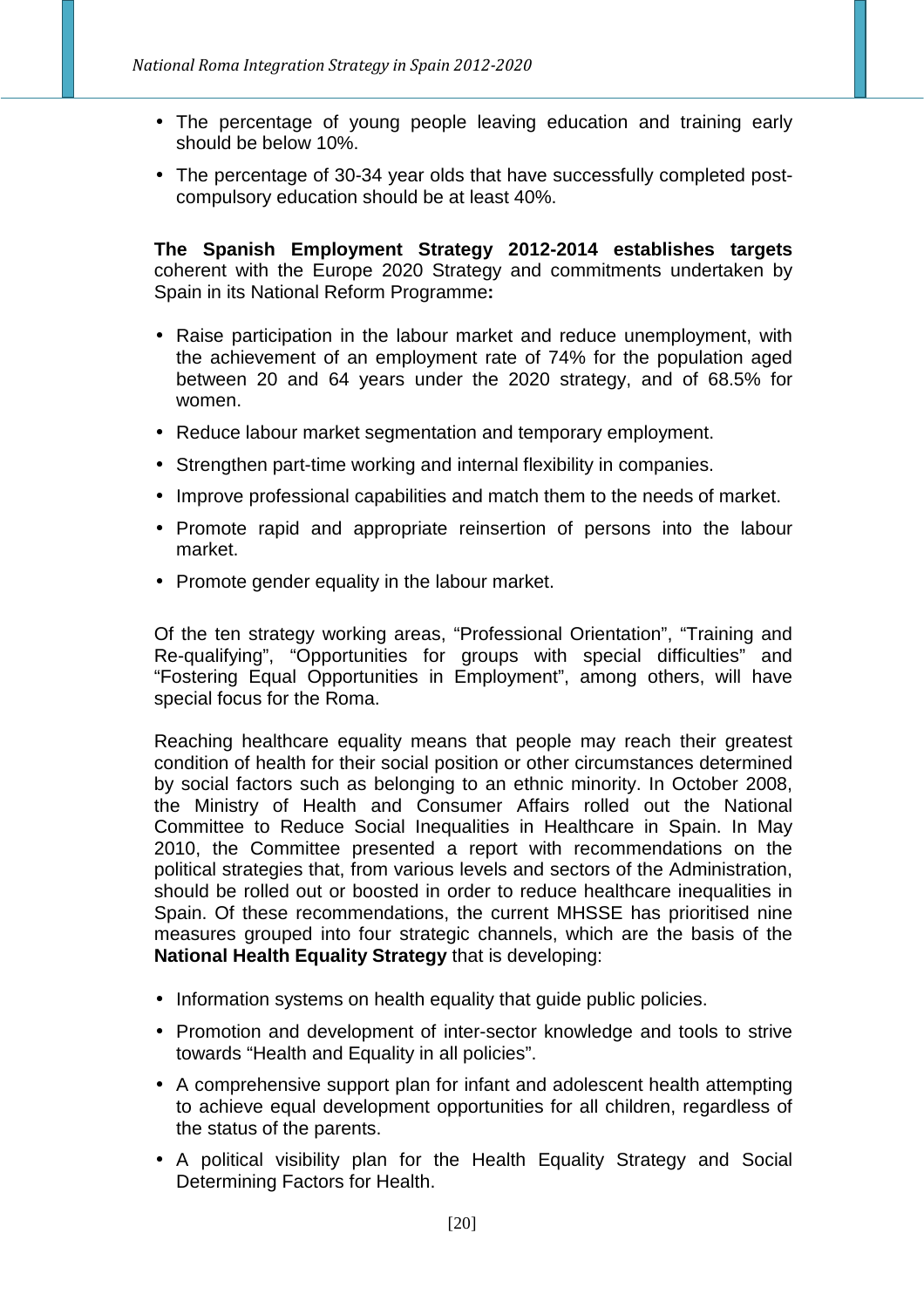The prioritising of the nine measures was endorsed by the Health Promotion Working Group in September 2010 and by the Public Health Committee of the Inter-territorial Council of the National Healthcare System in the very same month.

With regard to housing, **the State Housing and Rehabilitation Plan 2009- 2012,** still in force, includes in its main targets "contribute, together with other administrations, to the eradication of sub-standard housing and slums", for which reason a series of assistance measures to eradicate precarious and irregular settlements is in place for the population at risk of or in a situation of social exclusion, with serious deficiencies in terms of sanitation, overcrowding and safety and living conditions far below minimum acceptable levels.

**Under the framework of the Human Rights Plan**, passed by Resolution of the Council of Ministers on 12 December 2008, certain measures were established that would have a potential impact on the Roma. In addition to the measure concerning the elaboration of a specific plan to improve Roma living conditions (to which reference is made in another section), the Human Rights Plan includes a Strategic Citizenship and Integration Plan, as well as the approval of a national strategy to fight racism and xenophobia.

**The II Strategic Citizenship and Integration Plan 2011-2014**, aimed at integrating foreign nationals, including channels and measures of interest for Roma such as those concerning Co-inhabitancy, Equal Treatment, Non-Discrimination and Participation. The population that will benefit for the plan expressly excludes European citizens originating from Romania and Bulgaria.

The **National integral strategy against racism, racial discrimination and xenophobia and other types of intolerance** approved in November 2011 partially dedicates its analysis to a section on the situation of racism suffered by the Roma. The measures provided for under its framework, in addition to considering regulatory changes, specifically Article 510 of the Penal Code, include the follow-up of cases of discrimination and specific actions in terms of education, employment, health, housing, the media, internet, sport and awareness.

## 3.2. Strategic lines of action

#### 3.2.1. Education

#### *Pre-school education*

• Support to enrol Roma at 0-3 years, with priority given to families at risk of social exclusion.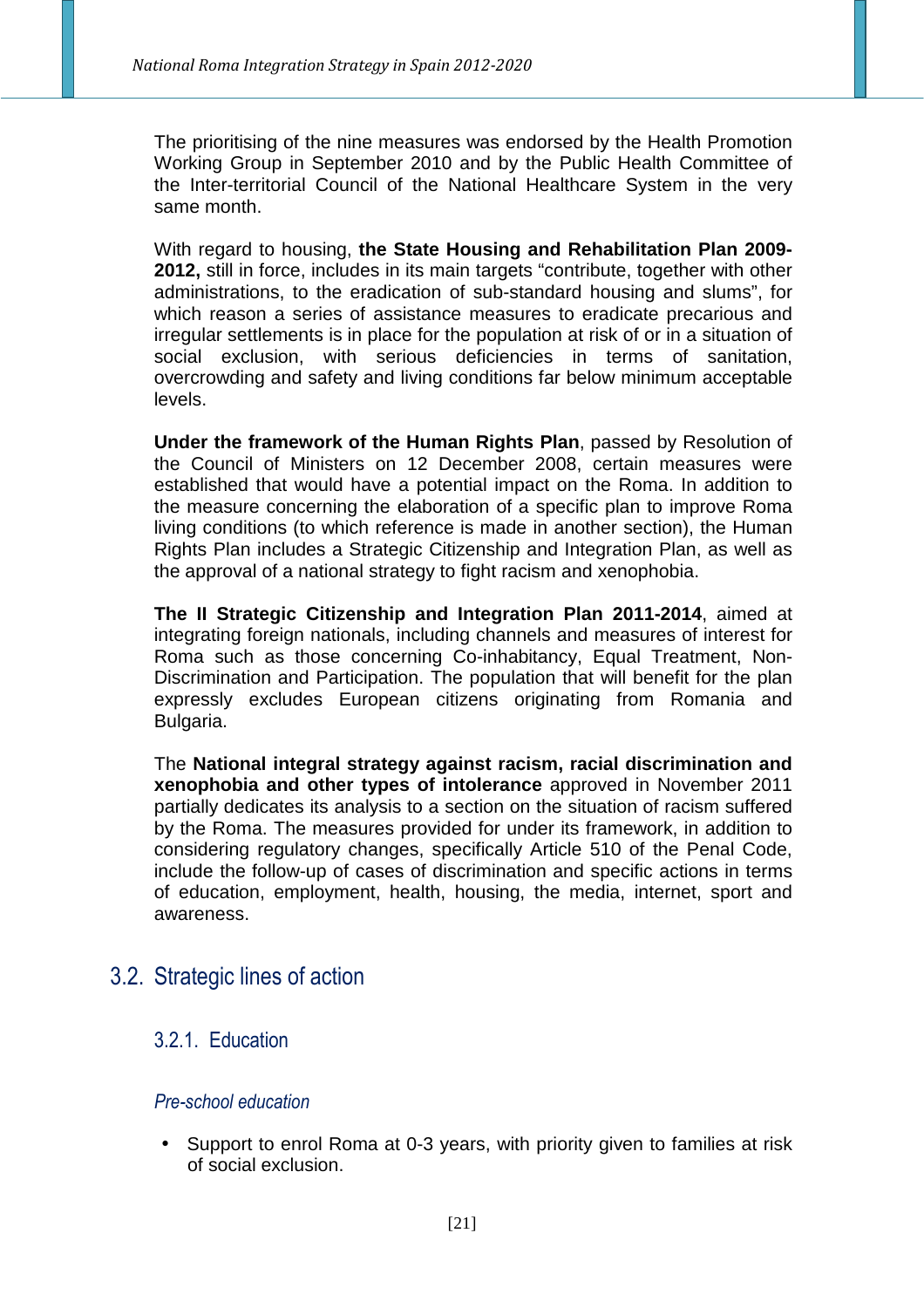- Family awareness and support for the participation of families in school, as well as the training of young people as teachers.
- Promotion of work, family and personal life conciliation.

#### *Primary and secondary education*

- Boosting of mediation programmes between families and schools, encouraging the incorporation of male and female Roma professionals.
- Boosting of Reinforcement, Guidance and Support Programmes, in order to avoid absenteeism and early school leaving.
- Strengthening of accompaniment measures for the transition from primary to secondary education.
- Strengthening of the participation of Roma students with learning difficulties or specific support needs in IPQPs (Initial Professional Qualification Programmes) or in CDPs (Curricular Diversification Projects).
- Fostering of measures to avoid the concentration of Roma pupils in certain schools or classrooms.

#### *Post-obligatory education*

- Boosting of labour orientation programmes to prepare for the move from secondary school to professional training and accompaniment in transition phases between school years and stages.
- Fostering of university access measures for the Roma, including the promotion of grants programmes.

#### *Eradication of adult illiteracy and education*

- Boosting of literacy and the permanent education programmes for Roma in Adult Education Centres, Popular Universities, Training Workshops, Employment Workshops, etc., including academic strengthening in order to encourage completion of CSE education and the rate of over 25s taking the University Entrance Exam.
- Fostering lifelong education by way of flexible and adapted methodologies, making timetables more flexible and seeking ways to conciliate, strengthening the EU dimension, with special attention to digital literacy.
- Promotion of the use of infrastructures and measures of primary and secondary education centres attended by Roma children.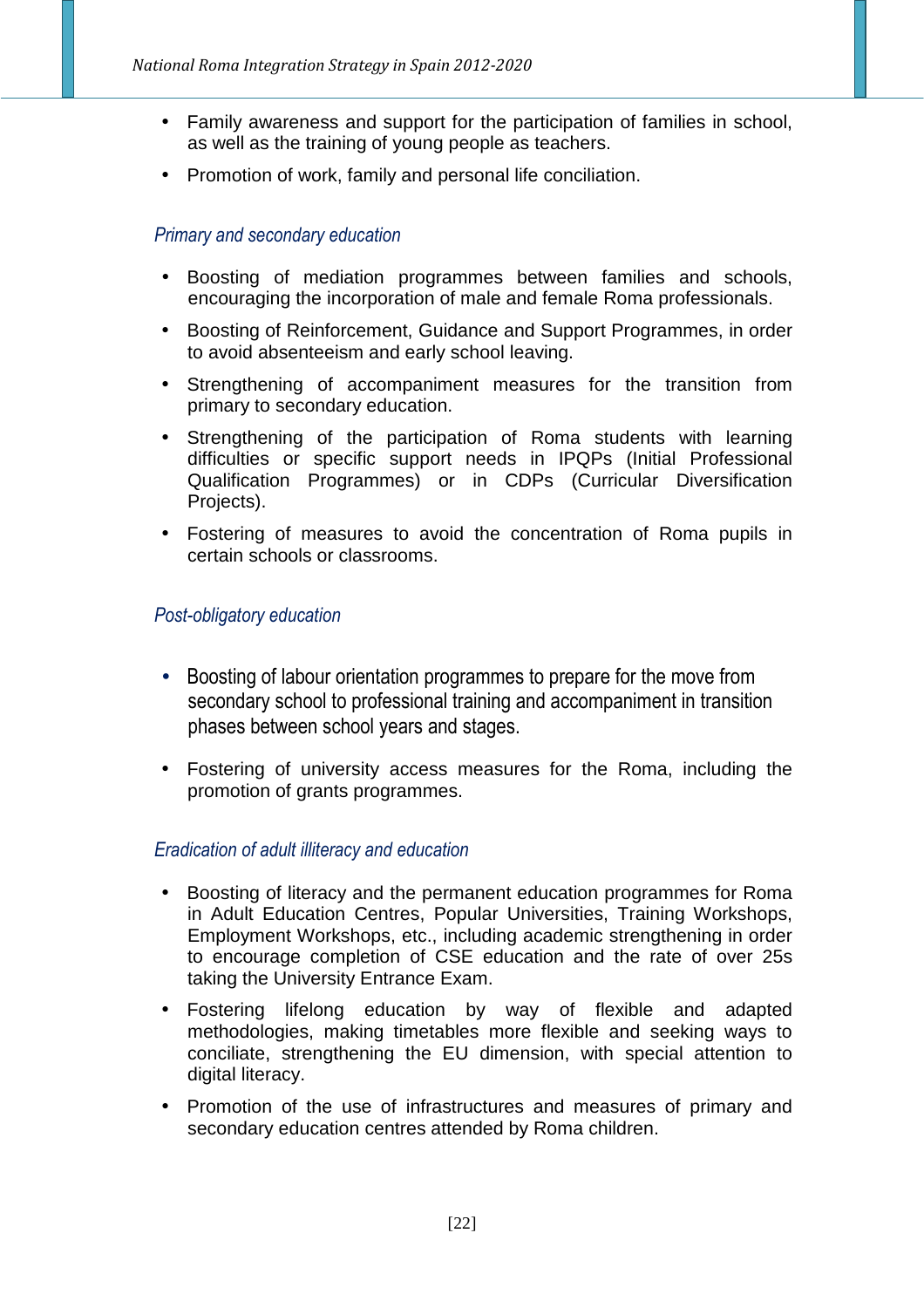#### *Teacher training in intercultural education*

- Boost the inclusion of specific courses on Roma culture and diversity in Teacher Training and Resources Centres.
- Support in university training, particularly in certain courses (Education degrees (Pre-school and Primary), Teaching degrees (Pre-school and Primary), Social Education, Social Work, Pedagogy, Psychology, etc.) and the inclusion of units on cultural and intercultural diversity.

#### *Inclusion of diversity in the curriculum*

- Creation of a guidance protocol of inclusion of culture, history, literacy etc., of the Roma people in text books and student working materials, and support for the creation of education materials on Roma culture.
- Support for education centres to foster cultural diversity in their centre education project (CEP) and to incorporate Roma culture into the centre curricular project (CCP).

#### 3.2.2. Employment

#### *Training and qualifications*

- Development of specific programmes to train Roma people at risk of exclusion, simultaneously facilitating access to normalised training programmes for access to employment. Fostering these programmes to reach out to companies, enabling agreements and paid internships.
- Encouraging new technology training (ICT) for Roma.
- Encouraging actions to promote access to continual training for male and female Roma workers.
- Encouraging informative actions on the obtainment of qualifications and professional certificates (by acknowledgement and accrediting of unofficial professional experience and training).

#### *Access to employment*

- Encouraging informative actions on information, guidance and intermediation services of Public Employment Services, as well as labour regulations, self-employment, access to micro credits and social economic companies.
- Support for the normalisation of undeclared professional activities in which a high percentage of Roma work, by means of information activities or advisory services, with special attention for mobile trading and rubbish collection.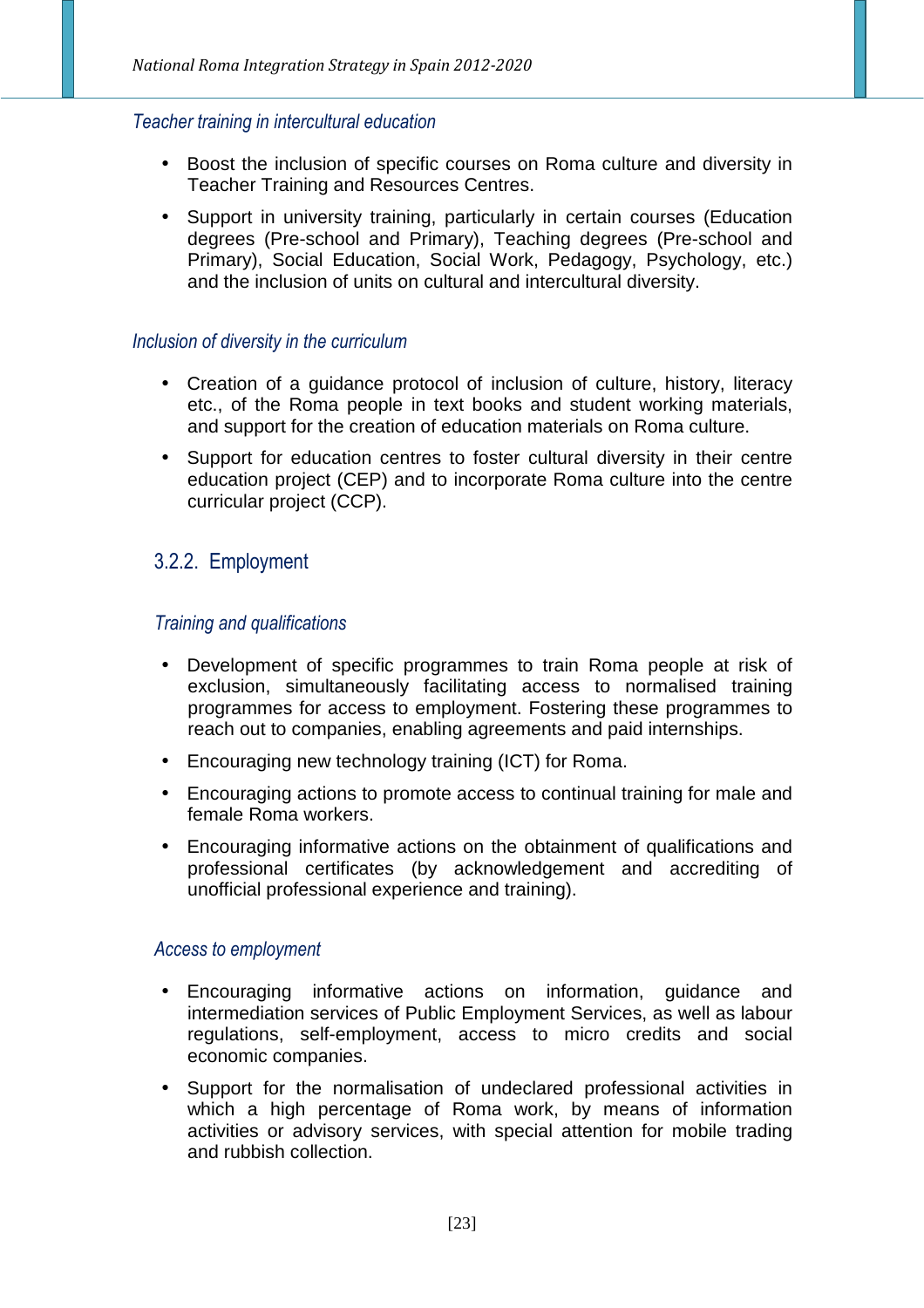• Development of awareness activities to remove discrimination in the access, permanence and promotion of the Roma in the labour market.

## 3.2.3. Housing

#### *Eradication of slums*

- Promotion of the classification of "renewal areas for the eradication of sub-standard housing and slums" for slum settlements and sub-standard housing identified in studies.
- Encouragement for integral intervention programmes, in the process of re-housing, that favours training for the use and maintenance of housing, the implication of persons affected in all phases of the process, labour occupation and the use of community and education services; boosting the use of Structural Funds (art. 7.2 of the ERDF Regulations).
- Search for dignified solutions for homeless or evicted families or those living in condemned buildings.

#### *Access to quality housing and accommodation*

- Support for access for young people to rental housing and protected social housing, particularly those with family obligations, as well as Roma people coming from sub-standard housing and slums.
- Stress on housing rehabilitation assistance, on intermediation programmes for access to housing and the granting of private housing for public management.
- Adjustment of public housing leasing costs according to need.
- Encouraging information measures, particularly those directed at the Roma, on actions originating from housing plans.
- Search for Roma-adapted formula when proof of minimum income is required by autonomous communities, in order to allow them access to housing in fair conditions compared to the rest of the population.

#### 3.2.4. Health

#### *Accessibility, use and efficiency of healthcare services*

- Fostering of policies and actions aimed at reducing health inequalities suffered by the Roma and other population groups, with priority for children, adolescents and young people, with the inclusion of the gender aspect.
- Reorientation of health services towards equality, in terms of areas for promotion and the prevention of diseases and healthcare assistance.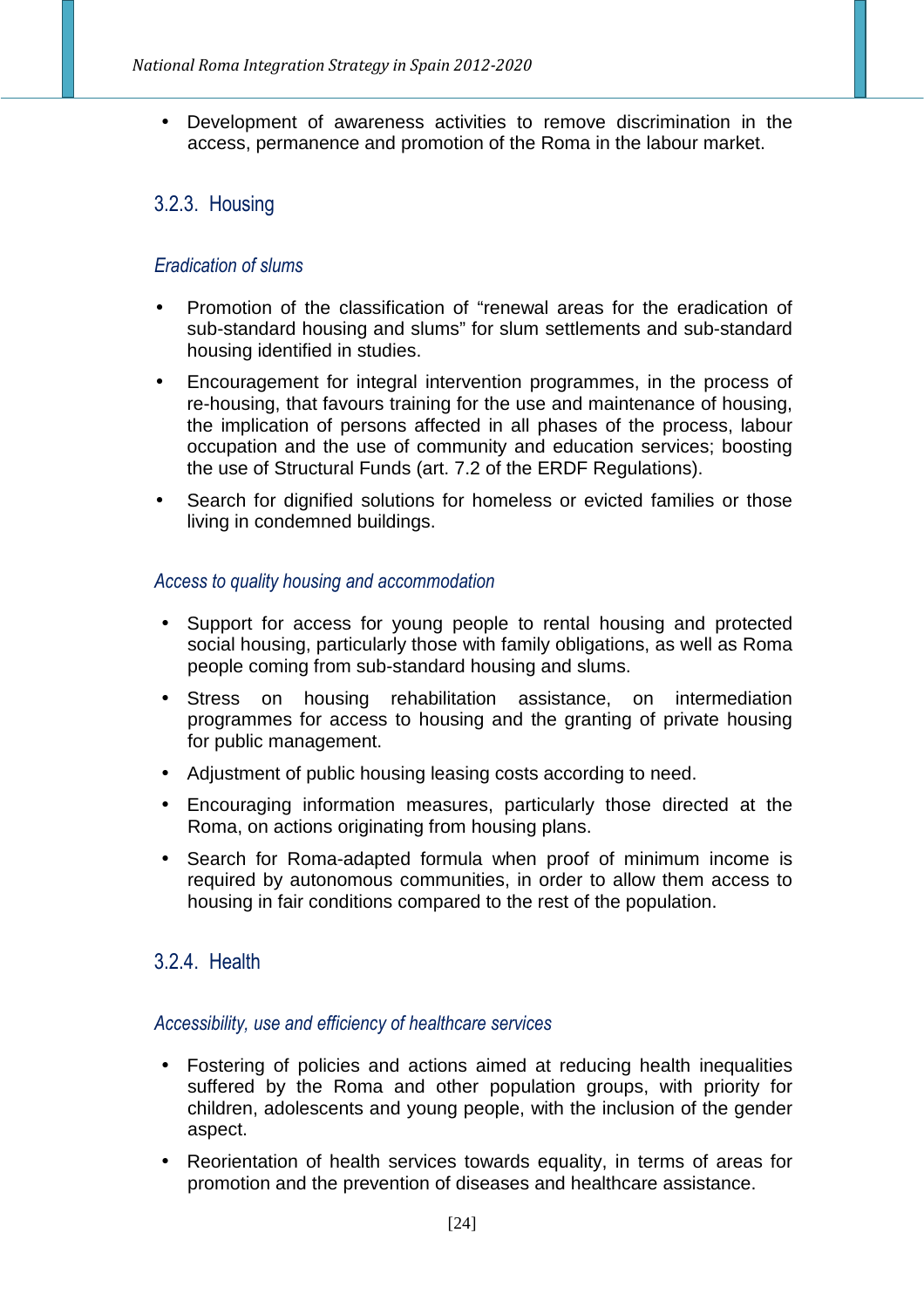- Inclusion of specific targets to reduce inequality and attention to diversity of normalised services in the National Healthcare System.
- Boosting promotion of lifelong health and, particularly, in Roma children and adolescents, including the establishment of active measures.

#### *Administrative cooperation and participation*

- Establishment of mechanisms to ensure an impact on the health of Roma by the various public strategies and plans of the Ministry of Health, Social Services and Equality and of autonomous communities.
- Promotion of Roma collaboration and participation and their associative fabric in intervention processes.
- Promotion of cross-section work and activities, fostering coordination with other entities and action plans, in all territorial areas as well as with other institutions.
- Coordinate with paediatric services in order to promote information and training circulation actions for Roma, particularly immigrants.
- Support and impulse of diversity-related training activities, intercultural capabilities and equality of (male and female) professionals that work in the health arena.
- Cultural adaptation of resources when necessary.

#### 3.2.5. Other complementary courses of action

#### *Social action*

- Foster access for the Roma to all resources, goods and services, from the point of view of active participation in social insertion paths.
- Impulse for cooperation between Social Services and Public Employment Services for socio-labour insertion of the Roma that receive minimum income.
- Promotion of training for male and female Roma professionals in mediation and other social action areas.
- Knowledge improvement and access for Roma to Social Services benefits that they currently make little use of (such as Carer's Assistance).

#### *Roma participation*

• Promotion of the presence, participation and leadership of Roma people in the political and social sphere and in public institutions for both men and women.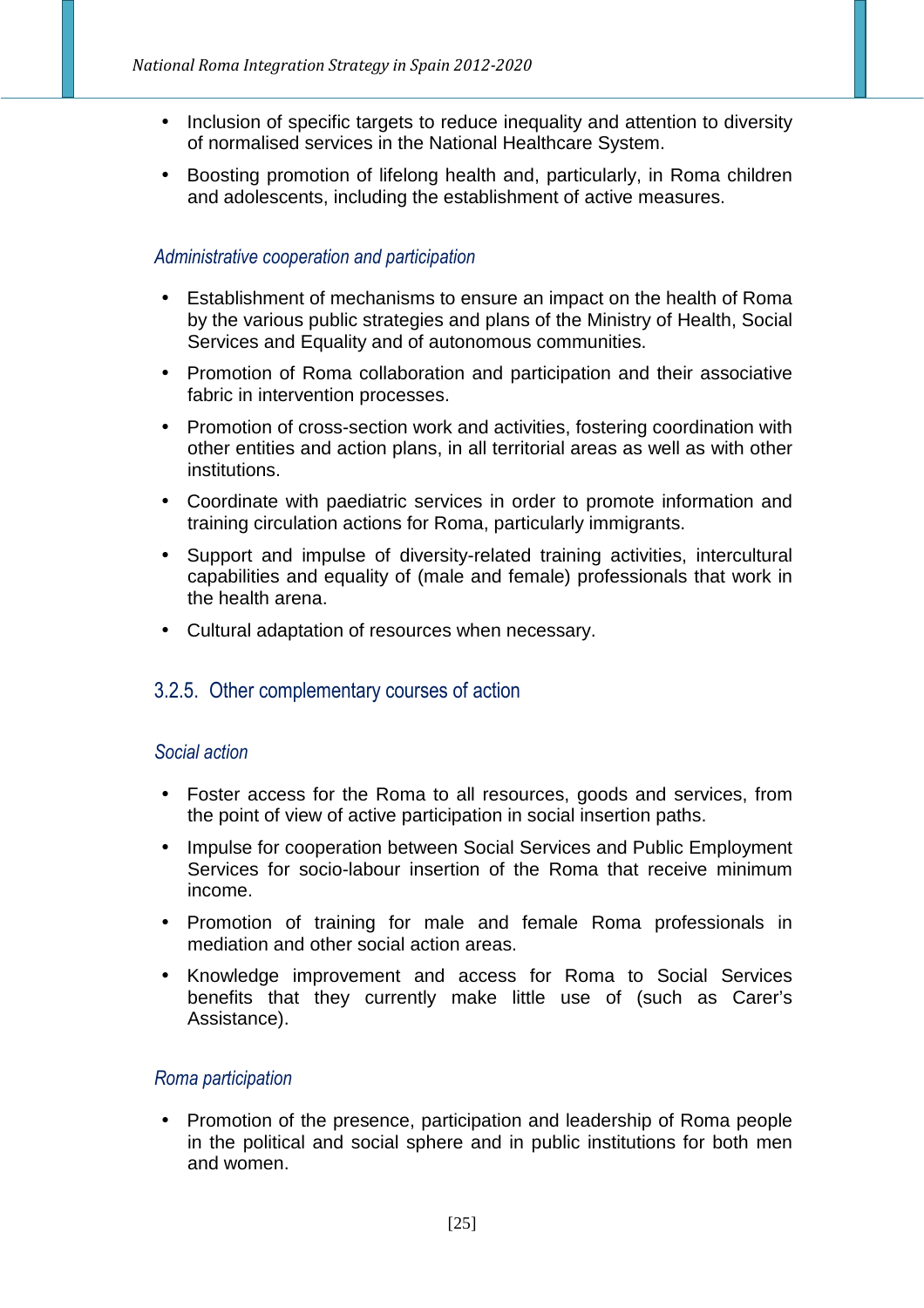- Strengthening and improvement of the work of the State Council of the Roma People and their Working Groups.
- Fostering of coordination channels between the State Council of the Roma People and Roma participation bodies at local and autonomous levels.
- Strengthening of the Roma associative movement, particularly of women's associations, promoting the development of capabilities in organisational and their democratic operations.
- Fostering of actions that favour Roma participation in organised areas of civil society, particularly young people and women.

#### *Knowledge improvement*

- Support for studies that improve social-demographic knowledge of the Roma, encouraging collaboration with administration bodies in charge of official statistics.
- Improvement of healthcare information systems at a local, autonomous and national level in order to identify needs and inequalities in terms of Roma, and maintaining a study alongside on the health of the Roma community.
- Promotion of studies and research that allow for the evaluation of advances and difficulties of the education status of Roma students.
- Support for the development of regular studies and statistics that allow for the analysis of the Roma situation in the labour market, as well as analysis of paths for the transformation and modernisation of mobile trading.
- Support for the development or working tools, material and methods for specialised intervention, and the diffusion of successful elements.
- Support for the development of studies and research that contribute towards improving knowledge on discrimination to which Roma are victim.
- Fostering the circulation of best practice and the exchange of experience and knowledge transfer between various territories and entities, with particular attention to local level initiatives.

#### *Cross-cutting gender focus*

- Effective incorporation of the gender focus by Public Administrations in the design, development and evaluation of policies and programmes in the areas of education and training, employment, health and the fight against social exclusion.
- Fostering education centres for the promotion of gender equality in all measures that address young Roma people and their families.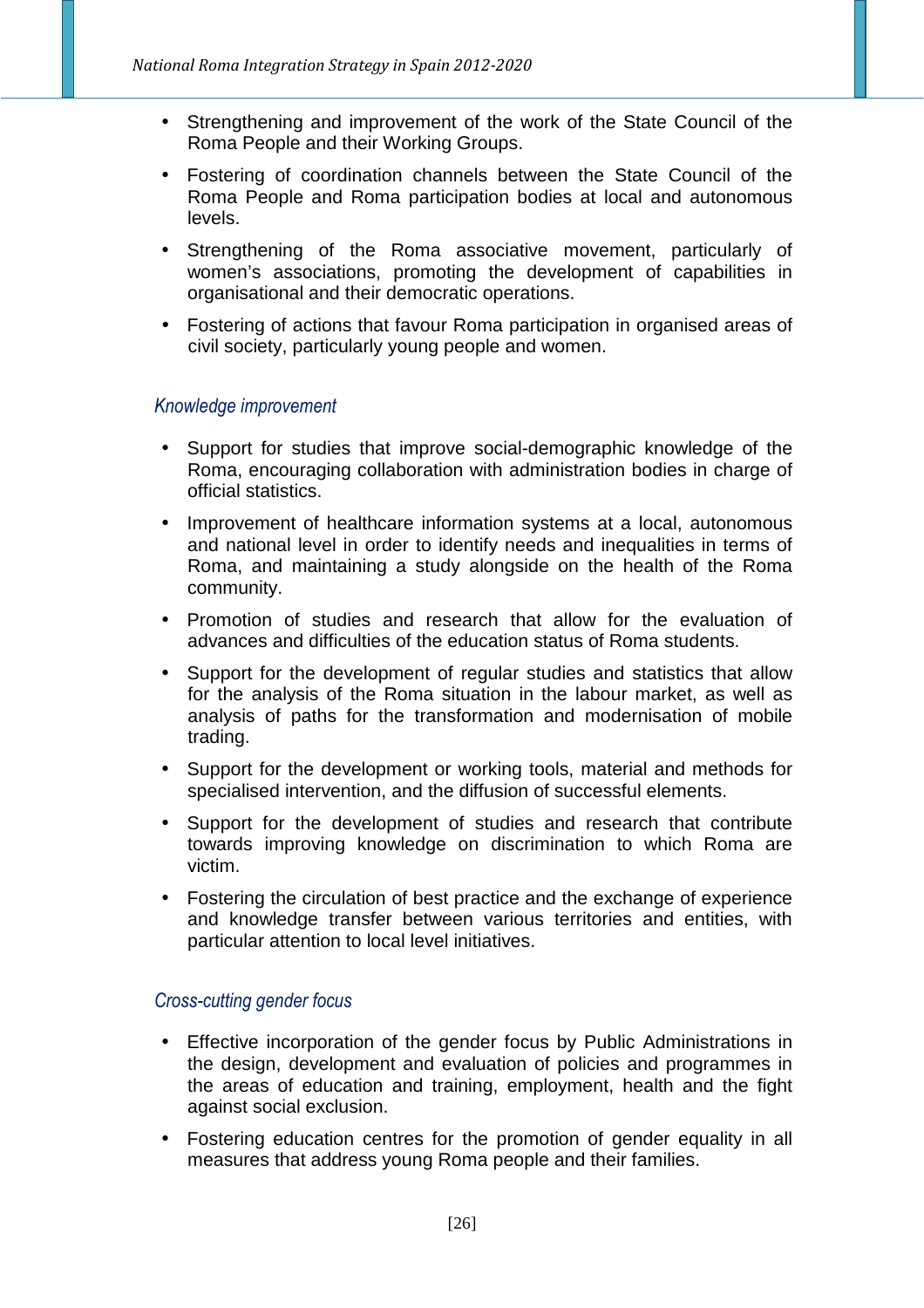• Development of studies on how gender violence affects Roma women, and the rolling out of preventative measures.

#### *Non-discrimination and promotion of equal treatment*

- Promotion of the effective application of European and Spanish legislation against discrimination, the fight against racism and hate crime, applying recommendations of the Council of Europe in terms of antidiscrimination and anti-Roma attitudes to Spain.
- Strengthening of cooperation with the State Council for the Promotion of Equal Treatment and active participation of Roma organisations.
- Elaboration of information and awareness materials that address reducing and eradicating the discrimination suffered by Roma.
- Development of training for civil servants and other key players, particularly legal professionals, the police service, public service and resources professionals and media professionals.
- Fostering of information, training actions and programmes for Roma, for awareness and knowledge of rights and duties.
- The establishment of extraordinary measures for Roma women victim of multiple discrimination.
- The performance or studies and reports that reveal the situation of discrimination of the Roma community (Panel on discrimination of the State Council for the Promotion of Equal Treatment).
- Support for programmes and services that provide guidance, accompaniment and legal advice to victims of discrimination (Victim support network).
- Special assistance for discrimination of Roma people originating from other countries and the guarantee of their rights.

#### *Social awareness*

- Fostering of a communication strategy, including the promotion of media self-regulation plans concerning the treatment of information concerning Roma.
- Support for awareness campaigns for the general population, in order to tear down and remove prejudice and stereotypes that directly affect Roma, in order to achieve a real image of the Roma community.

#### *Fostering and promotion of culture*

• Fostering of institutional and social recognition of the value of Roma culture and its contribution to the common cultural sphere, as well as its outstanding features.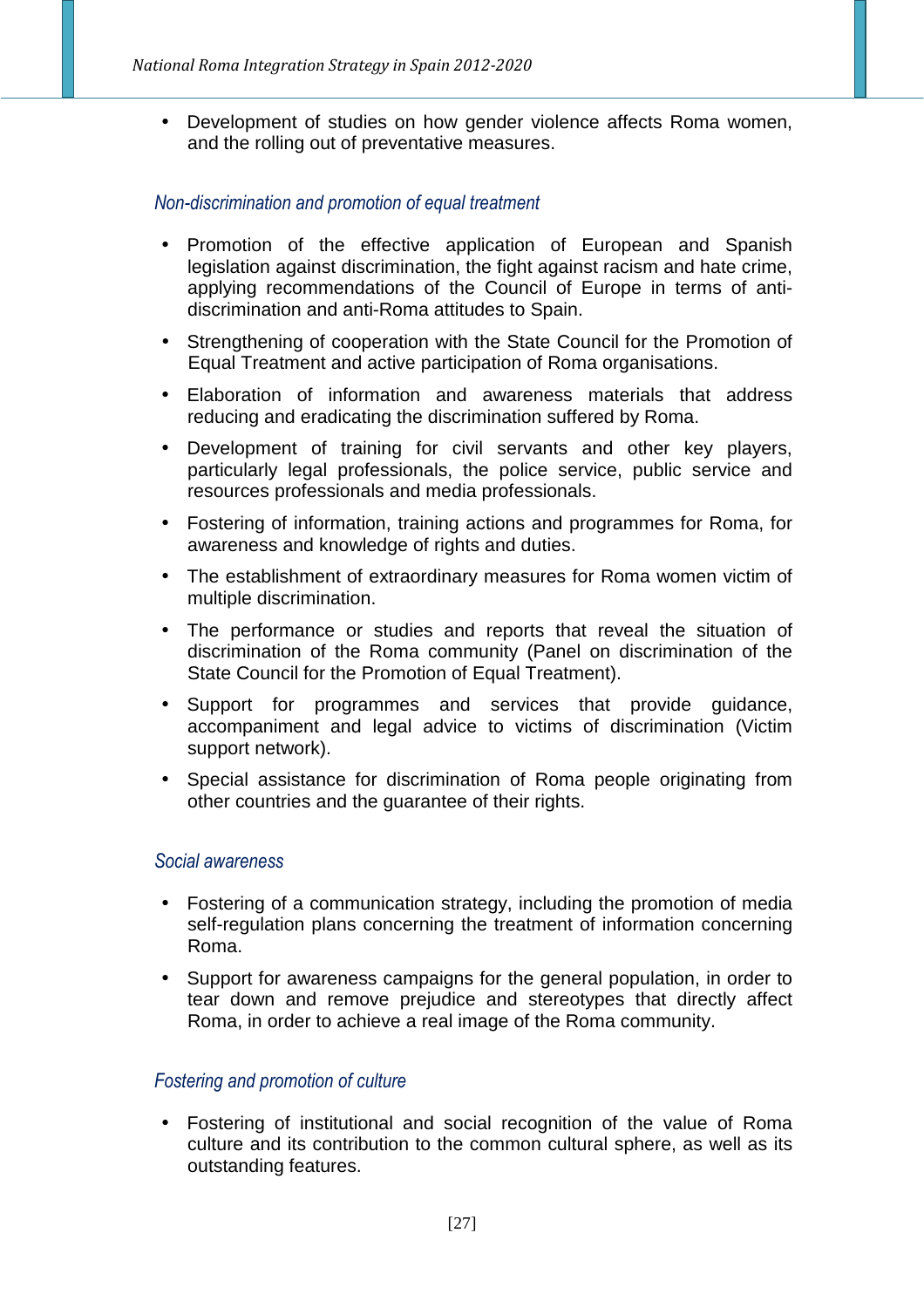- Recognition, study and diffusion of the Roma language as the mother tongue of the Roma population.
- Institutional support for the Institute of Roma Culture and the diffusion of its activities of depicting and diffusing Roma history and cultural heritage.

#### *Roma population originating from other countries*

The Strategy will pay special attention to EU Roma citizens residing in Spain, or other Roma persons originating from third countries. The focus on work will be inclusive, to the extent that participation in measures and actions aimed at Spanish Roma will be extended. Likewise, where circumstances allow, specific measures and action will be rolled out in order to promote and ease social inclusion. These will, as a priority, focus on:

- Protection of fundamental rights by means of the effective application of European instruments, particularly directives on free movement and residence,<sup>50</sup> and anti-discrimination.<sup>51</sup>
- Basic assistance and mediation activities with social services.
- School support and follow-up actions.
- Favouring inclusion in existing programmes and actions for training and access to employment.
- Health education activities and support for access to and use of healthcare services.
- Language learning.
- Access to housing in inclusive surroundings.
- Promotion of transnational cooperation programmes, particularly with Romania, with the support of instruments provided by the European Social Fund.

For the development of these measures, special attention is paid to the implication of local authorities, particularly towns with a greater volume of European Roma citizens, or who have particular difficulties in terms of integration.

#### *Micro territorial focus*

It must be stressed that the Strategy does not adopt a specific micro territorial focus due to the high geographical dispersal of Roma. However many of the planned channels of action (particularly those corresponding to

<sup>50</sup> European Directive 2004/38/EC on the rights of EU citizens and their family members to move and reside freely in the territory of Member states.

<sup>51</sup> European Directive 2000/43/EC implementing the principle of equal treatment between persons irrespective of racial or ethnic origin.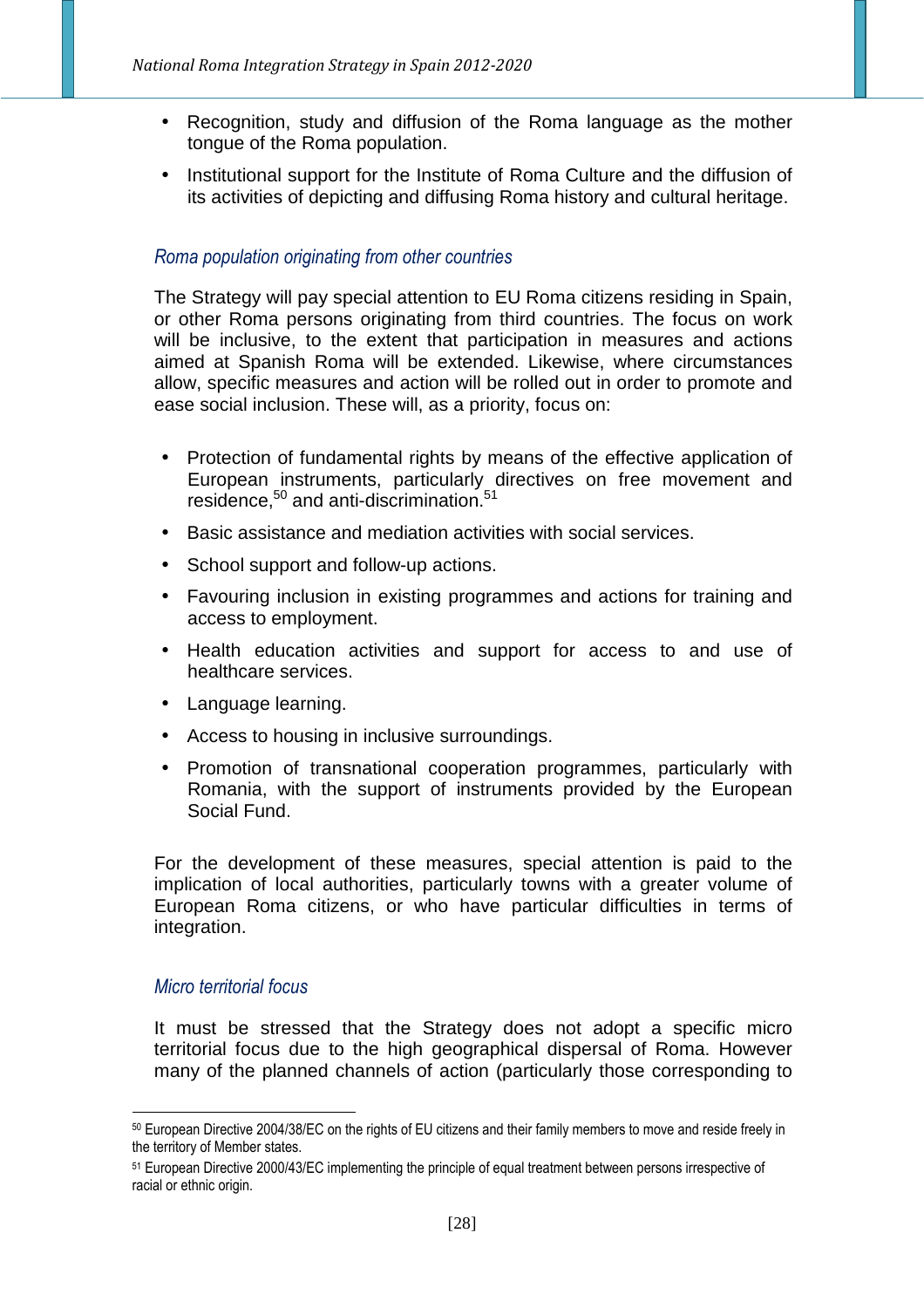education, health and housing), are concentrated on the neighbourhoods or urban areas where there is a greater Roma presence. There are two channels in which the micro territorial focus has been taken into account:

- In actions to eradicate slums and sub-standard housing, that are concentrated in neighbourhoods or urban areas in which specific, wide reaching actions are necessary;
- In urban rehabilitation activities carried out in certain autonomous communities (such as urgent action neighbourhoods) which are focused on neighbourhoods in need of urban services improvements.<sup>52</sup>

#### *Political action at European level*

- Continuity of active participation in European institutions and forums, including the Council of Europe, encouraging and carrying out initiatives in collaboration with other countries.
- Active participation in the European Platform for Roma Inclusion and the Decade of Roma Inclusion, 2005-2015.
- Continuity and strengthening of the European Network on Social Inclusion and Roma under the Structural Fund (EURoma).<sup>53</sup>

## 3.3. Funding of the Strategy and use of Structural Funds

The Strategy is simultaneously based on access for Roma to general tools and programmes (i.e. those which are not exclusively conceived for Roma) and on the development of specific measures. The financing of actions carried out to achieve targets shall, consequently, come from two different channels: (a) from the budgets of universal policies, plans and programmes in each area indicated in the action plans, from which Roma and citizens in general will benefit; and (b) the specific budgets for the benefit of Roma preferentially.

In turn, given the degree of decentralisation of the Spanish Administration and that, to a large extent, social policies fall under the jurisdiction of autonomous communities, financing will come from both state level and autonomous and local level.

In the follow-up of the Strategy, special attention will be paid to the specific funding of Roma-directed measures at state and autonomous level, as well as that coming from Structural Funds.

<sup>52</sup> In general there is a significant Roma population in this type of neighbourhood, although they may not be the predominant group.

<sup>53</sup> This network was created in 2007 by the Administrative Unit of the European Social Fund in Spain and the Fundación Secretariado Gitano, with the aim of promoting the efficient use of Structural Funds for social inclusion of the Roma population. The network unites management authorities of the Structural Funds (principally ESF) and bodies responsible for Roma policies in 12 countries. Information available at: http://www.euromanet.eu/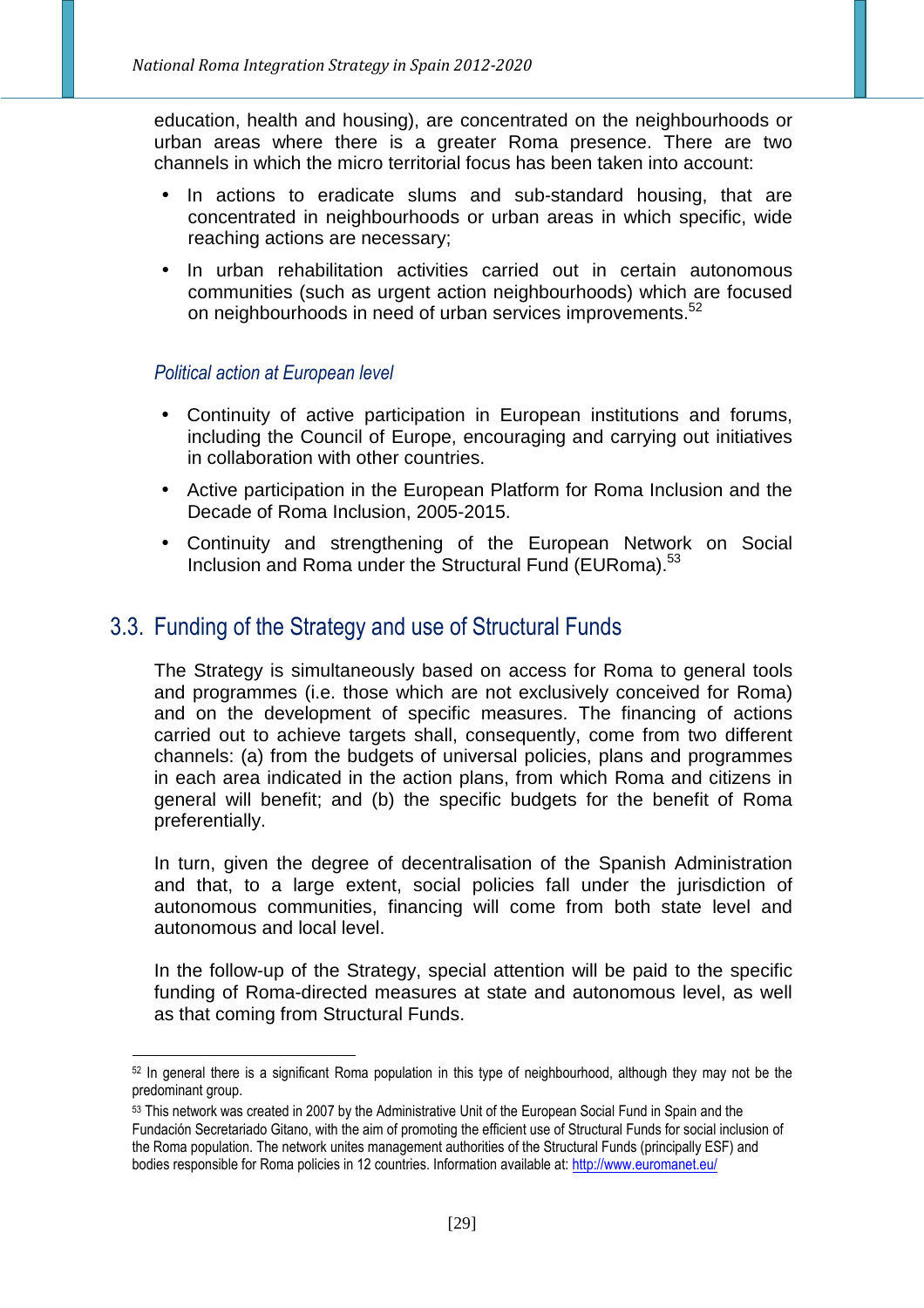Spain has allocated Structural Funds to the social inclusion of Roma since it first began receiving them in 1986. Initially, these funds benefitted the Roma via National Professional Training and Insertion Plan courses (PTI Plan) and the Workshop and Trade School Programmes and, since 2000, via the dedicated programme (Acceder) under the framework of the ADOP.

Currently, Structural Funds are used to favour social inclusion of disadvantaged Roma preferentially via the European Social Fund, both by way of regional operational programmes managed by the ACs, as well as via the ADOP. This latter programme has allocated 42 million euros for Romaspecific measures for the period 2007-2013 (total eligible cost).<sup>54</sup> Under the framework of the Strategy, these funds are trying to be increased in the short and medium term.

**In the short-term** (current programming period 2007 – 2013) the following actions are planned:

- Analyse together with autonomous communities and foster, via operational programmes, the use of the ERDF in accordance with the possibilities offered by Article 7.2 of its regulations (reconstruction of housing and eradication of segregated settlements thanks to comprehensive projects).
- Strengthen, under the ESF, the amount of funds dedicated to Roma from both the ADOP (through its re-programming) and from regional operational programmes, with a special effort on measuring the impact of these on Roma.
- Strengthen the transnational aspect during 2012-2013. In this regard, key political players from a number of countries will be invited to work on criteria and formulas to roll out coordinated action during the next programming period.
- Create and circulate methodological guidelines to programme actions in benefit of the Roma for the future programming period.

**In the medium-term** (future programming period 2014 – 2020) the following actions are planned:

- Intensify actions for Roma with ESF support, in line with the proposals of draft regulations to dedicate 20% of funds to the fight against exclusion.
- Align the Partnership Agreement and future operational programmes with the EU2020 Strategy / NRP, which has special resonance with the Roma in three specific areas: education (reduction of early school leavers), employment (increase employment rate) and the fight against poverty and social exclusion.

 $\overline{a}$ <sup>54</sup> Furthermore, ESF regional operational programmes also allocate funds for Roma social inclusion, although the total amount is not accurately known.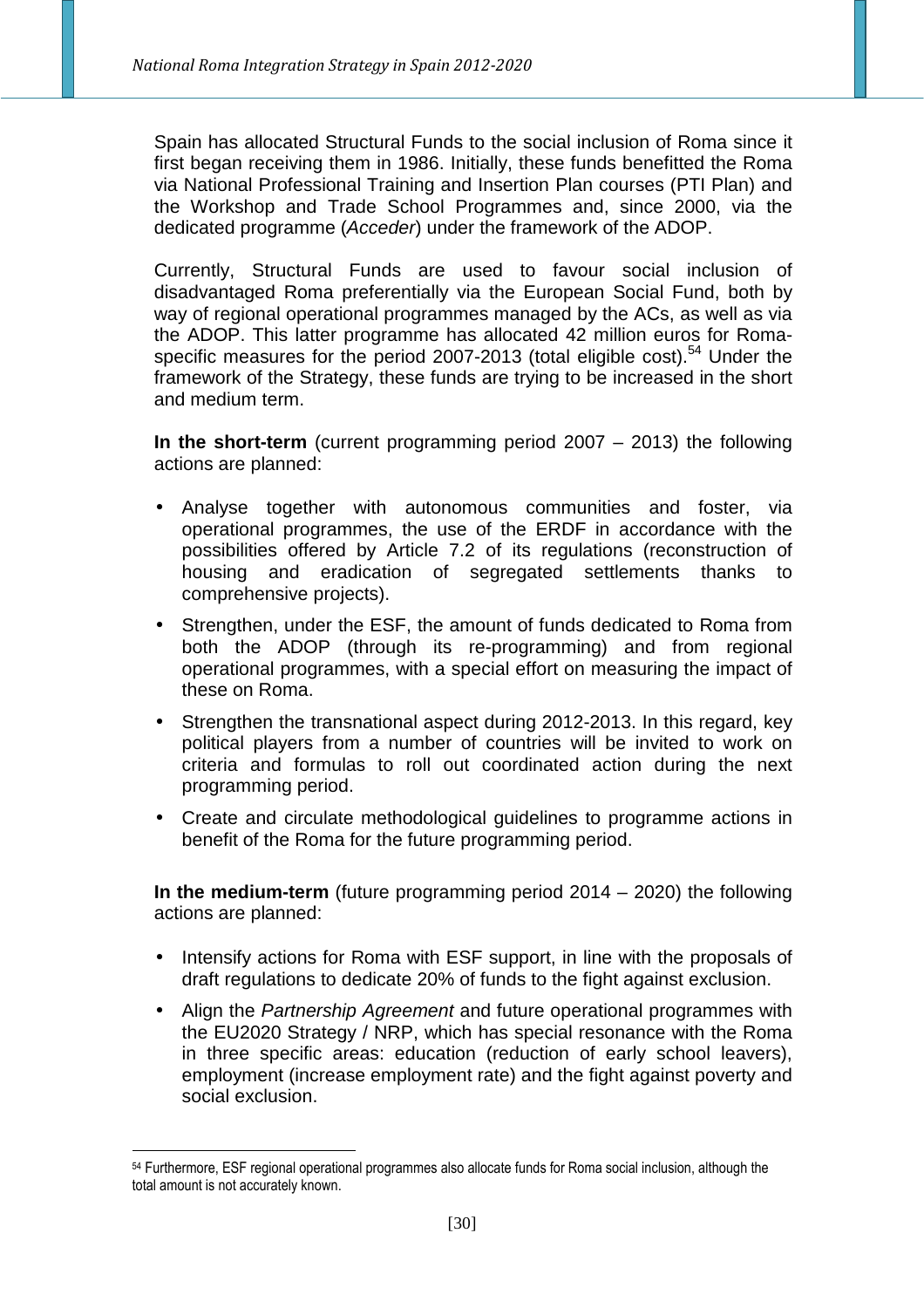- Study the advisability of mechanisms that offer future regulations in order to strengthen investment in Roma, specifically: Joint action programmes among various funds, large scale projects, the use of subsidies and the use of technical assistance. In this regard, an inter-fund committee is planned for development (ESF, ERDF, EAFRD) focused on the use and follow-up of Structural Funds in actions concerning the Roma.
- Continuing driving forward transnational actions and strengthening partnership with other countries on the basis of experience in the programming period with the EURoma network.
- Study mechanisms to identify and report more suitably on the scope of Structural Funds on the Roma, in terms of the number of beneficiaries and the relationship between investment ad results obtained.

# 3.4. Implementation and focus of the Strategy

The Action Plan for the Development of the Roma Population 2010 – 2012 is currently in force. Once the execution period of this Plan has come to an end, successive three year plans are planned to follow it, in which measures and actions will be set out to contribute to the achievement of the Strategy's targets. These three year plans will be rolled out with a methodology that will allow for participation of all ministries and autonomous communities, as well as Roma entities and other agents. Furthermore, linkage with autonomous and local plans will be strengthened.

Coinciding with the creation of future three year plans, and pursuant to the evaluation made of these, the Strategy's targets will be updated accordingly, and the measures proposed currently will be revised in order to adapt them to the needs and priorities detected.

# **4. Governance of the Strategy**

## 4.1. Principles

The Strategy shall be steered by the principles of good governance:

**Openness,** with special attention to:

- A more open operation by institutions, with more active and effective communication.
- The use of more accessible language for Roma.
- Communication of social inclusion measures in such a way that reaches the Roma people, easing access to their benefits.
- Ensuring that the Roma know their rights, the resources at their disposal and how they may access them.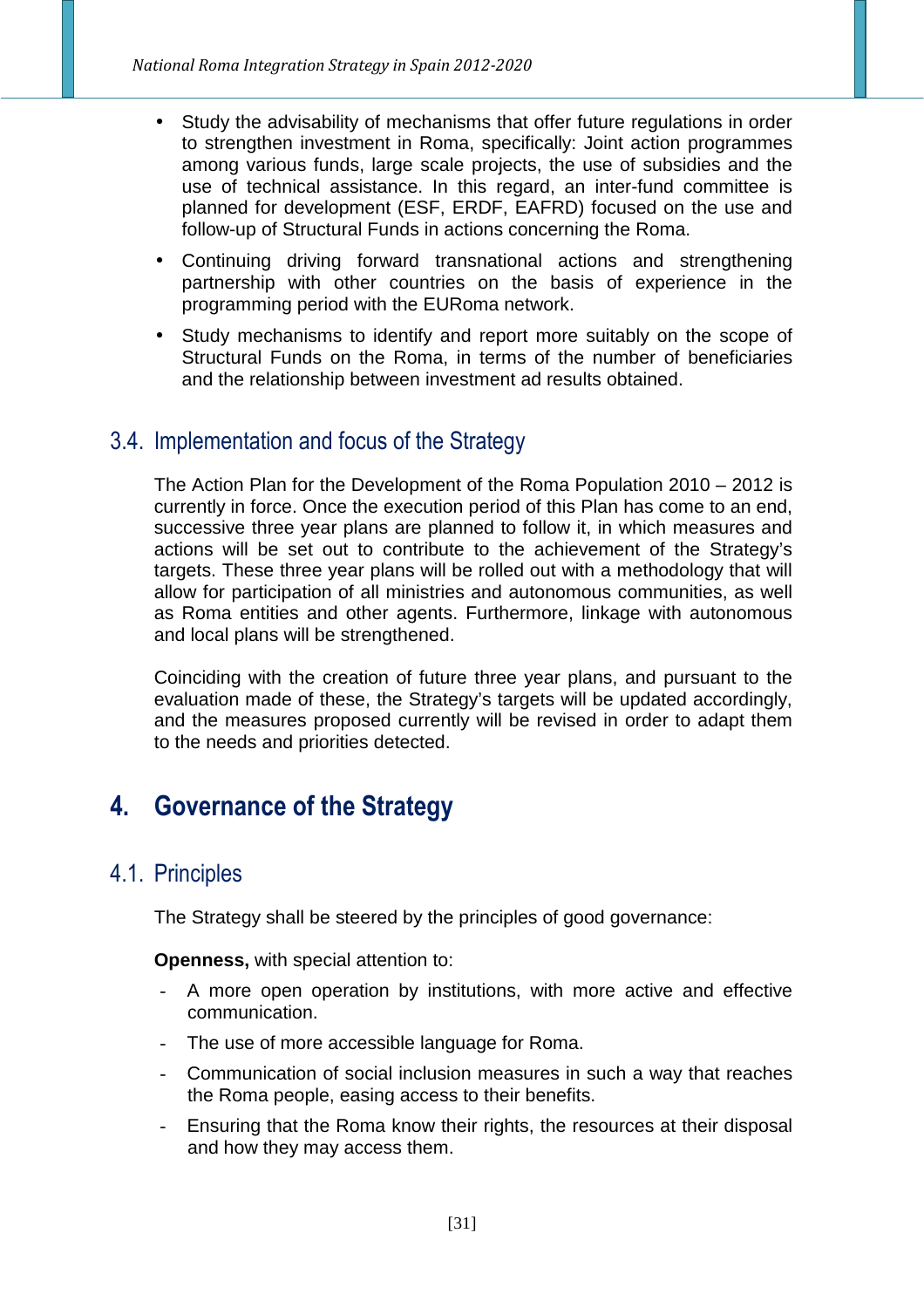#### **Participation**, with special attention to:

- The intervention of Roma and their bodies of representation in all stages of the political cycle (planning, execution, follow-up and review).
- Strengthening Roma confidence in institutions.
- Comprehensive focus on conceiving social policies and measures with Roma (between administrative levels, various departments and associations, social agents and the Administration).

#### **Responsibility**, with special attention to:

- Clarifying the role and responsibilities of the various public and private institutions involved.
- Assumption of responsibility and commitment by the various Administration and social players.

#### **Efficiency**, with special attention to:

- Fortuity and effectiveness of policies and measures undertaken.
- The definition of clear targets, measurable results, developing indicators and strengthening the evaluation of the impact of policies executed.
- Suitability of decisions taken and the implementation of various measures.

#### **Coherence**, with special attention to:

- Strengthen of congruency between general and specific measures and the compatibility of these.
- Improving coordination between sectors and territories and commitment of institutions.
- Paying special attention to lining up targets and means, particularly that concerning the provision of resources for the development of activities.

## 4.2. Mechanisms

The inspiring principles of governance as described above have been applied to the Strategy design process, and shall be taken into account when establishing the implementation mechanisms and their follow-up.

In the elaboration of the strategy, a participative method has been followed in line with the process followed for the creation of the Action Plan for the Development of the Roma Population 2010 – 2012. This process has involved consultation – from meetings, communications and documentation, of eight ministries, the autonomous communities, the Federation of Municipalities and Provinces (FEMP) and the most representative Roma entities. Furthermore, the State Council of the Roma People has been informed of and has participated in the process from the beginning (see Annex I).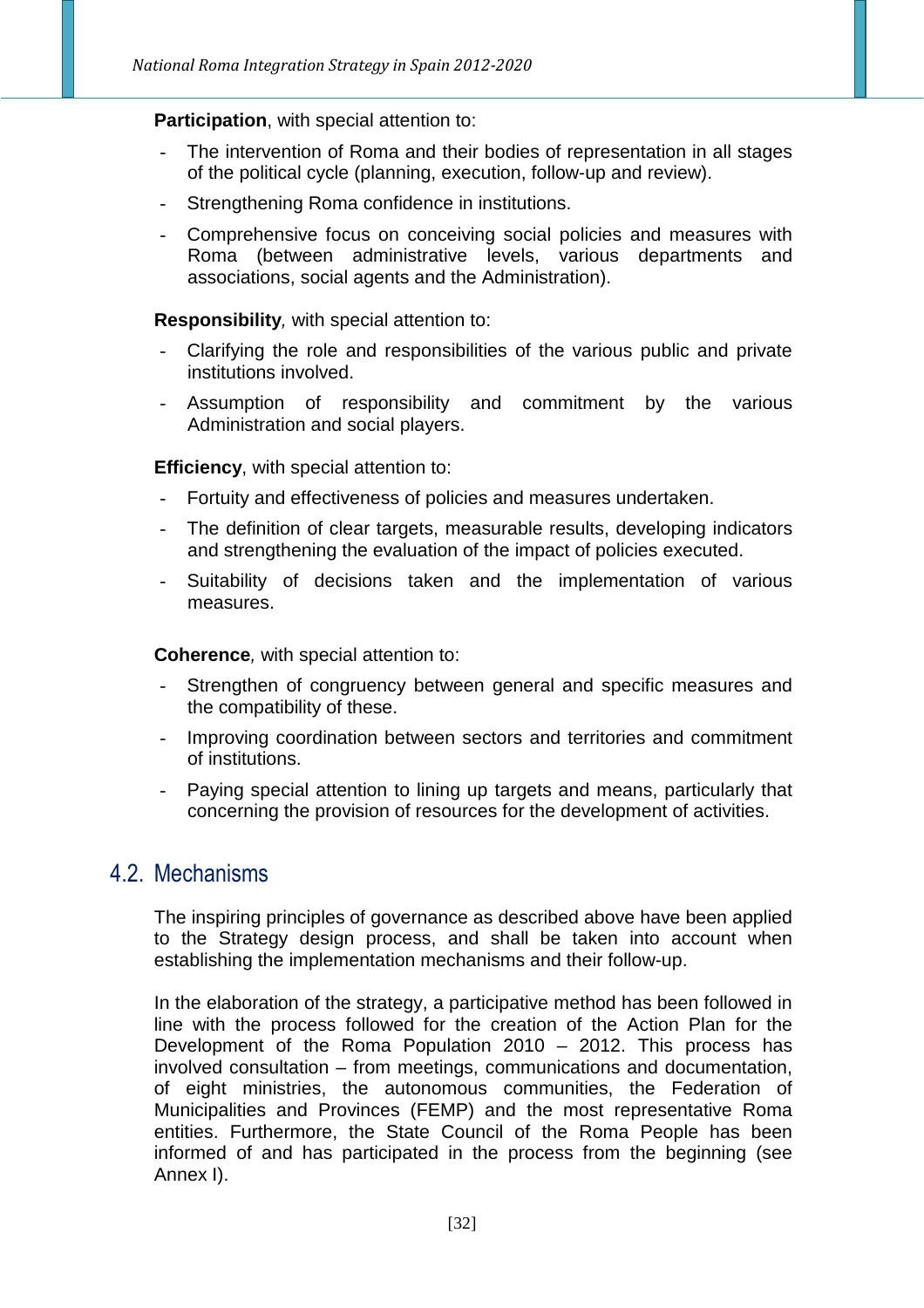The technical cooperation mechanisms between Public Administrations and other key players, by virtue of which the governance of the Strategy will be guaranteed, shall be the following:

- In relation to autonomous communities, the role of the Social Affairs Conference will be strengthened in order to intensify inter-institutional cooperation and implement joint measures.
- Likewise, information exchanges will be improved from the Special Committee of the National Social Inclusion Action Plan, and the follow-up committees co-financed by autonomous communities and the cities of Ceuta and Melilla; under the framework of the Special Committee's duties, set by its directors, all affairs concerning Roma shall be tackled; likewise, special attention will be paid to coordination with action plans specifically targeted at Roma at autonomous community level (Catalonia, Basque Country, Extremadura, Navarre) as well as those which may come into effect in future.
- The operations of the Roma Technical Cooperation Group will be strengthened. The Group includes representation of Central, Autonomous and Local Administrations (via the FEMP); its duties will be of mutual information concerning Roma related policies implemented at three administrative levels and the operative rollout and follow-up of measures that require involvement from all three levels (central, autonomous and local).
- At the State Council of the Roma People the activities of the Working Groups will continue, which are formed by various ministries and associations, and which prioritise the key areas of education, employment, health and housing. Likewise, coordination will be encouraged with consultation and advisory bodies existing in certain autonomous communities with respect to Roma-related affairs.
- Plans are in place for the creation of an Inter-fund Committee, comprising representatives of the ESF, the ERDF and the EAFRD, with the aim of coordination the programming, follow-up and review of activities focused on the Roma.

## 4.3. National Point of Contact

The Spanish Point of Contact is located at the General Directorate of Childhood and Family Services, attached to the Ministry of Health, Social Services and Equality. This General Directorate is in charge of coordinating Roma social inclusion policies throughout the Spanish State, and has a dedicated unit equipped with personnel working in these areas. The person appointed as the National Point of Contact is:

> Ms. Salomé Adroher Biosca Directora General de Servicios para la Familia y la Infancia Ministerio de Salud, Servicios Sociales e Igualdad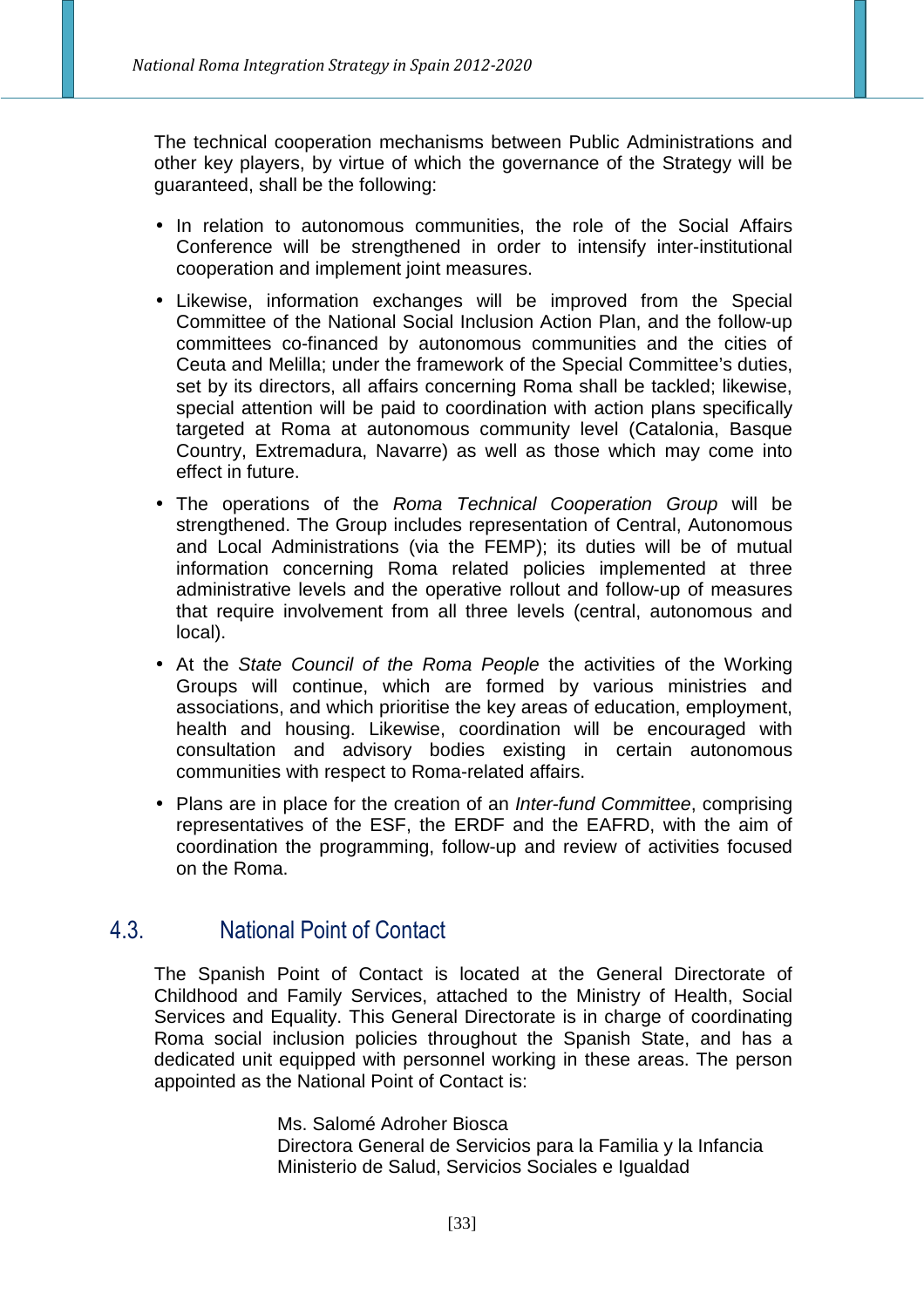Pº de la Castellana, 67-6ª planta-despacho 638 28071 Madrid E-mail: consejogitano@msssi.es

The duties of the National Point of Contact will be the following:

#### **1. Planning, follow-up and review of the Strategy:**

- Design and planning of the Strategy and the corresponding specific actions plans for Roma Development;
- Roll-out of the Strategy;
- Follow-up of planned measures;
- Mid-term evaluation in 2015 and updating of targets;
- Final evaluation.

#### **2. Institutional coordination of the Strategy:**

- Coordination with other ministries and departments of the General State Administration that are involved in the Strategy;
- Coordination with the departments in charge of planning and follow-up of the National Reform Programme;
- Institutional coordination with autonomous communities via the Special Committee of the National Social Inclusion Action Plan and the follow-up committees of programmes co-financed with autonomous communities and the cities of Ceuta and Melilla;
- Technical cooperation with autonomous communities and the Federation of Municipalities and Provinces (FEMP) via the Roma Technical Cooperation Group;
- Coordination with the State Council of the Roma People and its Working Groups;
- Coordination with the Inter-fund Committee comprising representatives of administrative units of ESF, ERDF and EAFRD.

#### **3. Institutional representation at Spanish and European level:**

- Institutional representation before Spanish entities with regard to policies aimed at Roma.
- Institutional representation before international entities in issues concerning the social inclusion of the Roma (Council of Europe, OSCE, United Nations Agencies, etc.).
- Participation in meetings for the Decade for Roma Inclusion.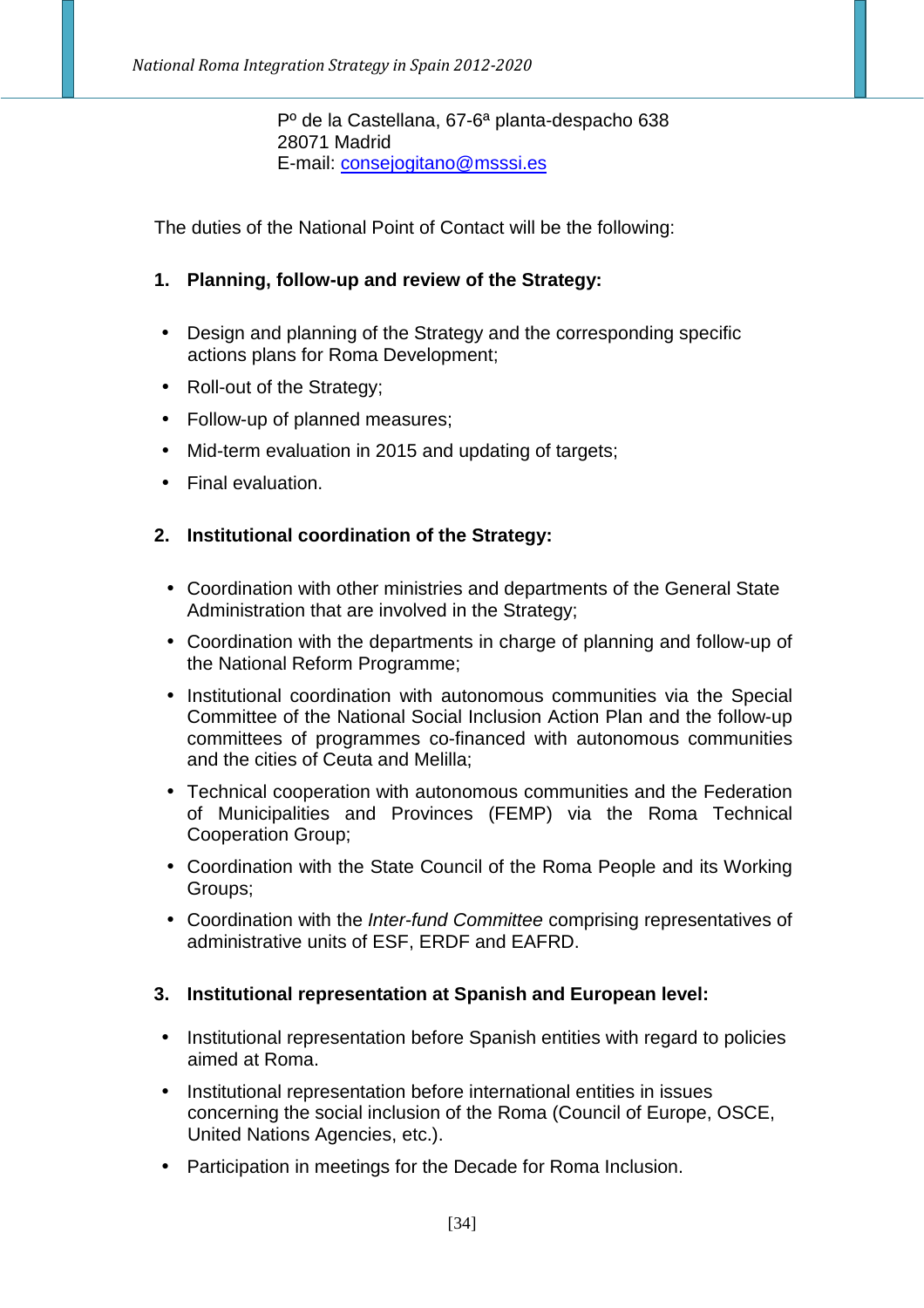- Representation before and coordination with the institutions of the European Union:
	- − Participation in coordination and follow-up meetings of the Strategy organised by the European Commission.
	- − Participation in meetings of the Platform and other events or Working Groups.
	- − Presentation and reporting on the European Commission Strategy.
	- − Participation and representation before other institutions, bodies and agencies of the European Union (Council, Parliament, European Agency for Fundamental Rights, etc.).

# **5. Follow-up and review of the Strategy**

In order to gauge the meeting of targets set in section two of the Strategy, and without prejudice to execution and impact evaluations of the universal and specific policies which will aid the achievement of these, mid-term and full term surveys will be carried out which, alongside and pursuant to those on which the target setting of this Strategy has been based. These will allow comparisons to be made between the situation of the Roma and the Spanish population as a whole. Specifically, the development of statistical studies is being envisaged which will verify the degree of achievement of targets identified in the Strategy and the planning of new ones.

- The socio-demographic study carried out by the Centre for Sociological Research (CSR) in 2007 will be repeated.
- The Spanish National Health Survey for Roma is expected to be repeated, and its comparative study with the Spanish National Health Survey for the general population.
- The employment study carried out on two occasions on indicators compared with the Active Population Survey (APS) is due to be repeated.
- The Roma Housing Map in Spain is due to be repeated, which provides comparable data on results from previous maps.
- Studies carried out on education will provide data for diachronic analysis, as well as the comparison of indicators of the State System of Indicators of the Ministry of Education.

These studies shall be carried out in two phases: one prior to 2015 to provide data on the degree of success of mid-term targets, and another in 2020, which will collect information on final results. The results of these studies will be used to draft two target achievement follow-up reports, a mid-term one after 2015 and other upon the completion of the strategy in 2020.

The studies planned by the European Agency for Fundamental Rights may contribute to improving the Strategy follow-up, and will facilitate complementary information.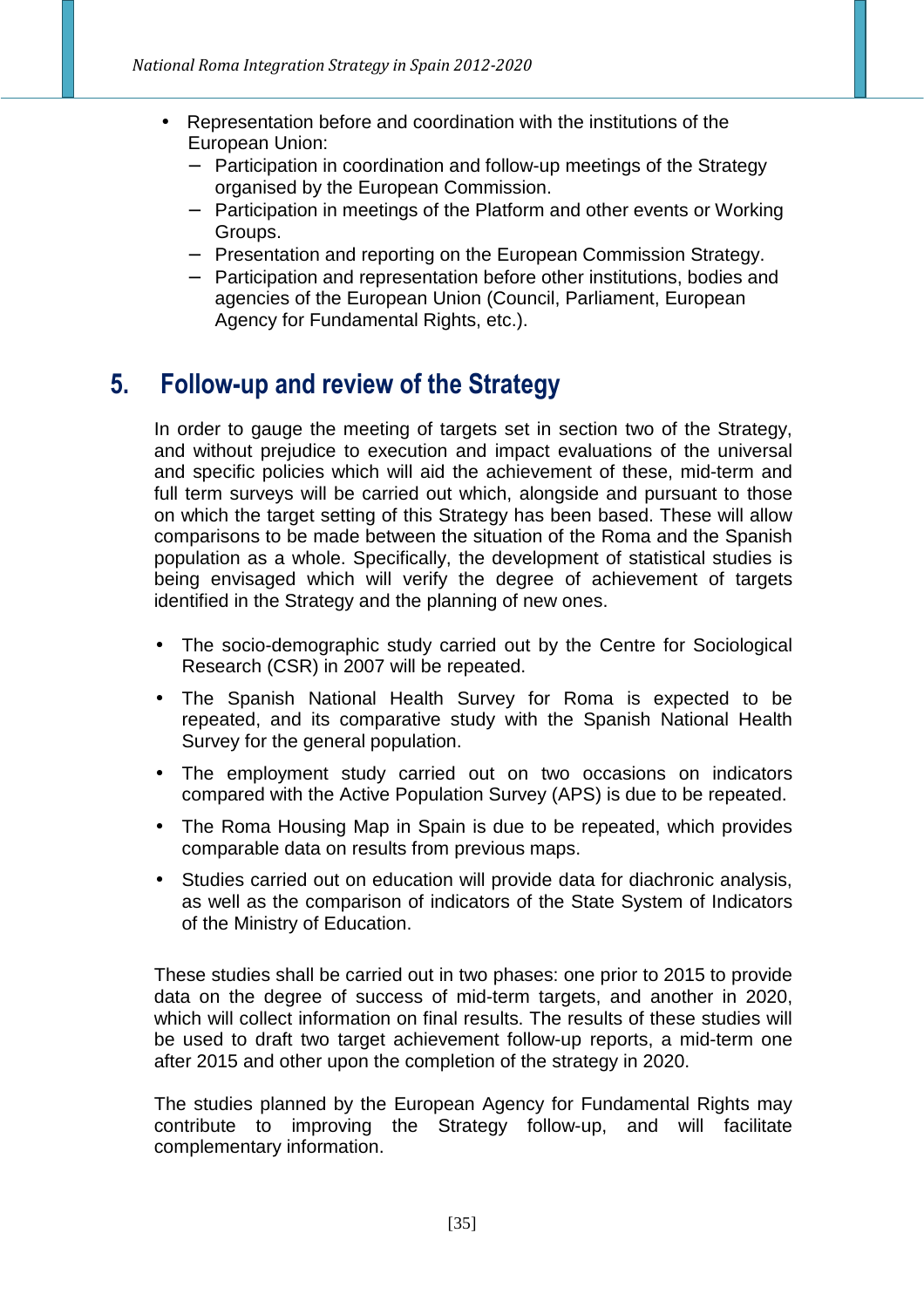Consequently, the follow-up and review of the Strategy with regard to the meeting of targets will be based on *result* or *impact* indicators (see Annex II). Conversely, the follow-up of execution of the specific actions carried out to reach targets will be based on the process or activity system of indicators agreed under the framework of the Action Plan for the Development of the Roma Population.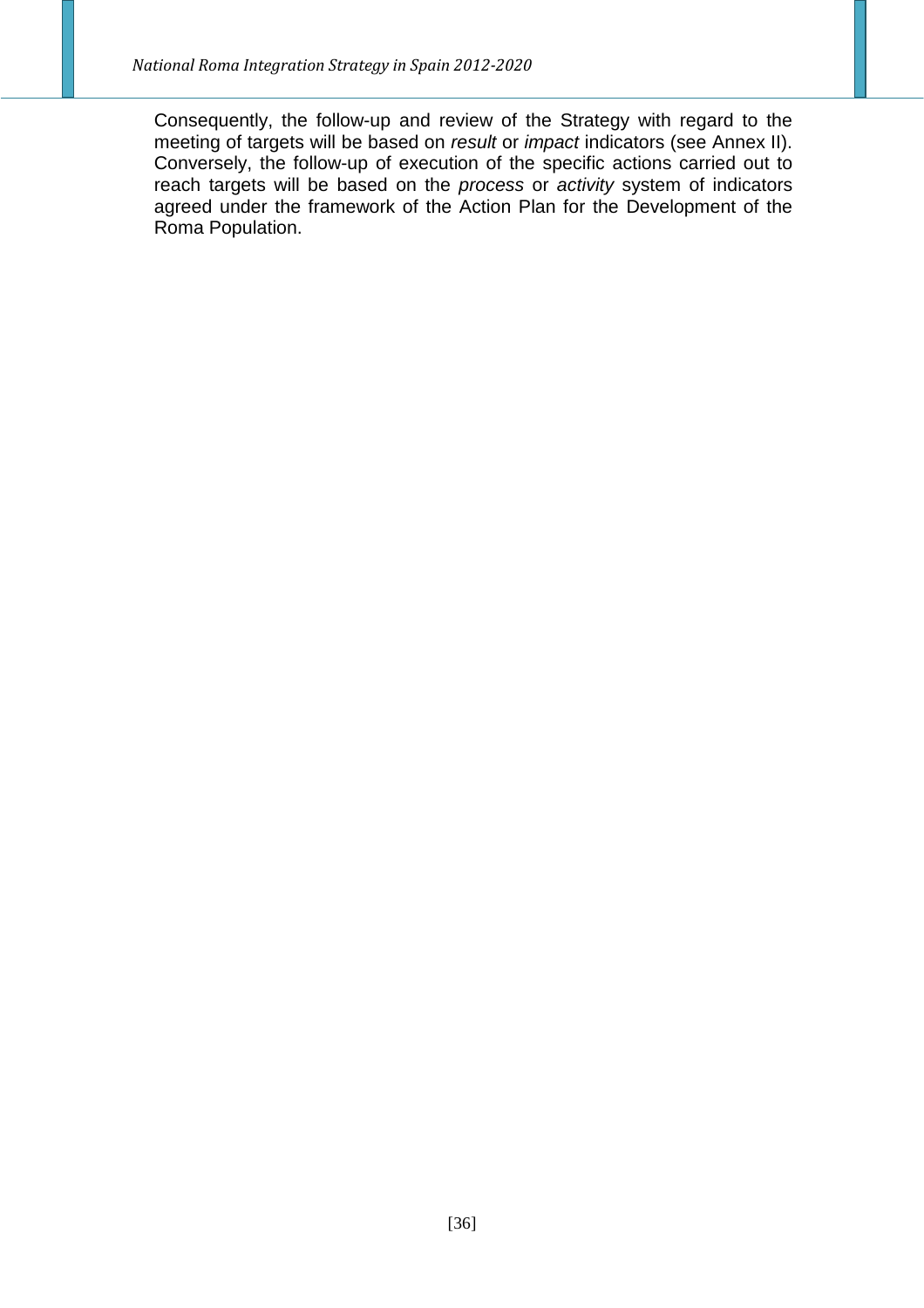# **Annex I**

# **Elaboration of the Strategy**

The National Strategy for the Social Inclusion of Roma people in Spain (2012 – 2020) was coordinated by the General Directorate of Family and Childhood Services of the Ministry of Health, Social Policy and Equality. To facilitate its creation, the Ministry established a participative work process which began with a meeting of the State Council of the Roma People wherein the proposal of the Strategy was presented, along with its method of creation.

The process of creation of the Strategy took place by way of meetings and consultation. It involved various ministries of the General State Administration connected to the working areas important for social inclusion, as well as autonomous communities, the Federation of Municipalities and Provinces, and civil society organisations represented in the State Council of the Roma People.

The Strategy was approved by the Spanish Government at the Council of Ministers.

Below is a list of the bodies, departments and entities consulted:

#### **GENERAL STATE ADMINISTRATION**

| <b>MINISTRY</b>                                                                                                    | <b>DEPARTMENT</b>                                                                                            |
|--------------------------------------------------------------------------------------------------------------------|--------------------------------------------------------------------------------------------------------------|
| MINISTRY HEALTH, SOCIAL POLICY<br>AND EQUALITY (current Ministry of<br>Health, Social Services and Equality)       | General sub-directorate of Social Programmes.<br>Secretary of the State Council of the Roma<br>People.       |
| MINISTRY OF HEALTH, SOCIAL<br>POLICY AND EQUALITY (current<br>Ministry of Health, Social Services and<br>Equality) | General sub-directorate of Health Promotion and<br>Epidemiology                                              |
| MINISTRY OF HEALTH, SOCIAL<br>POLICY AND EQUALITY (current Ministry<br>of Health, Social Services and Equality)    | General sub-directorate of Programme of the<br>Woman's Institute                                             |
| MINISTRY OF HEALTH, SOCIAL<br>POLICY AND EQUALITY (current Ministry<br>of Health, Social Services and Equality)    | General sub-directorate for Equality and non-<br>discrimination                                              |
| MINISTRY OF FOREIGN AFFAIRS AND<br><b>COOPERATION</b>                                                              | Office of Human Rights                                                                                       |
| MINISTRY OF CULTURE (current<br>Ministry of Education, Culture and Sport)                                          | General sub-directoratefor Promotion of de<br>Promotion of Cultural Industries, Foundations and<br>Patronage |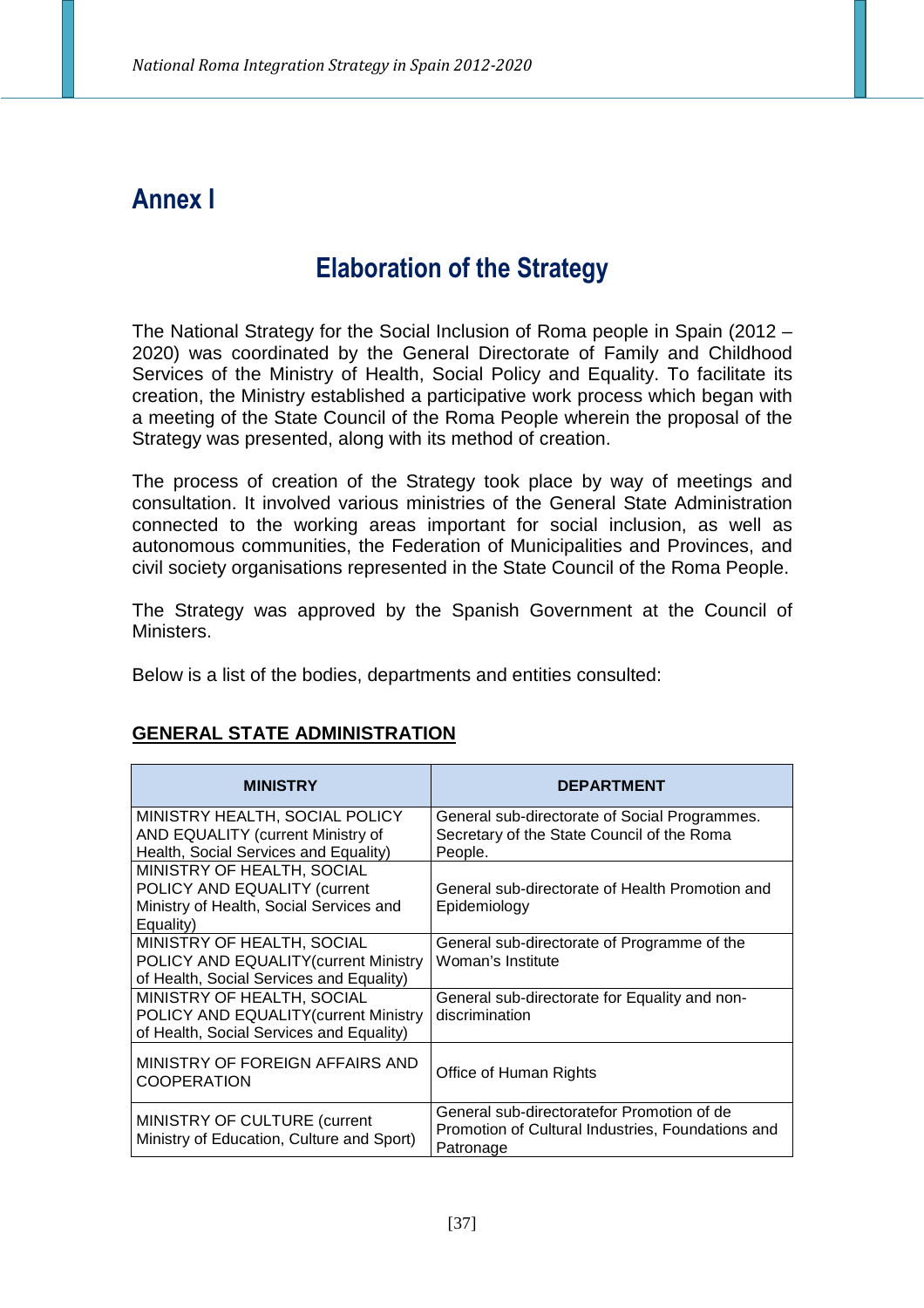| MINISTRY OF EDUCATION (current<br>Ministry of Education, Culture and Sport)                                                   | Cultural Industries, Foundations and Patronage of<br>Students, Participation and Equality                            |
|-------------------------------------------------------------------------------------------------------------------------------|----------------------------------------------------------------------------------------------------------------------|
| MINISTRY OF WORK AND<br><b>IMMIGRATION (current Ministry of</b><br><b>Employment and Social Security)</b>                     | Spanish observatory of racism and xenophobia                                                                         |
| MINISTRY OF WORK AND<br><b>IMMIGRATION (current Ministry of</b><br><b>Employment and Social Security)</b>                     | Secretary of State for Employment                                                                                    |
| MINISTRY OF WORK AND<br><b>IMMIGRATION (current Ministry of</b><br><b>Employment and Social Security)</b>                     | General Sub-directorate of the Administrative unit<br>of the European Social Fund (AUESF)                            |
| MINISTRY OF THE TREASURY (current<br>Ministry of the Treasury and Public<br>Administrations)                                  | General Sub-directorate of Territorial Programming<br>and Evaluation of EU Programmes                                |
| MINISTRY OF THE TREASURY (current<br>Ministry of the Treasury and Public<br>Administrations)                                  | General Sub-directorate of Administration of the<br>European Regional Development Fund (ERDF)                        |
| MINISTRY OF THE ENVIRONMENT<br>AND RURAL AND MARINE AFFAIRS<br>(current Ministry of Agriculture, Food and<br>the Environment) | General Sub-directorate of Programmes and<br>Coordination                                                            |
| MINISTRY OF THE ENVIRONMENT<br>AND RURAL AND MARINE AFFAIRS<br>(current Ministry of Agriculture, Food and<br>the Environment) | General Sub-directorate of Equality and<br>Modernisation                                                             |
| MINISTRY OF PUBLIC WORKS                                                                                                      | Secretary of State for Housing and Urban Projects<br>(current Secretary of State of Planning and<br>Infrastructures) |

#### **AUTONOMOUS COMMUNITIES AND REPRESENTATION OF LOCAL ADMINISTRATION**

| <b>AUTONOMOUS COMMUNITY</b> | <b>FNTITY</b>                                                                                     |
|-----------------------------|---------------------------------------------------------------------------------------------------|
| ANDALUSIA                   | General Directorate of Social Services and<br>Assistance for Drug Dependency                      |
| <b>ARAGON</b>               | Aragon Institute for Social and Family Services                                                   |
| <b>ASTURIAS</b>             | General Directorate of Assistance for Dependency                                                  |
| <b>BALEARIC ISLANDS</b>     | General Directorate of the Family, Social Welfare<br>and Assistance to Persons with Special Needs |
| <b>CANARY ISLANDS</b>       | <b>General Directorate of Social Policy</b>                                                       |
| <b>CANTABRIA</b>            | Cantabrian Institute of Social Services                                                           |
| CASTILE-LEON                | Social Services Directorate                                                                       |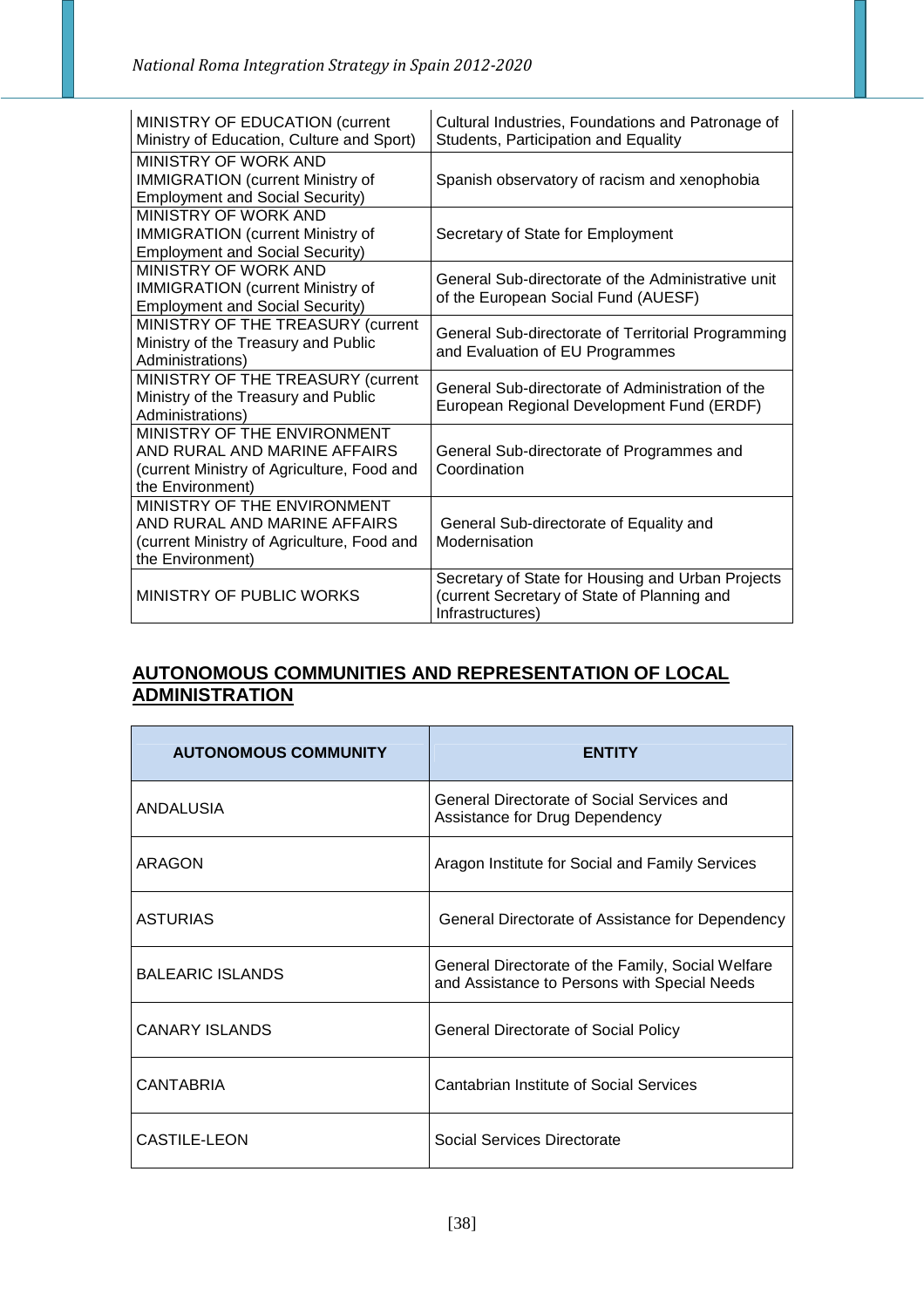| <b>CASTILE-LA MANCHA</b>                             | General Directorate of the Family, Minors, Social<br><b>Promotion and Volunteers</b>           |
|------------------------------------------------------|------------------------------------------------------------------------------------------------|
| CATALONIA                                            | General Directorate of Civic and Community Action<br>(Department of Social Welfare and Family) |
| <b>EXTREMADURA</b>                                   | General Directorate of Citizens' Services, Family<br>and Social Assistance                     |
| <b>GALICIA</b>                                       | General Secretariat of the Family and Welfare                                                  |
| LA RIOJA                                             | <b>General Directorate of Social Policy</b>                                                    |
| <b>MADRID</b>                                        | <b>General Directorate of Social Services</b>                                                  |
| <b>MELILLA</b>                                       | Deputy Council of Social Affairs                                                               |
| <b>MURCIA</b>                                        | General Directorate of Pensions, Evaluation and<br>Inclusion Programmes (IMAS)                 |
| <b>NAVARRE</b>                                       | General Directorate of Social Policy and Consumer<br><b>Affairs</b>                            |
| <b>BASQUE COUNTRY</b>                                | Social Services Directorate                                                                    |
| <b>VALENCIA</b>                                      | General Directorate of Social Action and Minors                                                |
| FEDERATION OF MUNICIPALITIES<br><b>AND PROVINCES</b> | <b>General Secretariat</b>                                                                     |

#### **CIVIL SOCIETY ORGANISATIONS**

Asociación Nacional Presencia Gitana

Fundación Secretariado Gitano

Unión Romaí

Asociación de Enseñantes con Gitanos

Federación de Asociaciones Culturales Cristianas de Andalucía

Federación Asociaciones Gitanas de Aragón (FAGA)

Asociación Socio-cultural de las Minorías Étnicas "Unga"

Federación Regional Gitana de Asociaciones de Castilla La Mancha

Federación de Asociaciones Gitanas de Castilla y León

Federación de Asociaciones Gitanas de Cataluña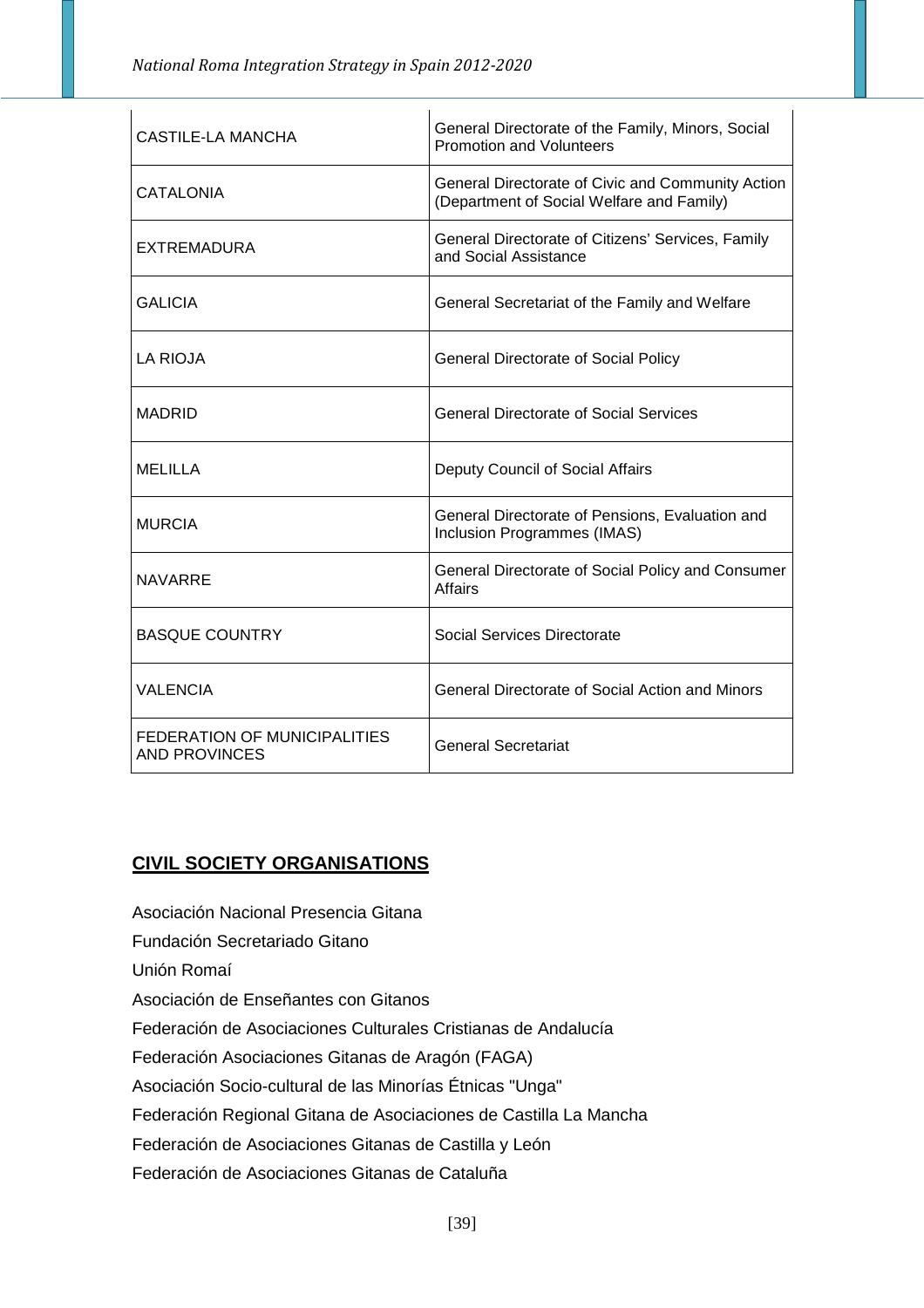Federación de Asociaciones Gitanas Extremeñas

Federación de Asociaciones Gitanas para la integración laboral y social, promoción y desarrollo del pueblo gitano "Cali"

Federación de Asociaciones Gitanas de Navarra "Gaz Kaló"

Asociación Iniciativa Gitana

Asociación de Promoción Gitana de la Rioja

Federación de Asociaciones Gitanas de la Comunidad Valenciana

Federación Nacional de Asociaciones de Mujeres Gitanas "Kamira"

Federación Andaluza de Mujeres Gitanas Fakali

Asociación de Mujeres Gitanas "Alborea"

Asociación Juvenil Cultural Gitana "Ardiñelo Kaló"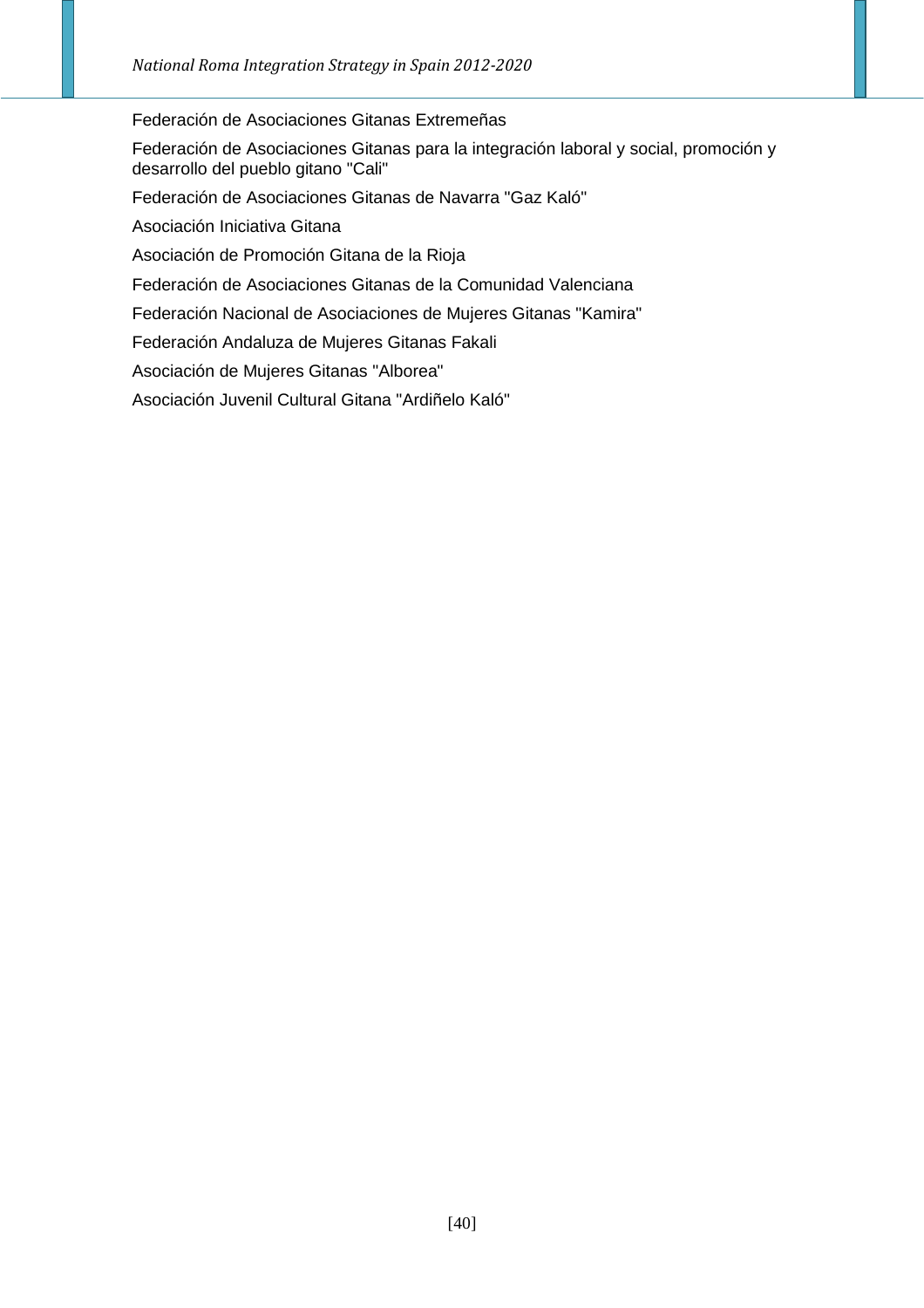# **Annex II**

# **Definition of Indicators**

The Action Plan for the Development of the Roma Population 2010 – 2012 provides for an evaluation system with corresponding indicators and assessment systems. For this purpose of this Strategy, below are the indicators corresponding to the targets defined in Section 2.1 of the Strategy. Together with verification methods, primarily surveys, that have been indicated in Section 5, the studies and investigations provided by the European Union by way of the Agency for Fundamental Rights have been included, as well as trustworthy data from other institutions that produce relevant information on these indicators or others that may be of interest, provided that the information is based on sufficient representative samples of the Spanish Roma populations.

| <b>EDUCATION</b>                                                |                                                                                                                                                                                                                        |  |
|-----------------------------------------------------------------|------------------------------------------------------------------------------------------------------------------------------------------------------------------------------------------------------------------------|--|
| <b>Indicator</b>                                                | <b>Definition</b>                                                                                                                                                                                                      |  |
| Pre-school enrolment                                            | Percentage of Roma students enrolled in Primary<br>Education and who attended Pre-school education<br>prior to compulsory education.                                                                                   |  |
| <b>Primary Education enrolment</b>                              | Percentage relationship between Roma students<br>aged 6 to 12 years enrolled in any year of Primary<br>Education and the total number of Roma children of<br>said age.                                                 |  |
| Absenteeism in Primary Education                                | Percentage of Roma pupils enrolled that are truant<br>from school for three or more months in a single<br>school year.                                                                                                 |  |
| Correspondence of student age in<br><b>Primary Education</b>    | Percentage of Roma pupils enrolled in the school<br>year that corresponds to their age.                                                                                                                                |  |
| <b>Enrolment in Compulsory Secondary</b><br>Education           | Percentage relationship between Roma pupils aged<br>13 to 15 years enrolled in any year of Compulsory<br>Secondary Education and the total amount of Roma<br>children of said age.                                     |  |
| Early School Leavers in Compulsory<br>Secondary Education       | Percentage of Roma pupils that leave the education<br>system before completing the first stage of<br>Secondary Education.                                                                                              |  |
| <b>Graduation from Compulsory</b><br><b>Secondary Education</b> | Relation between the number of Roma graduating<br>from Compulsory Secondary Education, regardless<br>of age, with respect to the total amount of Roma<br>children of the age to begin the final year of said<br>stage. |  |
| Illiteracy rate                                                 | Percentage of illiterate Roma aged 16 years and<br>over.                                                                                                                                                               |  |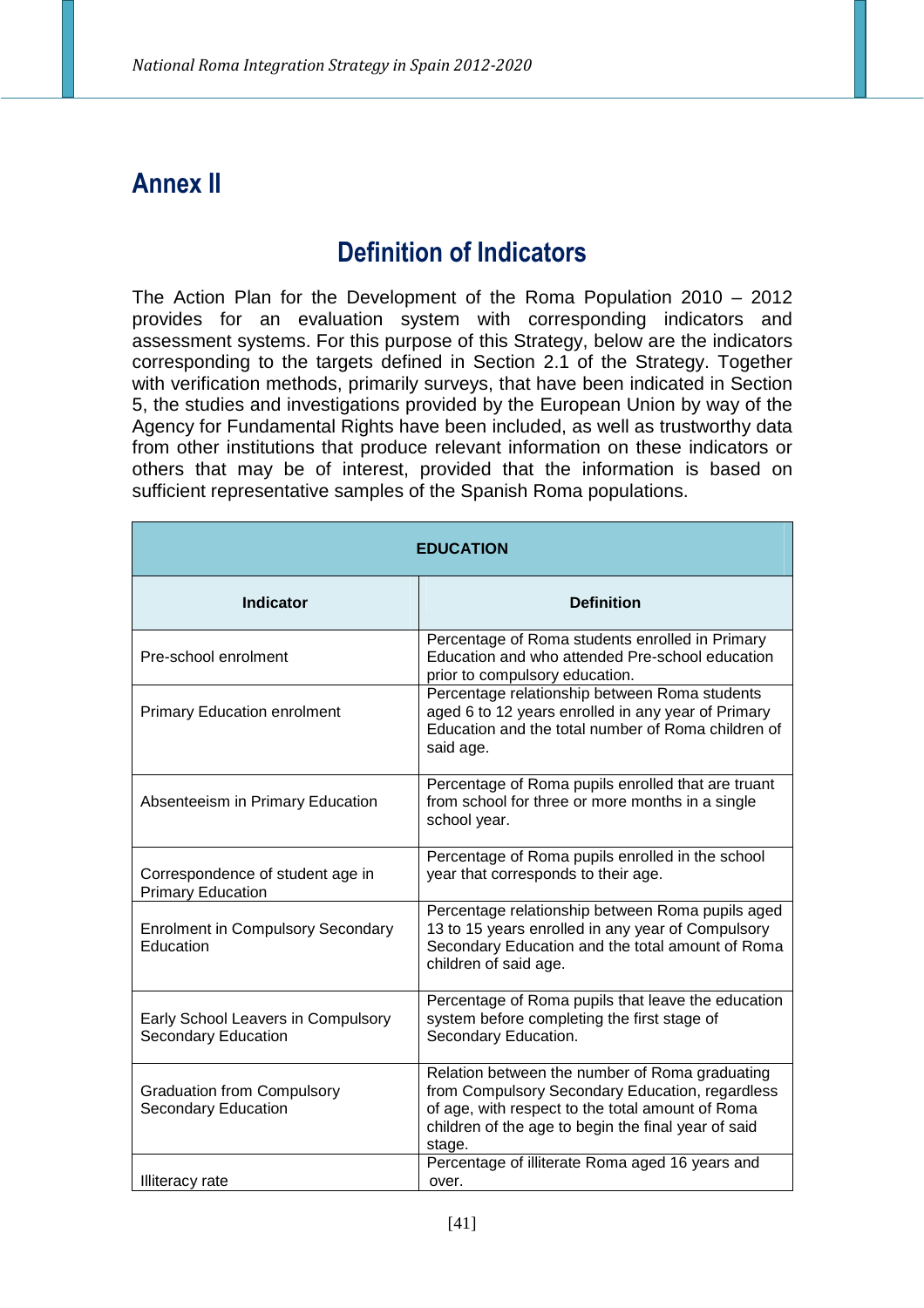| Early school leaving *<br>(2020 Strategy)                   | Percentage of Roma aged 18-24 that have no<br>studies or training and left during or at the end of<br>the compulsory stage.                                                                                                                                |  |
|-------------------------------------------------------------|------------------------------------------------------------------------------------------------------------------------------------------------------------------------------------------------------------------------------------------------------------|--|
| Graduation from post-compulsory<br>studies                  | Rate of Roma that have completed post-<br>compulsory studies (baccalaureate, foundation and<br>superior degree training, university studies).                                                                                                              |  |
| <b>EMPLOYMENT</b>                                           |                                                                                                                                                                                                                                                            |  |
| <b>Indicator</b>                                            | <b>Definition</b>                                                                                                                                                                                                                                          |  |
| Employment rate *<br>(2020 Strategy)                        | Ratio of the number of self-employed or contracted<br>Roma and the number of Roma people aged 16<br>and above.                                                                                                                                             |  |
| Unemployment rate                                           | Ratio of the number of unemployed and actively<br>employed Roma.                                                                                                                                                                                           |  |
| Salaried work rate                                          | Ratio of the number of salaried employed Roma<br>and the total amount of occupied Roma.                                                                                                                                                                    |  |
| Temporary employment rate                                   | Ratio of the number of salaried Roma with<br>temporary contracts and the total amount of<br>salaried Roma.                                                                                                                                                 |  |
| Self-employed workers' social security<br>contribution rate | Percentage of self-employed Roma professionals<br>and workers (unsalaried) contributing to Social<br>Security compared to the total amount of self-<br>employed Roma professionals and workers.                                                            |  |
| Rate of collaboration in family<br>economic activities      | Percentage relation among occupied Roma that<br>declare their collaboration in family economic<br>activities and the total amount of occupied Roma                                                                                                         |  |
| Unskilled occupation rate                                   | Percentage of occupied Roma working as labourers<br>in agriculture, fishing, construction, manufacturing<br>industries and transport, and unskilled workers in<br>the services industry.                                                                   |  |
|                                                             | <b>HOUSING</b>                                                                                                                                                                                                                                             |  |
| <b>Indicator</b>                                            | <b>Definition</b>                                                                                                                                                                                                                                          |  |
| Slums                                                       | Percentage of Roma homes that are slums, ghettos<br>or similar.                                                                                                                                                                                            |  |
| Sub-standard housing                                        | Percentage of Roma homes that include: very<br>deteriorated housing, sankis, shacks or temporary<br>housing, or housing in buildings intended for other<br>purposes                                                                                        |  |
| Lack of basic services                                      | Percentage of Roma homes that lack, at least, the<br>following services: running water, hot water, WC,<br>shower or electivity.                                                                                                                            |  |
| Damp                                                        | Percentage of Roma homes that suffer leaks, damp<br>in walls, floors, ceilings or foundations, or rotting in<br>floors window frames or doors.                                                                                                             |  |
| Lack of urban services                                      | Percentage of Roma homes that lack, at least, one<br>of the following urban services: electrical lighting,<br>rubbish collection, public transport, tarmac roads, or<br>pavements.                                                                         |  |
| Overcrowding                                                | Percentage of Roma homes with one room and two<br>members, two rooms and four members, 3 rooms<br>and five members, four rooms and seven members,<br>five rooms and nine members and, lastly, those with<br>six or more room and more than eleven members. |  |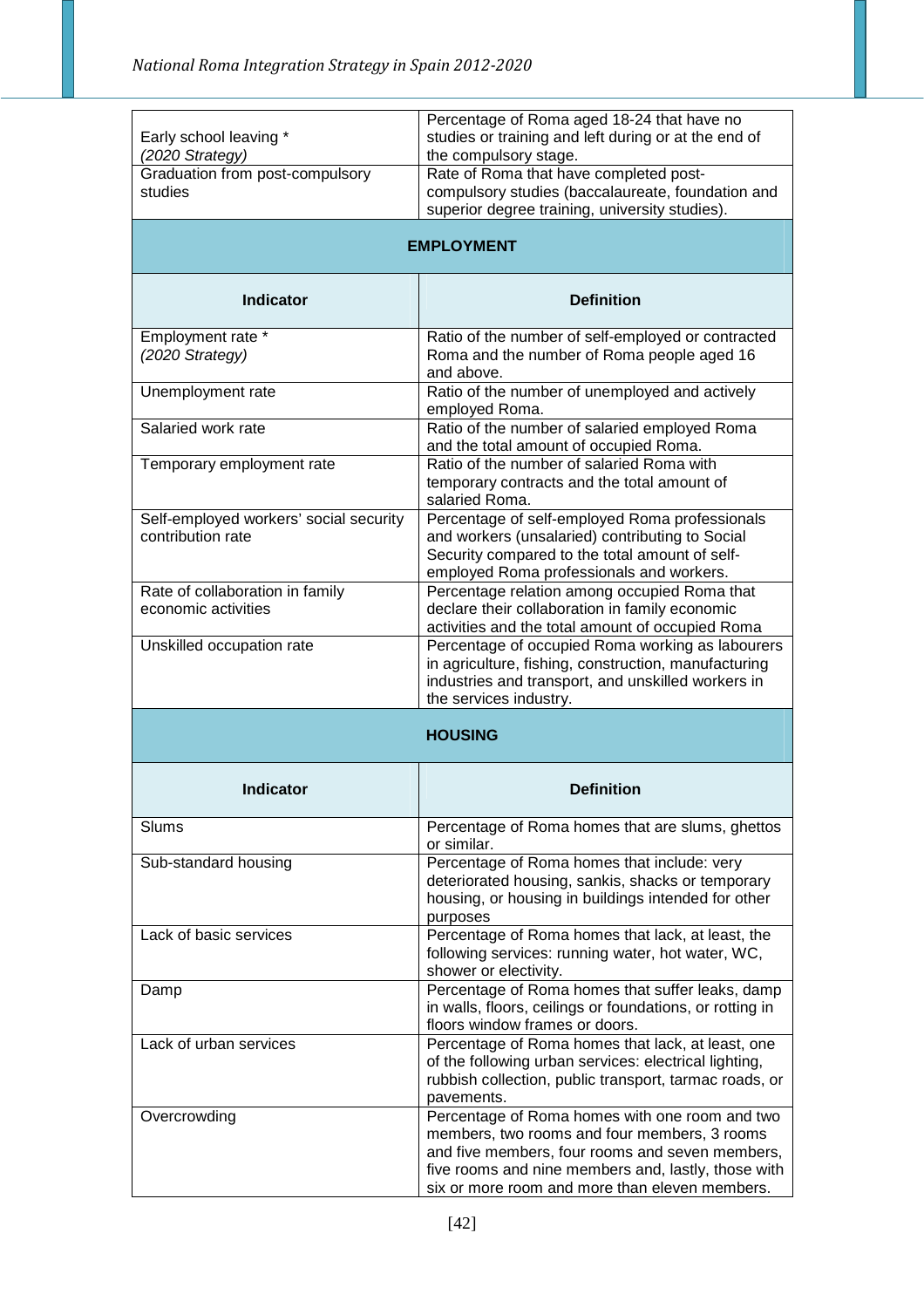| <b>HEALTH</b>                                           |                                                                                                                                                                          |  |
|---------------------------------------------------------|--------------------------------------------------------------------------------------------------------------------------------------------------------------------------|--|
| <b>Indicator</b>                                        | <b>Definition</b>                                                                                                                                                        |  |
| Health condition                                        | Perception of health: Percentage of Roma who<br>consider their health to be "good" or "very good".                                                                       |  |
| Road accident rate                                      | Percentage of Roma aged 16 or over who have<br>suffered a road traffic accident in the last 12<br>months.                                                                |  |
| Smoking                                                 | Percentage of Roma aged 16 or over who admit to<br>smoking on a daily basis.                                                                                             |  |
| Female obesity                                          | Percentage of Roma aged 16 or over who have a<br>body mass percentage of more than 30 kg/m2                                                                              |  |
| Gynaecological appointment                              | Percentage of Roma women who have never<br>attended a gynaecological appointment.                                                                                        |  |
| Infant domestic accident rate                           | Percentage of Roma aged 15 or below who have<br>had an accident at home (in the house, stairs,<br>lobby, etc) during the last twelve months.                             |  |
| Childhood obesity                                       | Percentage of Roma aged between 2 and 17 years<br>that are obese according to their body mass index<br>according the classification of Cole et al. (2000). <sup>55</sup> |  |
| <b>POVERTY AND SOCIAL EXCLUSION</b>                     |                                                                                                                                                                          |  |
| <b>Indicator</b>                                        | <b>Definition</b>                                                                                                                                                        |  |
| Risk of poverty or social exclusion*<br>(2020 Strategy) | Amount of Roma people who live below the relative<br>poverty line, that suffer material deprivation and/or<br>live in homes with minimal or no employment.               |  |

 $\overline{a}$ 

<sup>55</sup> Cole, Tim J.; Belize, , Mary C.; Legal, Katherine M.; Dietz, William H. (2000) *Establishing a standard definition for child overweight and obesity worldwide: international survey.* British Medical Journal, 320: 1240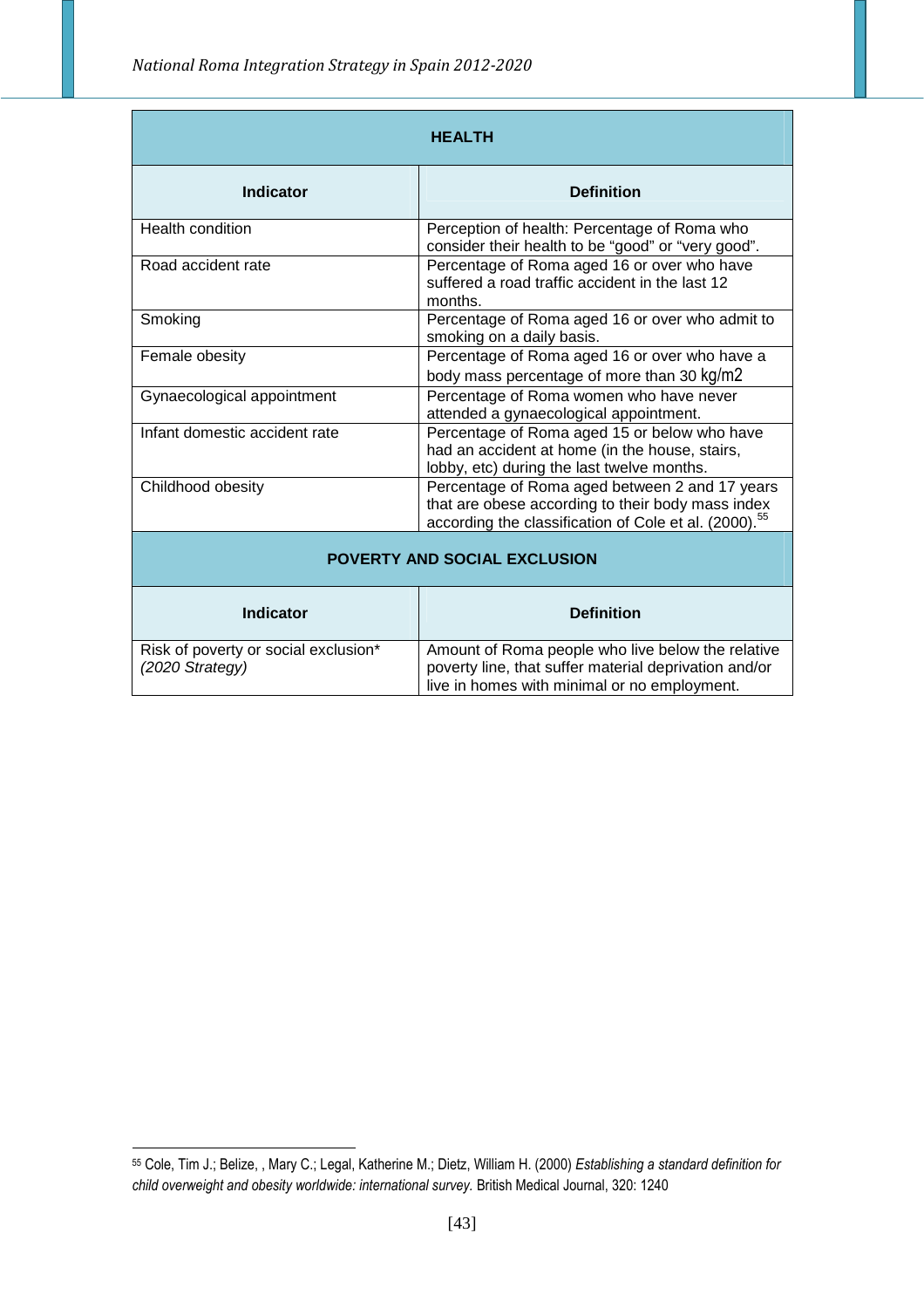# **Annex III**

# **Plans and bodies that specifically address Roma**

**State Council of the Roma People (Consejo Estatal del Pueblo Gitano)**  http://www.msps.es/politicaSocial/inclusionSocial/poblacionGitana/consejoEstGitano.htm

**Action Plan para el Development of la Roma 2010-2012**  http://www.msps.es/politicaSocial/inclusionSocial/poblacionGitana/planAccionGitano.htm

**Roma Development Programme (Programa de Desarrollo Gitano)**  http://www.msps.es/politicaSocial/inclusionSocial/poblacionGitana/programaDesarrolloGitano/home.htm

**Institute of Roma Culture (Instituto de Cultura Gitana)**  http://www.institutoculturagitana.es/

**Regional Council for the Roma Community of Extremadura Plan for the Promotion and Social Participation of Roma (Consejo Regional para la Comunidad Gitana de Extremadura Plan Extremeño para la Promoción y Participación Social del Pueblo Gitano)** 

http://ie.juntaex.es/?mod=gitanos

**Council for the Comprehensive Promotion and Social Participation of Roma in the Basque Country** 

**II Basque Plan for Comprehensive Integration and Social Participation of Roma** 

**(Consejo para la Promoción Integral y Participación Social del Pueblo Gitano en el País Vasco** 

**II Plan Vasco para la Promoción Integral y la Participación Social del Pueblo Gitano)** 

http://www.gizartelan.ejgv.euskadi.net/r45 contss/es/contenidos/informacion/planes\_ss/es\_planes/adjuntos/plan\_web.pdf

**Andalusia Roma Secretariat Andalusia Roma Integral Plan Andalusia Roma Socio-Cultural Centre (Secretaría para la Comunidad Gitana de Andalucía Plan Integral para la Comunidad Gitana de Andalucía Centro Socio-Cultural Gitano Andaluz)** 

http://www.juntadeandalucia.es/jqualdadybienestarsocialiqualdadybienestarsocial/export/Comunidad Gita na/HTML/index.html